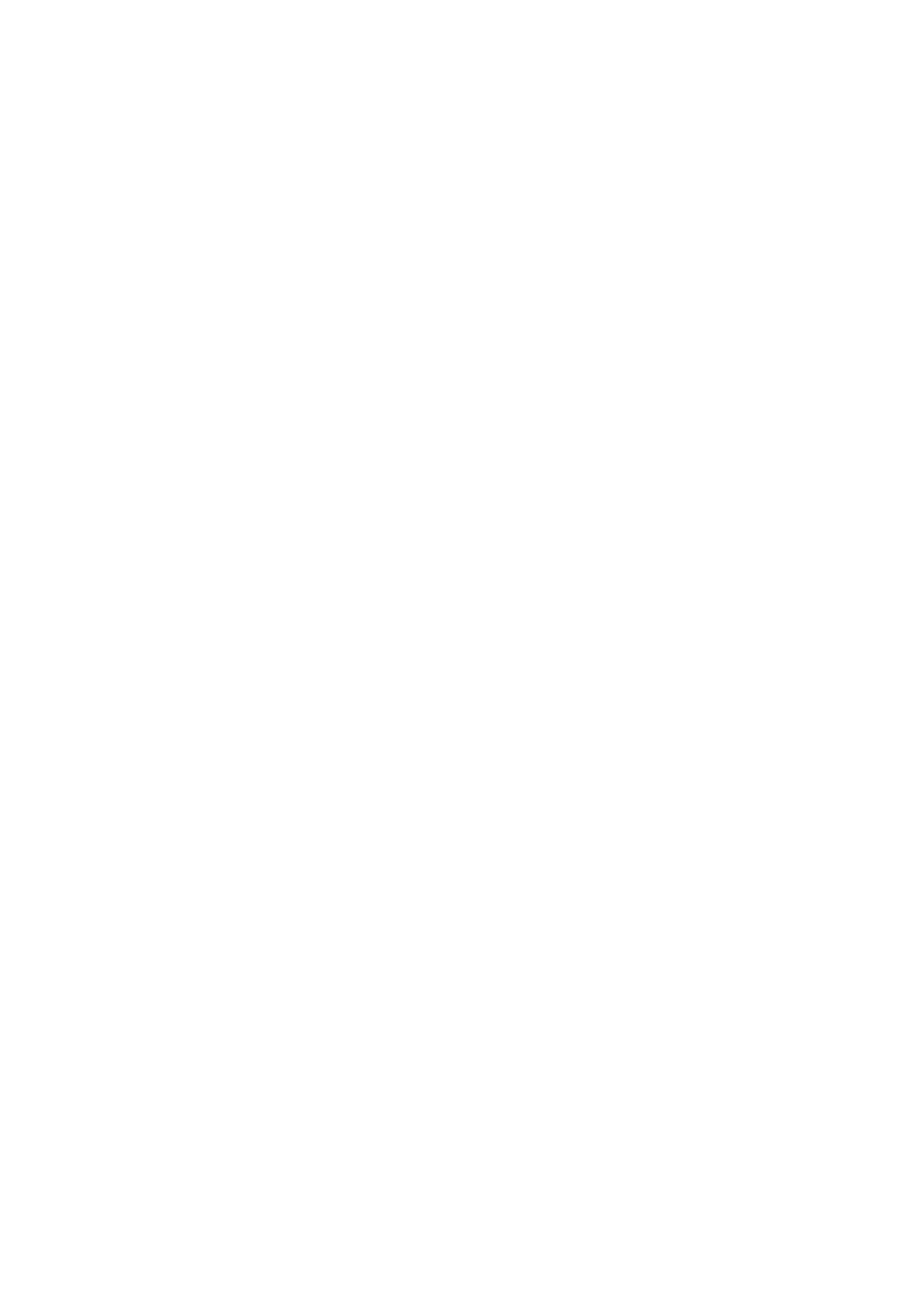# EMINENT ORGANIZATIONS & PERSONALITIES

**CHRONIC IAS ACADE CIVIL SERVICES CHRONICLE INITIATIVE** 

# **ORGANIZATIONS**

#### **East India Association 1867**

The "Grand Old Man of India" Dadabhai Naoroji initiated establishment of East India Association, at London. It was one of the predecessor organizations of the Indian National Congress in 1867. The idea was to present the correct information about India to the British Public and voice Indian Grievances. In 1869, this organization opened branches in Bombay, Kolkata and Madras. It became defunct in 1880s.

### **Indian National Association**

**East India Association 1867**<br>
The "Grand Old Man of India" Dadabhal<br>
Nation Correspondent Intensity with National Posteroidino, at London. It was one of the High m Bombary, with Association and to the material positive p The Indian National Association was the first avowed nationalist organization founded in British India by Surendranath Banerjea and Ananda Mohan Bose in 1876. The objectives of this Association were "promoting by every legitimate means the political, intellectual and material advancement of the people". The Association attracted educated Indians and civic leaders from all parts of the country, and became an important forum for India's aspirations for independence. It later merged with the Indian National Congress.

### **Indian National Congress**

The Congress was founded by<br>sh members of the Theosophi<br>ement, most notably A.O. Hume<br>gested that the idea was originally<br>private meeting of seventeen r<br>osophical Convention held at<br>ember 1884. Hume took the init<br>as in Mar The Congress was founded by I<br>sh members of the Theosophic<br>ement, most notably A.O. Hume.<br>ested that the idea was originally<br>private meeting of seventeen m<br>sophical Convention held at l<br>mber 1884. Hume took the initius<br>in The Congress was founded by Indian and British members of the Theosophical Society movement, most notably A.O. Hume. It has been suggested that the idea was originally conceived in a private meeting of seventeen men after a Theosophical Convention held at Madras in December 1884. Hume took the initiative, and it was in March 1885 that the first notice was issued convening the first Indian National Union to meet at Poona the following December.

Founded in 1885 claiming that it had the objective of obtaining a greater share in government for educated Indians was created to form a platform for civic and political dialogue of educated Indians with the British Raj. The Congress met once a year during

December. Indeed, it was a Scotsman, Allan Octavian Hume, who brought about its first meeting in Bombay, with the approval of Lord Dufferin, the then-Viceroy. Womesh Chandra Bonnerjee was the first President of the INC. The first meeting was scheduled to be held in Pune, but due to a plague outbreak there, the meeting was later shifted to Bombay. The first session of the INC was held from 28–31 December, 1885, and was attended by 72 delegates.

1867 December. Indeed, it was<br>
lan of India" Dadabhai Ductavian Hume, who bro<br>
Dilishment of East India Ducting in Bombay, with t<br>
on. It was one of the Dufferin, the then-Viceroy<br>
inso fthe Indian National<br>
idea was to pr andia" Dadabhai <br>
December. Intease, it was a secondan, Alline, who brought about its first<br>
and an all meeting in Bombay, with the approval of Lord<br>
was one of the Dufferin, the then-Viceroy. Womesh Chandra<br>
was one of th Within a few years, the demands of the INC became more radical in the face of constant opposition from the government, and the party decided to advocate in favour of the independence movement, as it would allow for a new political system in which they could be a majorly dominant party. By 1907 the party was split into two-halves—the Garam dal (literally "hot faction") of Bal Gangadhar Tilak, or Extremists, and the Naram Dal (literally "soft faction") of Gopal Krishna Gokhale, or Moderates—distinguished by their attitude towards the British colonists. Under the influence of Tilak, the Congress became the first organised independence group in the country, bringing together millions of people against the British.

> In the pre-independence era, the INC featured a number of prominent political figures: Dadabhai Naoroji, a member of the sister Indian National Association, elected president of the Congress in 1886, and between 1892 and 1895 the first Indian Member of Parliament in the British House of Commons; Bal Gangadhar Tilak; Bipin Chandra Pal; Lala Lajpat Rai; Gopal Krishna Gokhale; and Mohammed Ali Jinnah, later leader of the Muslim League and instrumental in the creation of Pakistan. The Congress was transformed into a mass movement by Surendranath Banerjea and Sir Henry Cotton during the partition of Bengal in 1905 and the resultant Swadeshi movement. Mohandas Gandhi returned from South Africa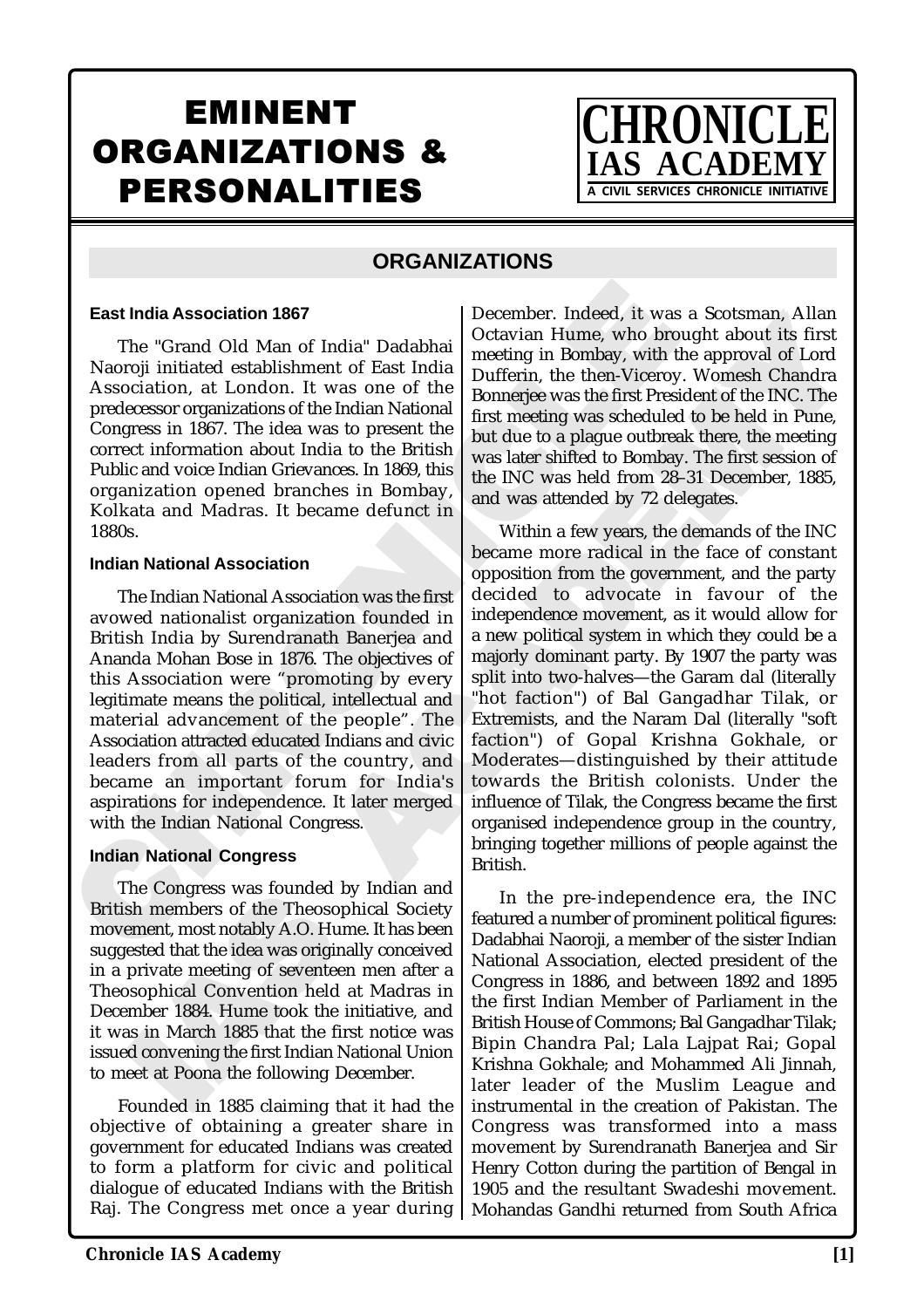in 1915 and with the help of the moderate group led by Ghokhale became president of the Congress and formed an alliance with the Khilafat Movement. In protest a number of leaders—Chittaranjan Das, Annie Besant, Motilal Nehru—resigned from the Congress to set up the Swaraj Party. The Khilafat movement collapsed and the Congress was split.

With the rise of Mahatma Candhi's Uouges mually supported popularity and his Skyagramian Sard of revolution with<br>the Royal Indian Navy Mu popularity and is Sardyagraha art of revolution<br>of the Royal Indian Navy Mu came Sa Mahatma Gandhi's<br>
He Royal Indian Navy Mutigralia art of revolution<br>
the Royal Indian Navy Mutigraha art of revolution<br>
the Royal Indian Navy Mutigrate and the compression of the Congress helped to for<br>
Prasad (the nation' With the rise of Mahatma Gandhi's popularity and his Satyagraha art of revolution came Sardar Vallabhbhai Patel, Pandit Jawaharlal Nehru (the nation's first Prime Minister), Dr. Rajendra Prasad (the nation's first President), Khan Mohammad Abbas Khan, Khan Abdul Ghaffar Khan, Chakravarti Rajgopalachari, Dr. Anugraha Narayan Sinha, Jayaprakash Narayan, Jivatram Kripalani and Maulana Abul Kalam Azad. With the already existing nationalistic feeling combined with Gandhi's popularity, the Congress became a forceful and dominant group of people in the country, bringing together millions of people by specifically working against caste differences, untouchability, poverty, and religious and ethnic boundaries. Although predominantly Hindu, it had members from just about every religion, ethnic group, economic class and linguistic group. In 1939, Subhash Chandra Bose, the elected president in both 1938 and 1939 resigned from the Congress over the selection of the working committee. The Indian National Congress was not the sole representative of the Indian polity and other parties existed at the time, notably the Hindu Mahasabha, Azad Hind Sarkar, and Forward Bloc.

vanarial Nenru notas special si<br>this session "Purna Swaraj"<br>endence) was declared as the g<br>26 January, 1930 was declared<br>aj Diwas", Independence Day,<br>ritish would remain in India fo<br>... To commemorate this<br>itution of India valiatial ivelia hotas special signal<br>this session "Purna Swaraj" (<br>endence) was declared as the g<br>26 January, 1930 was declared is<br>it Diwas", Independence Day,<br>itish would remain in India for<br>. To commemorate this<br>itution The 1929 Lahore session under the presidency of Jawaharlal Nehru holds special significance as in this session "Purna Swaraj" (complete independence) was declared as the goal of the INC. 26 January, 1930 was declared as "Purna Swaraj Diwas", Independence Day, although the British would remain in India for 17 more years. To commemorate this date the Constitution of India was formally adopted on 26 January, 1950, even though it had been passed on 26 November, 1949. However, in 1929, Srinivas Iyenger was expelled from the Congress for demanding full independence, not just home rule as demanded by Gandhi.

After the First World War the party became associated with Mohandas K. Gandhi, who remained its unofficial, spiritual leader and mass icon even as younger men and women became

party president. The party was in many ways an umbrella organization, sheltering within itself radical socialists, traditionalists and even Hindu and Muslim conservatives, but all the socialist groupings (including the Congress Socialist Party, Krishak Praja Party, and Swarajya Party members) were expelled by Gandhi alongwith Subhash Chandra Bose in 1939. Members of the Congress initially supported the sailors who led the Royal Indian Navy Mutiny. However they withdrew support at the critical juncture, when the mutiny failed. During the INA trials of 1946, the Congress helped to form the INA Defence Committee, which forcefully defended the case of the soldiers of the Azad Hind government. The committee declared the formation of the Congress' defence team for the INA and included famous lawyers of the time, including Bhulabhai Desai, Asaf Ali, and Jawaharlal Nehru.

### *Post-independence*

To revolution<br>
Patel, Pandit<br>
Patel, Pandit<br>
Patel, Pandit<br>
meutiny failed. During the INA Defence<br>
he mation's first<br>
the Congress helped to form the INA Defence<br>
he nation's first<br>
committee, which forcefully defended th After Indian independence in 1947, the Congress became the dominant political party in the country. In the first general election in 1952, the party swept to power at the centre as well as in most state legislatures. The Congress was continuously in power until 1977, when it was defeated by the Janata Party. It returned to power in 1980 and ruled until 1989, when it was once again defeated. It formed the government in 1991 at the head of a coalition, as well as in 2004 and 2009, when it led the United Progressive Alliance. During this period it has remained centre-left in its social policies, while steadily shifting from a socialist to a neoliberal economic outlook.

# **Swaraj Party**

Swaraj Party, Indian political party established in late 1922–early 1923 by members of the Indian National Congress (Congress Party), notably Motilal Nehru, one of the most prominent lawyers in northern India, and Chitta Ranjan Das, a nationalist politician from Bengal. The party's name is taken from the term swaraj, meaning "self-rule," which was broadly applied to the movement to gain independence from British rule.

The party's primary goal was to contest the elections to the new Central Legislative Assembly in 1923 and, once in office, to disrupt official policy and derail the Raj (British government in India) by anti-government agitation within the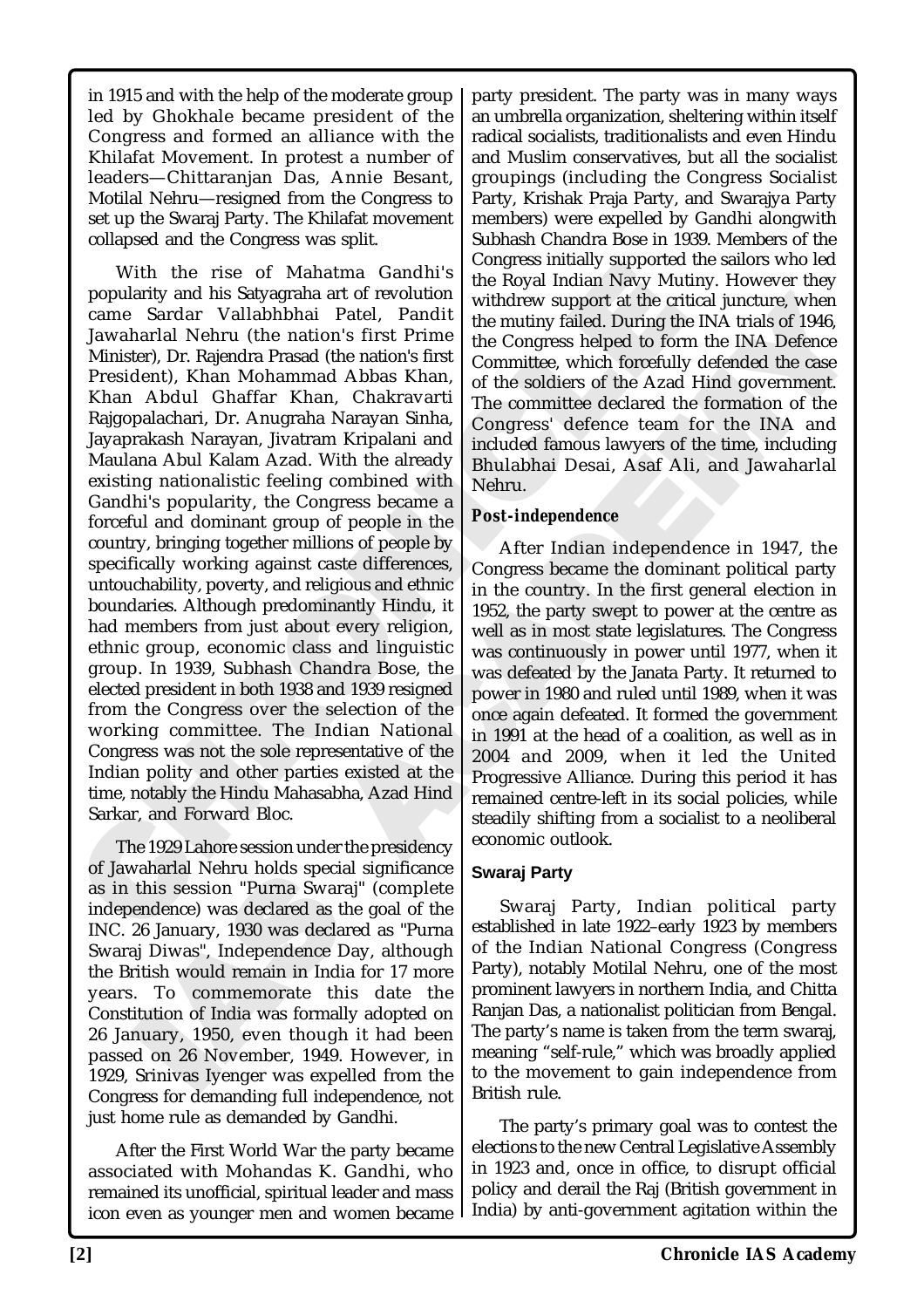council chambers. Though the noncooperation approach of Gandhiji had remained the primary strategy of the Congress, in reality those Congress leaders who were more secular-minded in outlook chose the alternative tactic of partially cooperating with political reforms being instituted by the British after World War I. The Swarajists won more than 40 seats in the Central Legislative Assembly in 1923, but their numbers were never quite enough to prevent the British from passing the legislation they desired or believed was needed to maintain internal order in India. By 1927 the party was disbanded and its members dissolved into the Congress fold.

### **All India Forward Bloc**

were never quie enougli to pevent the minimal increane the particle of the minimal of behindered was medeled to maintain increand behinder in August 1942, the same like in the minimal of the minimal of the minimal of the m Frame of the Briston (Fig. 2013)<br>
and the Satisfaction they desired or anitation internal order and rallied the maintain internal order in August 1942, the arty was disbanded and banned the Forward Bloc. I<br>
not the Congres The Forward Bloc of the Indian National Congress was formed on 3 May, 1939 by Netaji Subhash Chandra Bose, who had resigned from the presidency of the Indian National Congress on April 29 after being outmaneuvered by Gandhiji. The formation of the Forward Bloc was announced to the public at a rally in Calcutta. Initially the aim of the Forward Bloc was to rally all the left wing sections within the Congress and develop an alternative leadership inside the Congress. Bose became the president of the Forward Bloc and S.S. Cavesheer its Vice-President. A Forward Bloc Conference was held in Bombay in the end of June. At that conference the constitution and programme of the Forward Bloc were approved. In July 1939, Subhash Chandra Bose announced the Committee of the Forward Bloc S.S. Cavesheer, Lal Shankarlal, Pandit B. Tripathi, Khurshed Nariman, Annapurniah, Senapati Bapat, Hari Vishnu Kamath, Pasumpon U. Muthuramalingam Thevar Sheel Bhadra Yajee and Satya Ranjan Bakshi, were its prominent members.

In August, the same year Bose began publishing a newspaper titled Forward Bloc. He travelled around the country, rallying support for his new political project.

In August, the same year B<br>
ishing a newspaper titled Forwa<br>
elled around the country, rally<br>
is new political project.<br>
The following year, on June 20–2<br>
ard Bloc held its first All India<br>
agpur. The conference declared t n August, the same year Bc<br>shing a newspaper titled Forwar<br>lled around the country, rallyir<br>is new political project.<br>he following year, on June 20–22<br>ard Bloc held its first All India<br>igpur. The conference declared th<br>to The following year, on June 20–22, 1940, the Forward Bloc held its first All India Conference in Nagpur. The conference declared the Forward Bloc to be a socialist political party, and the date of June 22 is considered as the founding date of the party by the Forward Bloc itself. The conference passed a resolution titled 'All Power to the Indian People', urging militant action for struggle against British colonial rule. Subhash Chandra Bose was elected as the president of the party and H.V. Kamath the general secretary.

### *Arrest and exile of Bose*

Soon thereafter, on July 2, Bose was arrested and detained in Presidency Jail, Calcutta. In January 1941 he escaped from house arrest, and clandestinely went into exile. He travelled to the Soviet Union via Afghanistan, seeking Soviet support for the Indian independence struggle. Stalin declined Bose's request, and he then travelled to Germany. In Berlin he set up the Free India Centre, and rallied the Indian Legion.

In August 1942, the British authorities banned the Forward Bloc. Its offices around the country were ransacked. In 1943, Bose was transported to Asia, where he took over the leadership of the Indian National Army. During the final phase of the war the INA fought alongside the Japanese against the British army.

Inside India, local activists of the Forward Bloc continued the anti-British activities without central coordination. For example, in Bihar members were involved in the Azad Dasta resistance groups, and distributed propaganda in support of Bose and INA. They did not have, however, any organic link either with Bose nor the INA.

### *Post-war reorganization*

in internal order and hanned the Forward Bloc. Its offices around the solisbanded and hanned the Forward Bloc. Its offices around the mass transported to Asia, where he took over the indian National Army. During indian Na At the end of the war, the Forward Bloc was reorganized. In February 1946, R.S. Ruiker organized an All India Active Workers Conference at Jabalpur, Madhya Pradesh. The conference declared the formation of the 'FB Workers Assembly', in practice the legal cover of the still illegal Forward Bloc. Notably some leading communists from Bombay, like K.N. Joglekar and Soli Batliwalli, joined the 'FB Workers Assembly'. The Workers Assembly conference declared that the "Forward Bloc is a Socialist Party, accepting the theory of class struggle in its fullest implications and a programme of revolutionary mass action for the attainment of Socialism leading to a Classless Society."

> Ahead of the 1946 assembly elections the ban on the Bloc was lifted in June that year. The Working Committee of the Forward Bloc met on June 10.

> Elections to the Constituent Assembly and to provincial legislatures were held in December 1946. The Forward Bloc contested the elections. H.V. Kamath won a seat in the Constituent Assembly and Jyotish Chandra Ghosh,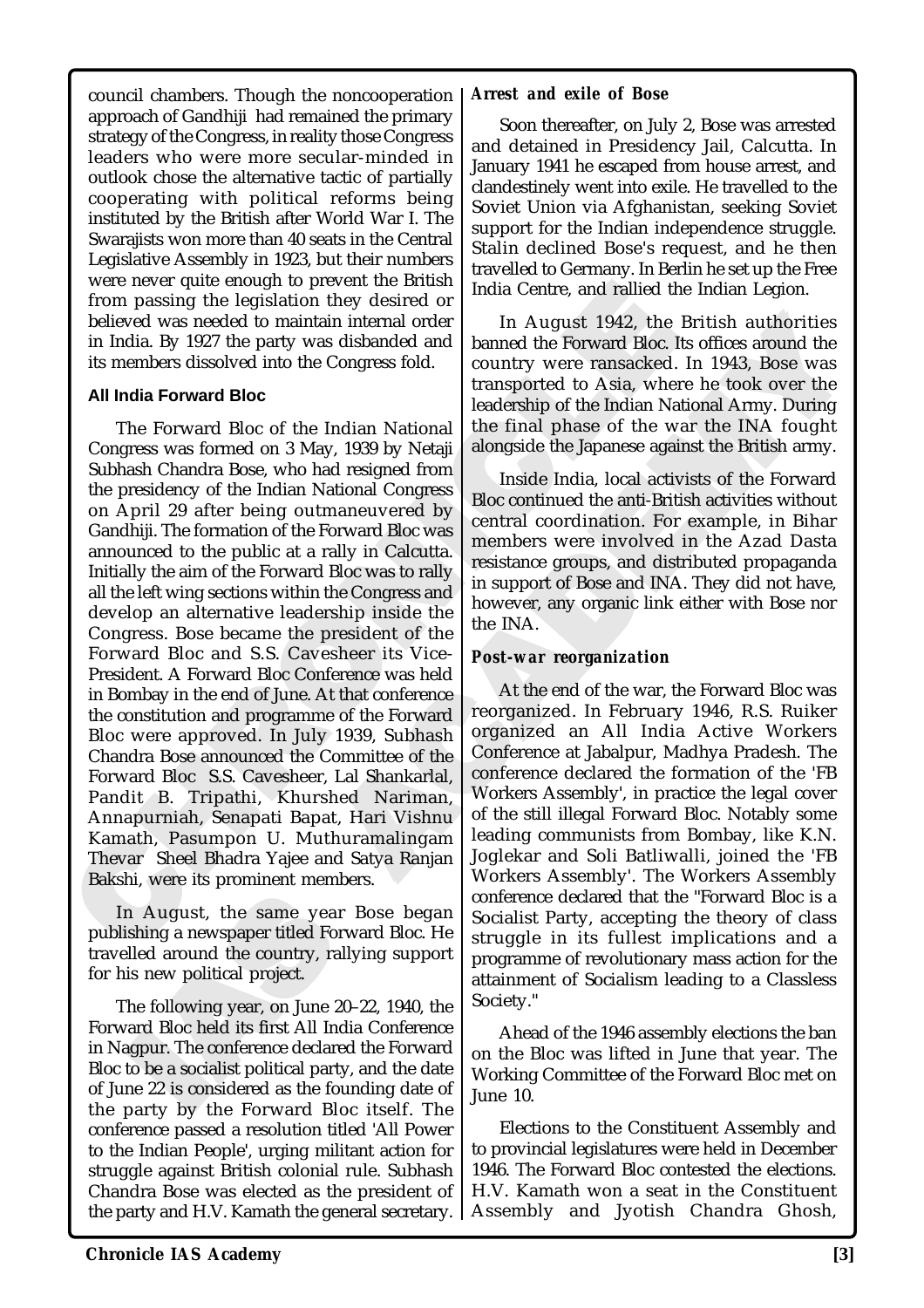Hemantha Kumar Basu and Lila Roy were elected to the Bengal Legislative Assembly.

# **All–India Muslim League**

separate Muslim mangruly nation-state, Pakistan i<br>successfully led to the partition of India in 1947<br>successfully led to the partition of India in 1947<br>amindari attacks on their<br>by the British Empire. Early genesis of the The All–India Muslim League was a historic political party established in the early years of 20th century in the British Indian Empire. Its strong advocacy for the establishment of a separate Muslim-majority nation-state, Pakistan, successfully led to the partition of India in 1947 by the British Empire. Early genesis of the party are founded as an aftermath of literary movement led by Syed Ahmad Khan, who also helped in founding the party. In 1906, the party was officially found at the educational conference held in Dhaka to protest against the integration of Bengal in 1905. Its original political goal was to define and advance the Indian Muslim's civil rights and to provide protection to upper and gentry class of Indian Muslims. From 1906–30s, the party worked on its organizational structure, its credibility in all over the Muslim communities of British Indian Empire, and lacked as a mass organization but represented the landed and commercial Muslim interests of the United Provinces (today's Uttar Pradesh).

Vidsini state in 1947. The event<br>
Vorld War II, the Congress effect<br>
st the United Kingdom ur<br>
ving India in the war without<br>
the Indian people; the Muslim Le<br>
support the British war efforts,<br>
red to actively propagandise Frashin state in 1917. The event<br>orld War II, the Congress effecti<br>st the United Kingdom un<br>ving India in the war without che Indian people; the Muslim Lea<br>support the British war efforts, veed to actively propagandise age Following in 1930s, the idea of separate nation-state and influential philosopher Sir Iqbal's vision of uniting the four provinces in North-West British India further support the rational of Two-nation theory. Constitutional struggle of Jinnah and political struggle of founding fathers, the Muslim League played a decisive role in the World War II in 1940s and as the driving force behind the division of India along religious lines and the creation of Pakistan as a Muslim state in 1947. The events leading the World War II, the Congress effective protest against the United Kingdom unilaterally involving India in the war without consulting with the Indian people; the Muslim League went on to support the British war efforts, which was allowed to actively propagandise against the Congress with the cry of "Islam in Danger".

After the partition and subsequent establishment of Pakistan, the Muslim League continued as a minor party in India.

# **All India Kisan Sabha**

All India Peasants Union, also Akhil Bharatiya Kisan Sabha, was the name of the peasants front of the undivided Communist Party of India (CPI), an important peasant

movement formed by Swami Sahajanand Saraswati in 1936, and which later split into two organizations, by the same name.

The Kisan Sabha movement started in Bihar under the leadership of Swami Sahajanand Saraswati who had formed in 1929 the Bihar Provincial Kisan Sabha (BPKS) in order to mobilise peasant grievances against the zamindari attacks on their occupancy rights, and thus sparking the Farmers' movement in India

Example the particular particular and thus sparking the Farming and thus sparking the Farming and thus sparking the Farming and the party and thus sparking the Farming and Expansion of Henry Ahmad Khan, who also are concep essis of the party<br>
and intitive and the spatially the peasant movement in the of literary<br>
Midia<br>
1906, the party<br>
and spread across the rest of India. The<br>
1906, the party<br>
1908 and spread across the rest of India. The<br> Gradually the peasant movement intensified and spread across the rest of India. The formation of Congress Socialist Party (CSP) in 1934 helped the Communists to work together with the Indian National Congress, however temporarily, then in April 1935, noted peasant leaders N.G. Ranga and E.M.S. Namboodiripad, then secretary and joint secretary respectively of South Indian Federation of Peasants and Agricultural Labour, suggested the formation of an all-India farmers body, and soon all these radical developments culminated in the formation of the All India Kisan Sabha (AIKS) at the Lucknow session of the Indian National Congress on April 11, 1936 with Swami Sahajanand Saraswati elected as its first President, and it involved prominent leaders like N.G. Ranga, E.M.S. Namboodiripad, Pandit Karyanand Sharma, Pandit Yamuna Karjee, Pandit Yadunandan (Jadunandan) Sharma, Rahul Sankrityayan, P. Sundarayya, Ram Manohar Lohia, Jayaprakash Narayan, Acharya Narendra Dev and Bankim Mukherji. The Kisan Manifesto released in August 1936, demanded abolition of zamindari system and cancellation of rural debts, and in October 1937, it adopted red flag as its banner. Soon, its leaders became increasingly distant with Congress, and repeatedly came in confrontation with Congress governments, in Bihar and United Province.

> In the subsequent years, the movement was increasingly dominated by Socialists and Communists as it moved away from the Congress, by 1938 Haripura session of the Congress, under the presidency of Netaji Subhash Chandra Bose, the rift became evident, and by May 1942, the Communist Party of India, which was finally legalized by then government in July 1942, had taken over AIKS, all across India including Bengal where its membership grew considerably. It took on the Communist party's line of People's War, and stayed away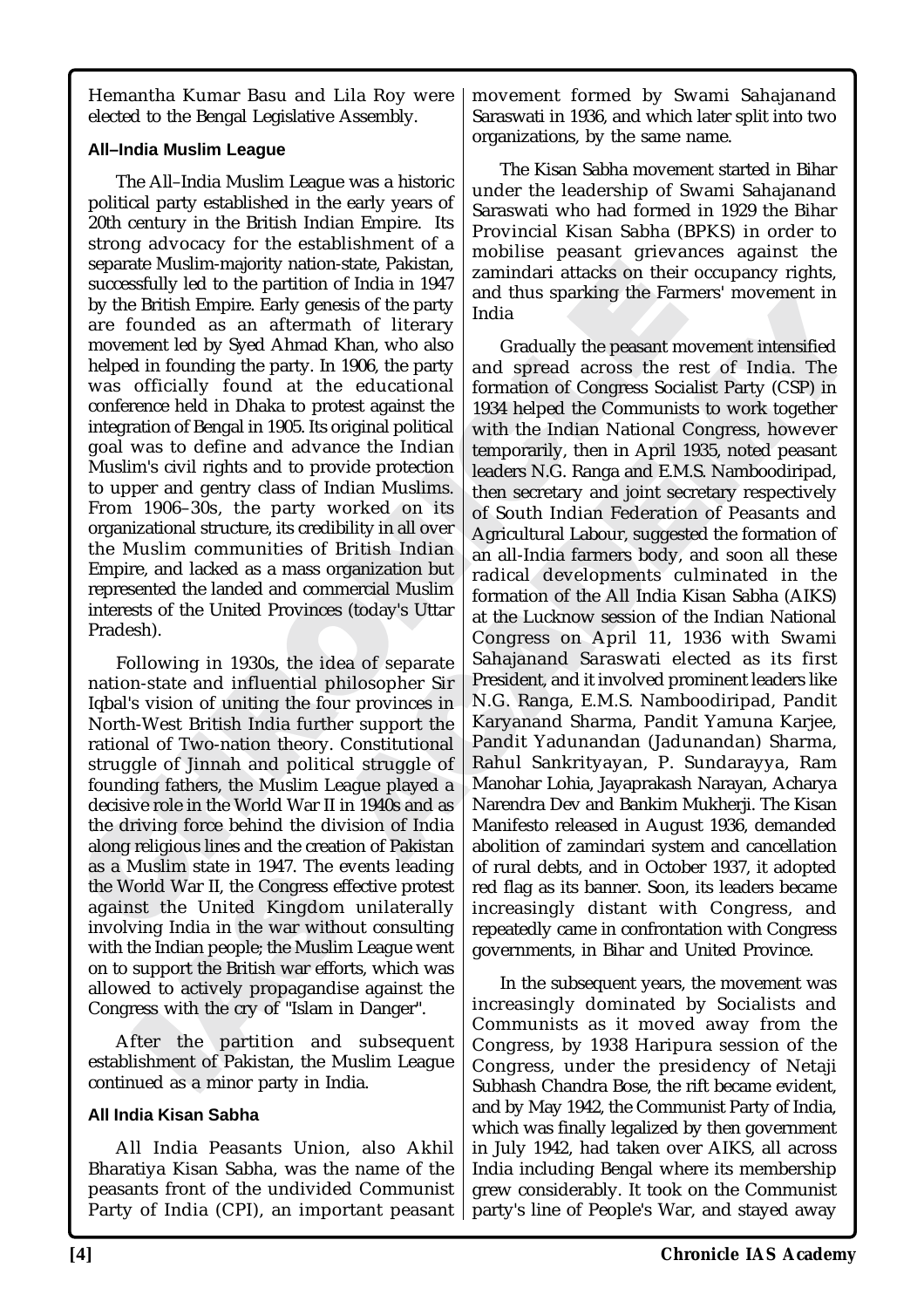from the Quit India Movement which started in August 1942, though this also meant it losing its popular base and many of its members defied party orders and joined the movement, and prominent members like N.G. Ranga, Indulal Yagnik and Swami Sahajananda soon left the organization, which increasing found it difficult to approach the peasant without the watereddown approach of pro-British and pro-war, and increasing its pro-nationalist agenda, much to the dismay of the British Raj which always though Communist would help them in countering the nationalist movement.

The Communist Party of India (CPI), split into two in 1964, following which so did the All India Kisan Sabha, which each faction affiliated to the splinters.

### **All India Jamhur Muslim League**

The All India Jamhur Muslim League was formed in 1940, to counter the Lahore resolution, passed by the All-India Muslim League, for a separate Pakistan based on Muhammad Ali Jinnah's Two nation theory.

The first session of the party was held at Muzaffarpur in Bihar. The Raja of Mahmoodabad was elected president and Dr. Maghfoor Ahmad Ajazi was elected General Secretary. Later, the Raja of Mahmoodabad changed his mind under influence of Jinah, who was a long time family friend and rejoined Jinnah in 1941. A major faction of the Jamhur Muslim League under the leadership of Dr. Ajazi merged with Congress to strengthen its views on partition.

# **Anushilan Samiti**

Anushilan Samiti was an armed anti-British organisation in Bengal and the principal secret revolutionary organization operating in the region in the opening years of the 20th century.

masinal bank was an amed<br>misation in Bengal and the prin<br>lutionary organization operat<br>m in the opening years of the 20<br>'olitical activities began taking an<br>in Bengal at the beginning c<br>ury. By 1902, Calcutta had throwing inisation in Bengal and the princ<br>
lutionary organization operat<br>
in the opening years of the 20<br>
olitical activities began taking an<br>
in Bengal at the beginning o<br>
in Bengal at the beginning o<br>
iny. By 1902, Calcutta had Political activities began taking an organised form in Bengal at the beginning of the 20th century. By 1902, Calcutta had three societies working under the umbrella of Anushilan Samity, a society earlier founded by a Calcutta barrister by the name of Pramatha Mitra. These included Mitra's own group, another led by a Bengalee lady by the name of Sarala Devi, and a third one led by Aurobindo Ghosh-one of the strongest proponents of militant nationalism of the time. The Anushilan Samiti had Sri Aurobindo and Deshabandhu Chittaranjan Das

increasing its pro-nationalist agenda, much be length and witespiese the dismay of the British Raj which always sitmulated radical national<br>though Communist would help them in Bhadrabok community in the Communist would he Density and the particular and the same of the particular and the control of the particle in the control of India (CPI), splite and the All and the All and the All and the All and the All and the All and the All and the Al Frament.<br>
Anushilan aquire a support base amongst of the current and advantad, politically conscious and disaffected<br>
enement.<br>
Action afflicted, exceeding in local youth societies of Bengal. The<br>
character in the Anushila as the vice-presidents. Jatindra Nath Banerjee (Niralamba Swami), Jatindra Nath Mukherjee (Bagha Jatin), Bhupendra Nath Datta (Swami Vivekananda's brother), Barindra Ghosh younger brother of Aurobindo Ghosh, were among other initial leaders. By 1906, the works of Aurobindo and his brother Barindra Ghosh allowed Anushilan Samity to spread through Bengal. The controversial 1905 partition of Bengal had a widespread political impact: it stimulated radical nationalist sentiments in the Bhadralok community in Bengal, and helped Anushilan acquire a support base amongst of educated, politically conscious and disaffected young in local youth societies of Bengal. The Dhaka branch of the Anushilan Samiti was formed by Pulin Behari Das, who was once a teacher in the Dhaka Government College and, later, a founding headmaster of 'National School' (Dhaka), alongwith his followers, in 1906. He, like Barindra Ghosh, believed in a highly centralised one-leader organization. Under their leadership, respectively in Dhaka and elsewhere, in a spirit of a boastful showdown, Anushilan Samiti slowly adopted untimely terrorism programmes during the first decade of 20th century, with 1905 Partition of Bengal acting as a major catalyst. The Dhaka branch of Anushilan was led by Pulin Behari Das and spread branches through East Bengal and Assam. Aurobindo and Bipin Chandra Pal, a Bengali politician, began in 1907 the radical Bengali nationalist publication of Jugantar, and its English counterpart Bande Mataram. Among the early recruits who emerged noted leaders where Rash Behari Bose, Jatindranath Mukherjee, and Jadugopal Mukherjee.

Anushilan, notably from early on, established links with foreign movements and Indian nationalism abroad. In 1907, Barin Ghosh arranged to send to Paris one of his associates by the name of Hem Chandra Kanungo (Hem Chandra Das), he was to learn the art of bomb making from Nicholas Safranski, a Russian revolutionary in exile in the French Capital. Paris was also home at the time Madam Cama who was amongst the leading figures of the Paris Indian Society and the India House in London. The bomb manual later found its way through V.D. Savarkar to the press at India House for mass printing. In the meantime, in December 1907, the Bengal revolutionary cell derailed the train carrying the Bengal Lieutenant Governor Sir Andrew Fraser. A few days later, on 23 December, they attempted to assassinate Mr.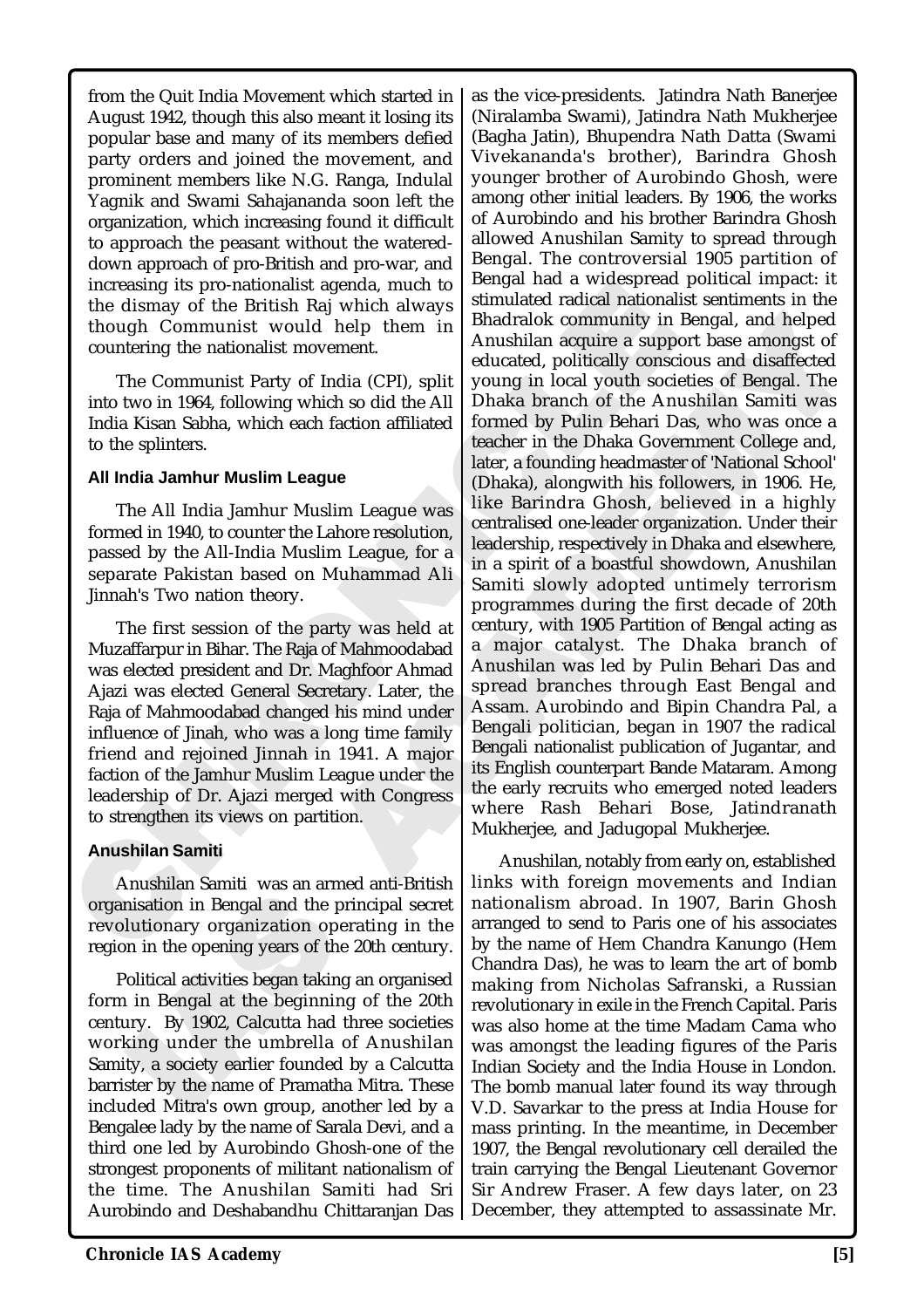Allen, formerly District Magistrate of Dhaka. Anushilan also engaged at this time in a number of notable incidences of political assassinations and dacoities to obtain funds. This was, however, the crest for Anushilan.

Presidency Magistrate D.H. Kingford. The duo hosina anigu and reason that a carriage they missiook as Kingsford's, limptisoned for lengthy emitted a function of the mutual both and the mutual both the HRA of the mutual bo D.H. Kingford. The duo<br>
mistook as Kingsford's,<br>
en in it. In the aftermath<br>
en in it. In the aftermath<br>
en in it. In the aftermath<br>
particular, in which the HRA<br>
am Bose was arrested<br>
by the Chaki took his<br>
consisted by t In April 1908, two young recruits, Khudiram Bose and Prafulla Chaki were sent on a mission to Muzaffarpur to assassinate the Chief Presidency Magistrate D.H. Kingford. The duo bombed a carriage they mistook as Kingsford's, killing two English women in it. In the aftermath of the murder, Khudiram Bose was arrested while attempting to flee, while Chaki took his own life. Narendra Nath Bhattacharya, then a member of the group, shot dead Nandalal Bannerjee, the officer who had arrested Khudiram. Police investigations into the murders revealed the organizations quarters in Manicktala suburb of Calcutta and led to a number of arrests, opening the famous Alipore Conspiracy trial. Some of its leadership were executed or incarcerated, while others went underground. Aurobindo Ghosh himself retired from active politics after serving a prison sentence, his brother Barin was imprisoned for life.

The result of the trial was a division of the Anushilan Samiti. Two main groups that remained were the Jugantar itself and the Dhaka Anushilan Samiti, in the western and the eastern parts of the Bengal, respectively. The initial Anushilan disappeared. Jatindra Nath Mukherjee escaped arrest in the Alipore case, and took over the leadership of the secret society, to be known as the Jugantar Party.

### **Hindustan Socialist Republican Association**

maustan Socialist Republican A<br>A) was a revolutionary organiz<br>n as Hindustan Socialist Republ<br>lished in 1928 at Feroz Shah K<br>by Chandrashekhar Azad, Bha<br>dev Thapar and others. [1] Previo<br>n as Hindustan Republican A<br>).<br>com A) was a revolutionary organization<br>A) was a revolutionary organization<br>as Hindustan Socialist Republished in 1928 at Feroz Shah K<br>by Chandrashekhar Azad, Bhag<br>lev Thapar and others. [1] Previou<br>in as Hindustan Republican Hindustan Socialist Republican Association (HSRA) was a revolutionary organization, also known as Hindustan Socialist Republican Army established in 1928 at Feroz Shah Kotla, New Delhi by Chandrashekhar Azad, Bhagat Singh, Sukhdev Thapar and others. [1] Previously it was known as Hindustan Republican Association  $(HRA)$ .

From 1924 to 1925, the HRA grew in numbers with the influx of new members like Bhagat Singh, Chandrasekhar Azad, Sukhdev Thapar and Ram Prasad Bismil. There were many early attempts at disruption and obtaining funds, such as the robbery of a post office in Calcutta and of monies belonging to a railway at Chittagong, both in 1923, but the Kakori train robbery was the most prominent of the early HRA efforts. The Kakori event occurred on 9 August, 1925, when HRA members looted government money from a train around 14 miles (23 km) from Lucknow. Significant members of the HRA were arrested and stood trial for their involvement in that incident and others which had preceded it. The outcome was that four leaders – Ashfaqullah Khan, Ram Prasad Bismil, Roshan Singh and Rajendra Lahiri – were hanged in December 1927 and a further 16 imprisoned for lengthy terms. The result of the trial, in which the HRA participants sang patriotic songs and displayed other forms of defiance, seriously damaged the leadership of the HRA and dealt a major blow to its activities. Many associated with the HRA who escaped trial found themselves placed under surveillance or detained for various reasons, Azad was the only one of the principal leaders who managed to escape arrest.

as Kingsforota<br>
In the aftermath<br>
In the afferent trial, in which the HRA participants and<br>
particlic songs and displayed other forms of<br>Chaki took his<br>
defiance, seriously damaged the leadership of<br>
chaki took his<br>
lead N Around the time of the Kakori robbery and the subsequent trial, various revolutionary groups had emerged in places such as Bengal, Bihar and Punjab. These groups eventually came together for a meeting at Feroz Shah Kotla, in Delhi, on 7–8 August, 1928, and from this emerged the Hindustan Socialist Republican Association. The socialist leanings voiced in the earlier HRA manifesto had gradually moved more towards Marxism and the HSRA spoke of a revolution involving a struggle by the masses to establish "the dictatorship of the proletariat" and the banishment of "parasites from the seat of political power". It saw itself as being at the forefront of this revolution, spreading the word and acting as the armed section of the masses. Its ideals were apparent in other movements elsewhere at that time, including incidents of communist-inspired industrial action by workers and the Rural Kisan Movement.

> In 1928, the British government set up the Commission, headed by Sir John Simon, to report on the political situation in India. The Indian political parties boycotted the Commission, because it did not include a single Indian in its membership, and it met with countrywide protests. When the Commission visited Lahore on 30 October, 1928, Lala Lajpat Rai led a nonviolent protest against the Commission in a silent march, but the police responded with violence. The superintendent of police, James A. Scott, ordered the police to lathi charge the protesters and personally assaulted Rai, who was grievously injured, later on Rai could not recover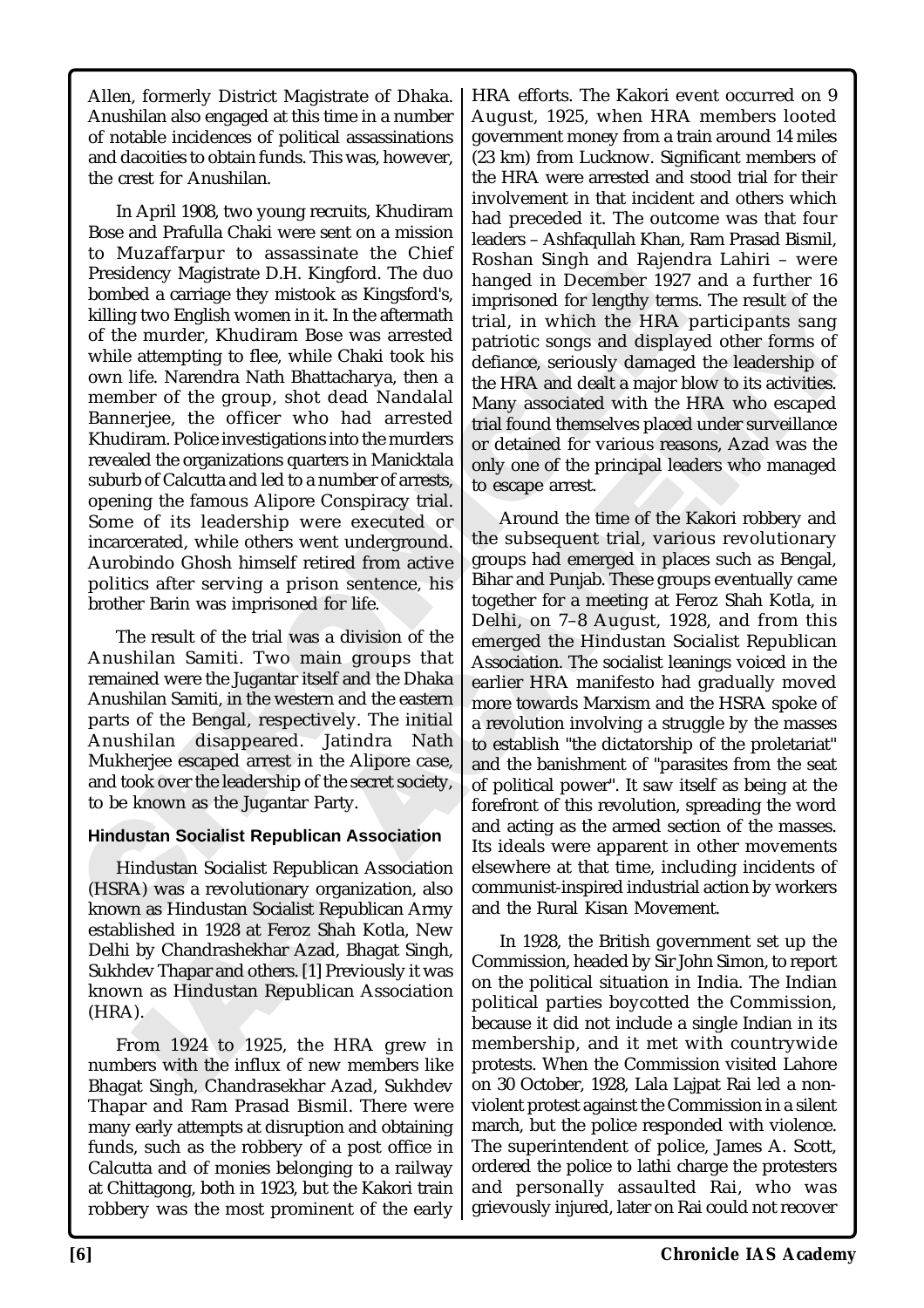from the injury and died on 17 November, 1928. It was obviously known that Scott's blows had hastened his demise. However, when the matter was raised in the British Parliament, the British Government denied any role in Rai's death. Although Singh did not witness the event, he vowed to take revenge, and joined other revolutionaries, Rajguru, Sukhdev and Chandrashekhar Azad, in a plot to kill Scott. However, in a case of mistaken identity, Singh was signalled to shoot on the appearance of John P. Saunders, an Assistant Superintendent of Police. He was shot by Rajguru and Singh while leaving the District Police Headquarters in Lahore on 17 December, 1928.

The next major action by the HSRA was the bombing of the Central Legislative Assembly in Delhi on 8 April, 1929. This was a provocative propaganda exercise, intended to highlight the aims of the HSRA and timed as a protest against the introduction of the Public Safety Bill and the Trade Disputes Bill, both of which had been drafted in an attempt to counter the effects of revolutionary activities and trade unionism.

From the same of initiate them that is the most and the same of solitic theorem. A assignated to shoot on the appearance of John with the arrests of Yashbar<br>P. Sauders, an Assistant Superintendent of in 1982. This effectiv Bhagat Singh and Batukeshwar Dutt threw bombs at the empty treasury benches, being careful to ensure that there were no casualties in order to highlight the propagandist nature of their action. They made no attempt to escape and courted arrest while shouting Inquilab Zindabad (Long Live the Revolution) and Samrajyavad ko nash ho (Down with Imperialism). Their rationale for the bombing was explained in a leaflet titled "To Make the Deaf Hear". This leaflet was also thrown in the assembly and was reproduced the next day in the Hindustan Times. On 15 April, 1929, police raided the HSRA's bomb factory in Lahore and arrested Kishori Lal, Sukhdev and Jai Gopal. The Assembly Bomb case trial followed and Bhagat Singh, Sukhdev and Rajguru were hanged on 23 March, 1931 for their actions.

ted Kishori Lal, Sukhdev and Jai<br>mbly Bomb case trial followed<br>h, Sukhdev and Rajguru were<br>farch, 1931 for their actions.<br>n December 1929, the HSRA b<br>al train of Viceroy, Lord Irwin.<br>bed unhurt. In December 1930,<br>made to a ted Kishori Lal, Sukhdev and Jai (mbly Bomb case trial followed a<br>1, Sukhdev and Rajguru were l<br>1, Sukhdev and Rajguru were l<br>1<br>arch, 1931 for their actions.<br>1<br>al train of Viceroy, Lord Irwin. T<br>1<br>ed unhurt. In December 19 In December 1929, the HSRA bombed the special train of Viceroy, Lord Irwin. The viceroy escaped unhurt. In December 1930, an attempt was made to assassinate the Governor of Punjab, which wounded him in his arm.

By 1931, most of the HSRA's main leaders were either dead or in jail. Kailash Pati was arrested in October 1930 and turned approver (witness for the prosecution). On 27 February, 1931, Chandrashekhar Azad shot himself during a gunfight with the police in a famous incident of Alfred Park. Bhagat Singh, Sukhdev and Rajguru were hanged in March 1931. After Azad's death there was no central leader to unite the revolutionaries and regional differences increased. The organization split into various regional groups and they carried out bombings and attacks on Indian officials without any central coordination. In December 1931, another attempt was made to revive the HSRA at a meeting in Meerut. However this attempt failed with the arrests of Yashpal and Daryao Singh in 1932. This effectively ended the HSRA as a united organization.

massaged med appearance of John with the arrests of Yashpa<br>
name appearance of John with the arrests of Yashpa<br>
Rajguru and Singh while<br>
Najguru and Singh while<br>
Najguru and Singh while<br>
Najguru and Singh while<br>
Discribent perintendent of<br>
in 1932. This effectively ended the HSRA as a<br>
ind Singh while<br>
inted organization.<br>
As the political scenario changed in the late<br>
eadquarters in<br>
1930s — with the mainstream leaders<br>
is a procesarior con As the political scenario changed in the late 1930s — with the mainstream leaders considering several options offered by the British and with religious politics coming into play revolutionary activities gradually declined. Many past revolutionaries joined mainstream politics by joining Congress and other parties, especially communist ones, while many of the activists were kept under hold in different jails across the country.

### **Khudai Khidmatgar**

Khudai Khidmatgar literally translates as the servants of God, represented a non-violent struggle against the British Empire by the Pashtuns (also known as Pathans, Pakhtuns or Afghans) of the North-West Frontier Province of India.

Also called "Surkh Posh" or "Red Shirts", it was originally a social reform organization focussing on education and the elimination of blood feuds known as the Anjuman-e-Islah-e Afghania (society for reformation of Afghans). The movement was led by Khan Abdul Ghaffar Khan, known locally as Bacha Khan or Badshah Khan.

It gradually became more political as it was being targeted by the British Raj, by 1929 its leadership was exiled from the province and large numbers were arrested. Seeking allies, it approached the Muslim League and Indian National Congress, rebuffed by the former in 1929 the movement formally joined the Congress party. Due to pressure across India, the British government finally released Khan Abdul Ghaffar Khan and lifted restrictions on the movement. As part of the Government of India Act, 1935, limited franchise was for the first time introduced in the North-West Frontier Province. In the subsequent election, Khan Abdul Ghaffar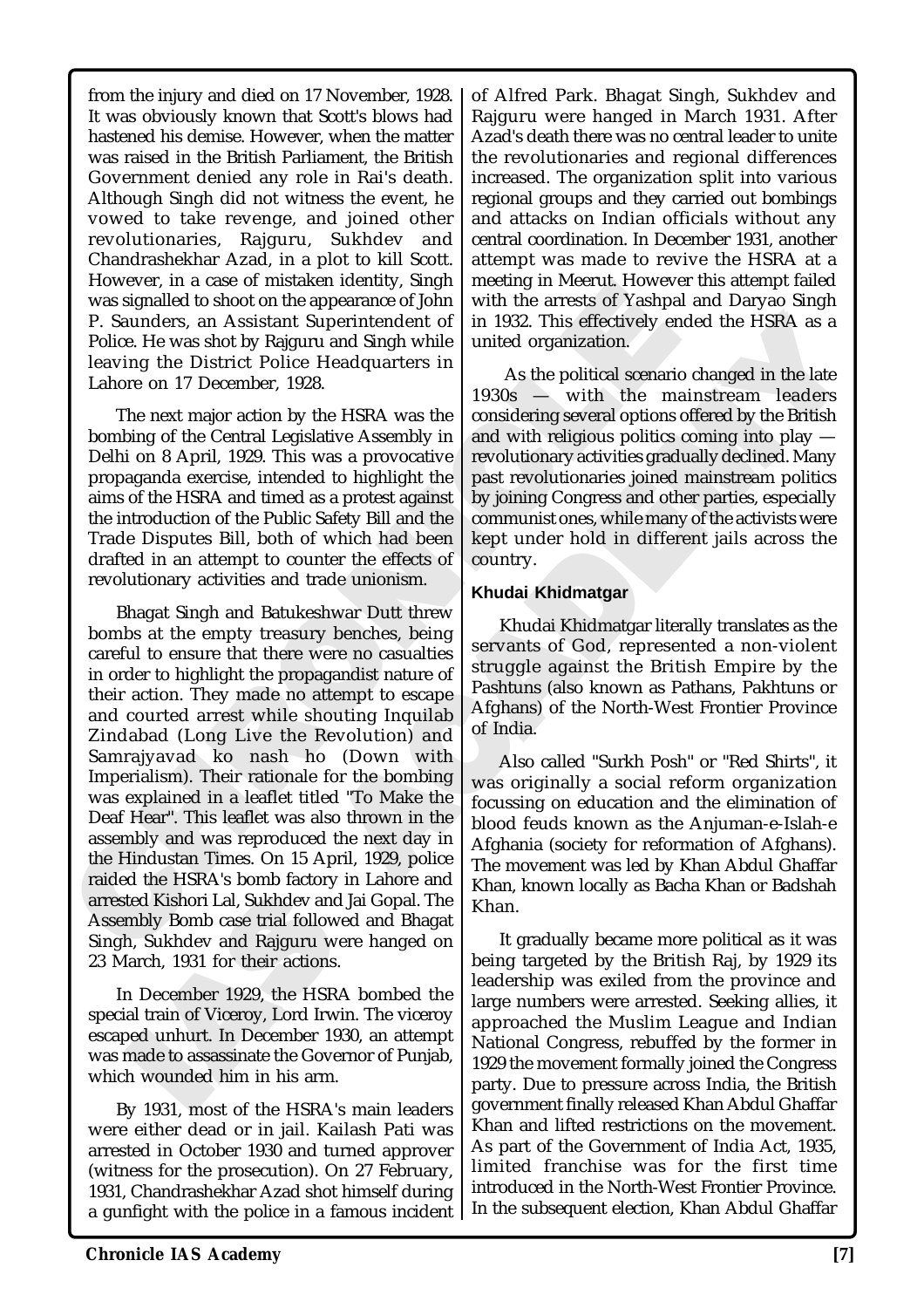Khan's brother Dr. Khan Sahib was elected Chief Minister.

est by supporters of the Minister.<br>
In the IM.S. Namboodiripad<br>
idst negotiations for the Minister.<br>
In the International meet<br>
eld to ascertain whether<br>
be part of the new state<br>
alizing they were in an<br>
International mee The Khudai Khidmatgar (KK) movement faced another crackdown for its role in the quit India movement after 1940, in that period it started facing increasing opposition from the Muslim League in the province. Its Congress affiliate won the 1946 election again, however it faced an increasing protest by supporters of the Pakistan movement. Amidst negotiations for the British departure from India, the Congress party agreed to the partition of India on the provision that a referendum was held to ascertain whether NWFP would prefer to be part of the new state of Pakistan or India. Realizing they were in an untenable position the KK movement decided to boycott the referendum which allowed a narrow victory for the Pakistan vote.

### **The Communist Party of India (CPI)**

The Communist Party of India (CPI) is a national political party in India with a communist ideology.

faced an increasing protest by supporters of the and E.M.S. Namboodiripa<br>
Pakitah movement. Amidst negotiations for the Minister.<br>
British departure from India, the Congress party<br>
British departure from India, the Congres CPI was formed on 26th December, 1925. It was inspired by the Great October Socialist Revolution in Russia. Formally announced at the first Party Conference at Kanpur. It was preceded by founding of All India Trade Union Congress in 1920. The founding members of the party were M.N. Roy, Evelyn Trent Roy, Abani Mukherji, Rosa Fitingof, Mohammad Ali (Ahmed Hasan), Mohammad Shafiq Siddiqui, Rafiq Ahmed of Bhopal and M.P.B.T. Acharya.

and the Cawnpore Bolshevik C<br>The Cawnpore trial had significa<br>t. M.N. Roy, S.A. Dange, Muzaff<br>ii Gupta, Shaukat Usmani, Sii<br>iar, Ghulam Hussain and R.C. Sh<br>ed in this Conspiracy case.<br>In 1934, the main centres of active<br>Bo and the Cawnpore Bolshevik C<br>The Cawnpore trial had significar<br>t. M.N. Roy, S.A. Dange, Muzaffa<br>i Gupta, Shaukat Usmani, Sin<br>ar, Ghulam Hussain and R.C. Sha<br>ed in this Conspiracy case.<br>n 1934, the main centres of activ<br>Bom **1921 to 1924:** there were three conspiracy trials against the communist movement - Peshawar Conspiracy Case, Moscow Conspiracy Case and the Cawnpore Bolshevik Conspiracy Case. The Cawnpore trial had significant political impact. M.N. Roy, S.A. Dange, Muzaffar Ahmed, Nalini Gupta, Shaukat Usmani, Singaravelu Chettiar, Ghulam Hussain and R.C. Sharma were charged in this Conspiracy case.

 In 1934, the main centres of activity of CPI were Bombay, Calcutta and Punjab with some initial activity in Madras. In 1934, the party was accepted as the Indian section of the Communist International. The first Kerala unit of CPI was founded in July 1937. CPI strongly opposed the Quit India Movement. In Provincial Legislative Assembly elections of 1946 it contested 108 out of 1585 seats. It won in eight seats.

elected General Secretary. In 1948, it adopted the 'Programme of Democratic Revolution' - first mention of struggle against caste inequality. In 1951 party Congress 'People's Democracy' was substituted by 'National Democracy' as the main slogan of the party. In 1957, general elections CPI emerged as the largest opposition party.

CPI won the state elections in Kerala in 1957 and E.M.S. Namboodiripad became the Chief Minister.

In the International meeting of Communist parties in Moscow of 1957 the Communist Party of China criticized the CPI for having formed a ministry in Kerala. CPI and CPI(M) splits in 1964.

The Principal mass organizations of the CPI:

- (a) All India Trade Union Congress
- (b) All India Youth Federation
- (c) All India Students Federation
- (d) National Federation of Indian Women
- (e) All India Kisan Sabha
- (f) Bharatiya Khet Mazdoor Union
- (g) All India State Government Employees Federation

Durations of the new state<br>
Congress party<br>
congress party<br>
congress party<br>
of China criticized the CPI for having formemist Party<br>
he he we state in Moscow of 1957 the Communist Party<br>
he new state of China criticized the Revolutionary Communist Party of India (RCPI) was founded by Saumyendranath Tagore in 1934, breaking away from the Communist Party of India (CPI). During the period 1934– 1938 the name of the party was Communist League.

### **The Ghadar Party**

The Ghadar Party was an organization founded in the United States and Canada with the aim to gaining India's independence from British rule. Key members included Lala Har Dayal, Sohan Singh Bhakna, Kartar Singh Sarabha, and Rashbehari Bose.

In February 1948, B.T. Ranadive (BTR) was | force for the British Empire and the community The economic downturn in India during the early nineteenth century witnessed a high level of emigration. Some of these emigrants settled in North America. These included Punjabis as well as people from other parts of India. The Canadian government decided to curtail this influx with a series of laws, which were aimed at limiting the entry of South Asians into the country and restricting the political rights of those already in the country. The Punjabi community had hitherto been an important loyal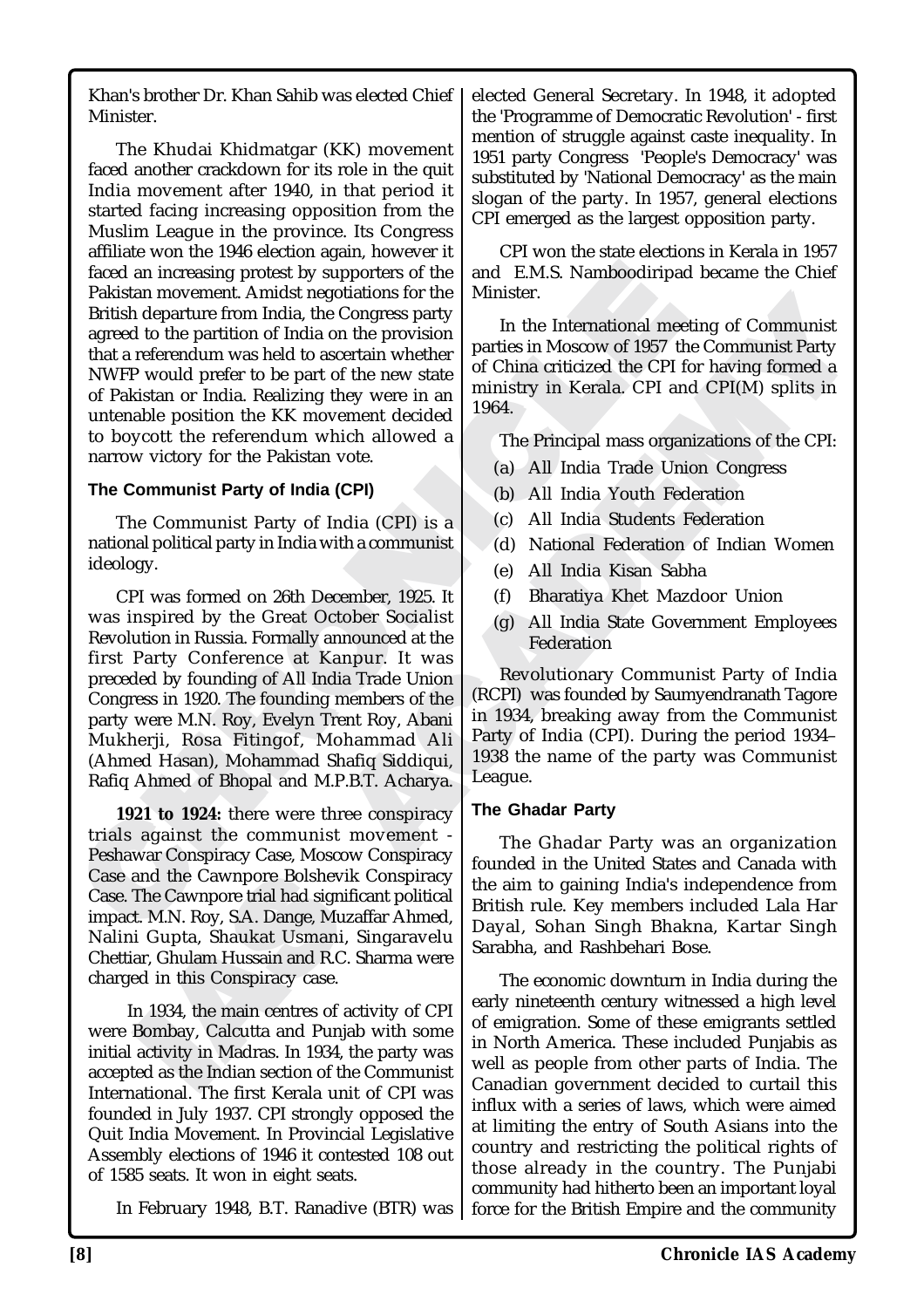had expected, equal welcome and rights from the British and Commonwealth governments as extended to British and white immigrants. These laws fed growing discontent, protests and anticolonial sentiments within the community. Faced with increasingly difficult situations, the community began organising itself into political groups. A large number of Punjabis also moved to the United States, but they encountered similar political and social problems.

Rash Bihari Bose on request from Vishnu Ganesh Pingle, an American trained Ghadar, who met Bose at Benares and requested him to take up the leadership of the coming revolution. But before accepting the responsibility, he sent Sachin Sanyal to the Punjab to assess the situation. Sachin returned very optimistic, in the United States and Canada with the aim to liberate India from British rule. The movement began with a group of immigrants known as the Hindustani Workers of the Pacific Coast.

Stabilitari Bose at Bennes and reductions.<br>
Taxas Biharil Bose on request from Vishnu, Durian in the rimot Genual<br>
Canesh Pingle, an American trained Ghadar. Inturned to Punjab to a<br>
who me Bose at Bennes and requested him The Ghadar Party, initially the Pacific Coast Hindustan Association, was formed in 1913 in the United States under the leadership of Har Dayal, Sant Baba Wasakha Singh Dadehar, Baba Jawala Singh, Santokh Singh and Sohan Singh Bhakna as its president. The members of the party were Indian immigrants, largely from Punjab. Many of its members were students at University of California at Berkeley including Dayal, Tarak Nath Das, Maulavi Barkatullah, Harnam Singh Tundilat, Kartar Singh Sarabha and V.G. Pingle. The party quickly gained support from Indian expatriates, especially in the United States, Canada and Asia.

head: Angrezi Raj Ka Dushman<br>e British rule). "Wanted brave sc<br>dar declared, "to stirr up rebellid<br>death; Price-martyrdom; Pensi<br>of battle-India". The ideology c<br>strongly secular. The first is:<br>dar, was published from San nead: Angrezi Raj Ka Dushman<br>
Pe British rule). "Wanted brave so<br>
lar declared, "to stirr up rebellio<br>
death; Price-martyrdom; Pensie<br>
of battle-India". The ideology of<br>
strongly secular. The first iss<br>
lar, was published The party was built around the weekly paper The Ghadar, which carried the caption on the masthead: Angrezi Raj Ka Dushman (an enemy of the British rule). "Wanted brave soldiers", the Ghadar declared, "to stirr up rebellion in India. Pay-death; Price-martyrdom; Pension-liberty; Field of battle-India". The ideology of the party was strongly secular. The first issue of The Ghadar, was published from San Francisco on November 1, 1913.

Following the voyage of the Komagata Maru in 1914, a direct challenge to Canadian racist anti-Indian immigration laws, several thousand Indians resident in the USA sold their business and homes ready to drive the British from India. However, Hardayal had fled to Europe concerned that the US authorities would hand him over to the British. Sohan Singh Bhakna was

already in British hands, and the leadership fell to Ram Chandra. Following the entry of Canada into World War I, the organization was centered in the USA and received substantial funding from the German government. Ghadar activists undertook what the British described as political terrorism. Ghadar activists were responsible for bombs planted on government property. In 1917, some of their leaders were arrested and put on trial in the Hindu German Conspiracy Trial.

Examplement of the party<br>
In the coming term of Shanking Morld War I, Greenican trained Ghadar,<br>
Interican trained Ghadar,<br>
The coming revolution.<br>
In the coming revolution they conducted revolutional<br>
Punjab and attempted Extrained Ghadar, returned to Punjab to agitate for rebellion<br>equested him to unique the Babbar Akali Movement. In 1915,<br>ming revolution. they conducted revolutionary activities in central<br>solidity, he seem the prigib and During World War I, Ghadar party members returned to Punjab to agitate for rebellion alongside the Babbar Akali Movement. In 1915, they conducted revolutionary activities in central Punjab and attempted to organize uprisings, but their attempts were crushed by the British Government. The party rose to prominence in the second decade of the 20th century, and grew in strength owing to Indian discontent over World War I and the lack of political reforms. After the conclusion of the war, the party in America split into Communist and Anti-Communist factions. The party was formally dissolved in 1948.

#### **The Hindu Mahasabha**

In 1910, an All India Hindu Conference was organised in Allahabad by leading Hindu social and political leaders who sought to organize Indian Hindus politically in response to the rise of the Muslim League. The Hindu Mahasabha was founded in 1914 in Amritsar and established its headquarters in Haridwar. Amongst its early leaders was the prominent nationalist and educationalist Pandit Madan Mohan Malaviya, who founded the Benaras Hindu University, and the Punjabi populist Lala Lajpat Rai. Under Malaviya, the Mahasabha campaigned for Hindu political unity, for the education and economic development of Hindus as well as for the reconversion of Muslims to Hinduism.

While not loyal to the British Raj, the Hindu Mahasabha did not actively support agitations against British rule in India. The Mahasabha refused to endorse any of the movements and participated in the legislative councils established by the British, which were otherwise boycotted by the Congress and most of the population. Malaviya's desire for independence through constitutional means made the party seem to cooperate with the British at a time when nationalist feelings were running high. The Mahasabha was also affected in its fortunes by appearing to be a party dominated by the upper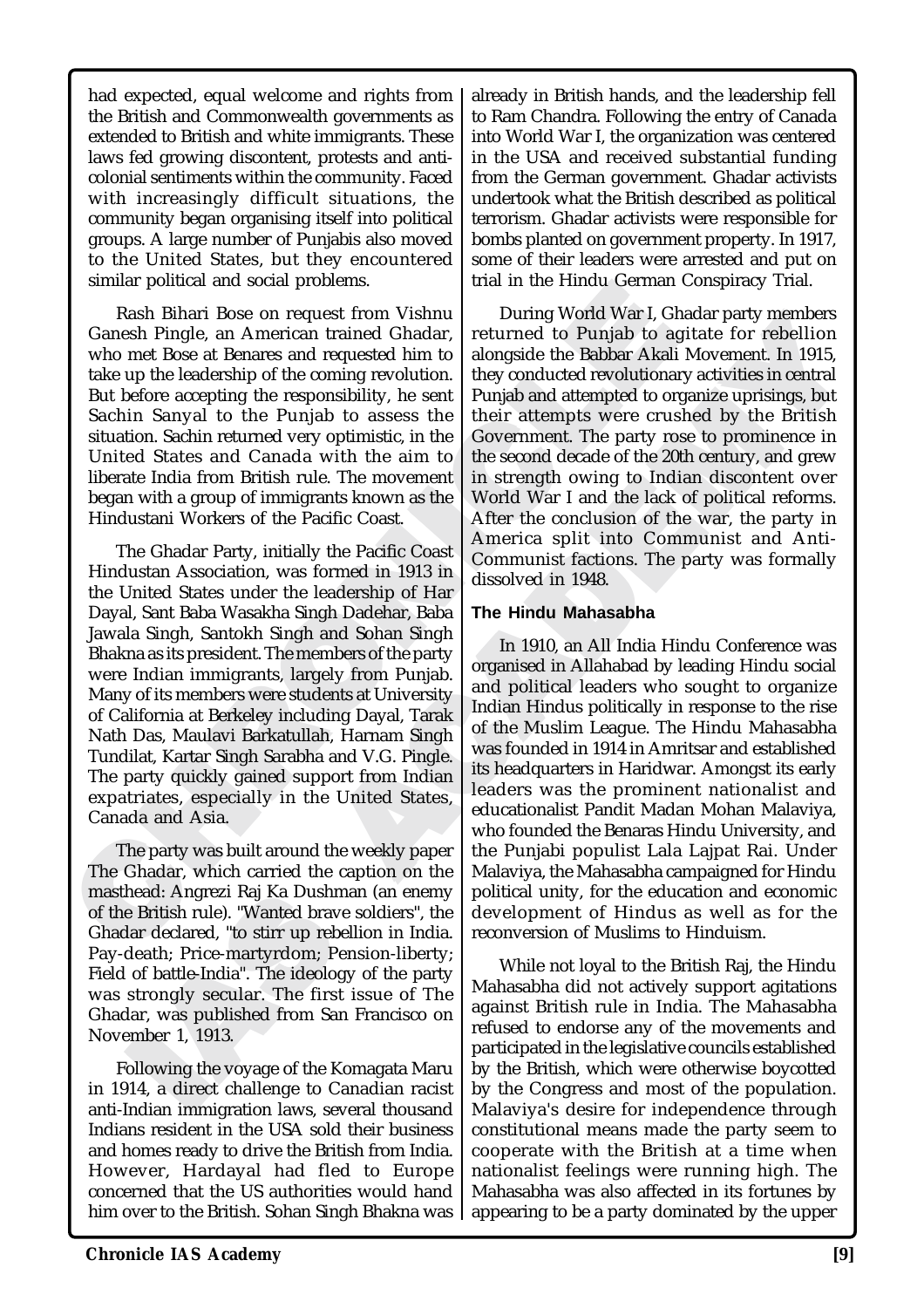caste Brahmins. Although it opposed untouchability, the Mahasabha's orthodoxy on other matters concerning Hindu law and customs were a handicap in attracting the support of a vast majority of Hindus.

had been banned from anti-British political  $\parallel$  bs toway the algest maturities and opposed the sculatism of the lattice and congress. Under Savarkar, the Mahasabha presence in some parts of its policy of wooing Muslim su In the late 1920s, the Mahasabha came under the influence of nationalist Vinayak Damodar Savarkar, a former revolutionary who had been banned from anti-British political activities and opposed the secularism of the Congress. Under Savarkar, the Mahasabha became a more intense critic of the Congress and its policy of wooing Muslim support. The Mahasabha suffered a setback when in 1925, its former member Dr. Keshav Baliram Hedgewar left to form the Rashtriya Swayamsevak Sangh, a Hindu volunteer organization that abstained from active politics. Although ideologically similar to the Mahasabha, the RSS grew faster across the nation and became a competitor for the core constituency of the Mahasabha.

The party opposed the Quit India movement in 1942, and like the Muslim League, supported the British war effort in the Second World War. The Hindu Mahasabha performed poorly in the elections for the central and provincial legislative assemblies in 1937 and 1946.

After communal violence claimed the lives of thousands in 1946, Savarkar claimed that Gandhi's adherence to non-violence had left Hindus vulnerable to armed attacks by militant Muslims. When the partition of India was agreed upon in June 1947 after months of failed efforts at power-sharing between the Congress and the League, the Mahasabha condemned the Congress and Gandhi for agreeing to the partition plan.

ion plan.<br>In January 30, 1948, Nathuram (<br>Ima Gandhi three times and kil<br>I. Godse and his fellow cor<br>Imbar Badge, Gopal Godse, Nara<br>Iu Karkare and Madanlal Pal<br>fied as prominent members of<br>Isabha. Alongwith them, polic<br>Irk on pian.<br>1 January 30, 1948, Nathuram G<br>1ma Gandhi three times and kill<br>1. Godse and his fellow con<br>1bar Badge, Gopal Godse, Nara<br>1u Karkare and Madanlal Pah<br>fied as prominent members of t<br>1sabha. Alongwith them, police<br>1s On January 30, 1948, Nathuram Godse shot Mahatma Gandhi three times and killed him in Delhi. Godse and his fellow conspirators Digambar Badge, Gopal Godse, Narayan Apte, Vishnu Karkare and Madanlal Pahwa were identified as prominent members of the Hindu Mahasabha. Alongwith them, police arrested Savarkar, who was suspected of being the mastermind behind the plot. While the trial resulted in convictions and judgments against the others, Savarkar was released on a technicality, even though there was evidence that the plotters met Savarkar only days before carrying out the murder. The Kapur Commission in 1967 established that Savarkar was in close contact with the plotters for many months.

There was an angry popular backlash against Savarkar, Godse and the Hindu Mahasabha as their involvement in Gandhi's murder was revealed. The Hindu Mahasabha became more marginalised than ever. Its one-time rising star, Syama Prasad Mookerjee, left the party and established the Bharatiya Jana Sangh, the forerunner to the Bharatiya Janata Party, which is today the largest Hindu nationalist political party in India. The Hindu Mahasabha remains active as an organization, but it only a marginal presence in some parts of the Indian state of Maharashtra and negligible instances through the rest of the country.

### **The Liberal party**

nati-British political<br>
the secularism of the party in India. The Hindu Muslim support. The<br>
thack when in 1925, its<br>
thack when in 1925, its<br>
thack when in 1925, its<br>
a Swayaliram Hedgewar The Liberal party<br>
a Swayaliram The Mahazabha and the Mahazabha and the Mahazabha and Mahazabha and persence in some parts of the Indian state of support. The the Mahazabha and negligible instances through that abstained the rest of the country.<br>
The Lib The Liberal party was formed about 1910, and British intellectuals and British officials were often participating members of its committees. The Indian National Congress, which had been formed to create a mature political dialogue with the British government, included both moderates and extremists. Many moderate leaders with liberal ideas left the Congress with the rise of Indian nationalism, and extremist leaders like Bipin Chandra Pal, Lala Lajpat Rai and Bal Gangadhar Tilak.

When the Montagu report of 1918 was made public, there was a divide in the Congress over it. The moderates welcomed it while the extremists opposed it. This led to a schism in the Congress with moderate leaders and forming the "National Liberal Federation of India" in 1919. Its most prominent leaders were Tej Bahadur Sapru, V.S. Srinivasa Shastri and M.R. Jayakar.

 Tej Bahadur Sapru emerged as the most important leader among the Liberals. During the agitation against the Simon Commission, he launched the idea of an all-parties conference in India to prepare an agreed constitutional scheme. This resulted in the "Nehru Report" which proposed a Dominion constitution and persuaded the new Labour Government in Britain to offer India a Round Table Conference.

A number of Liberals including Sapru and Shastri attended the first Round Table Conference (November 1930 to January 1931). They rallied the Indian Princes to the idea of an All-India federal union, recognizing that Dominion status would be a frail thing unless it embraced both the British Indian provinces and the princely Indian States. Sapru and Shastri likewise attacked the communal issue, working primarily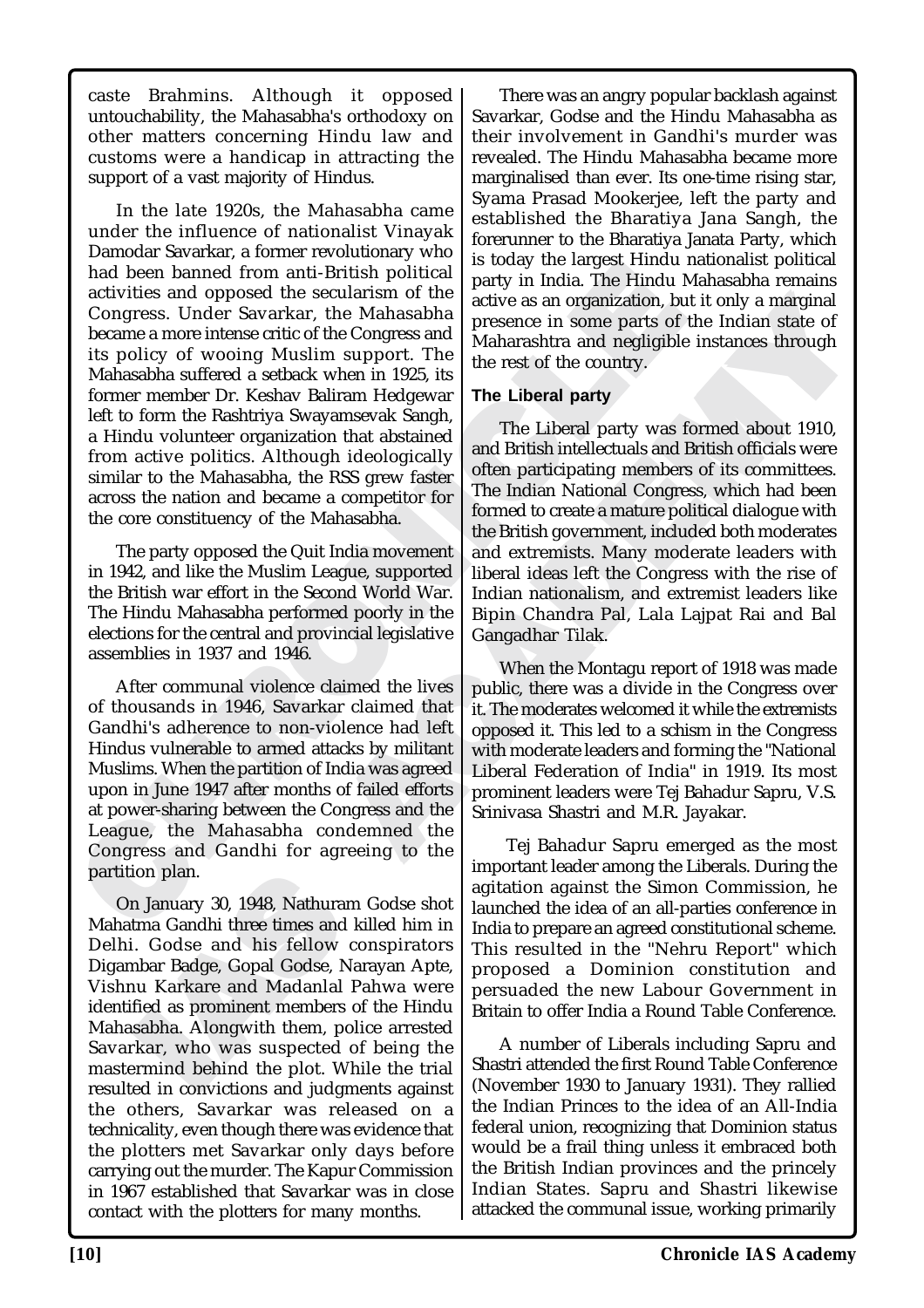through M.A. Jinnah. The two Liberals' ultimate object was to secure a constitutional agreement, provisional if not final, on the basis of which the Congress might suspend noncooperation and renew negotiations with the British government.

After the Government of India Act, 1935, the Liberal Party also contested the 1937 elections, but fared poorly. The popularity of the Congress and the Muslim League diminished the influence of the Liberal Party and its session of 1945 proved to be the last.

of the Liberal Party and its session of 1945 proved colonialism in India. and<br>to be the last.<br>The Liberals were moderate nationalists who is defined agent<br>of the liberals were moderate nationalists who is relation and res Its session of 1945 proved<br>
in the section of the section of 1945 proved<br>
in the section of the section of the excesses of British<br>
The group drew inspirated in the excesses of British<br>
Its civilization values more<br>
red gr The Liberals were moderate nationalists who openly pursued India's independence from British rule and resented the excesses of British imperialism. They preferred gradual constitutional reform to revolutionary methods as the means of achieving independence and because they attempted to secure constitutional reform by cooperating with British authority rather than defying it. Their goals and methods were inspired by British Liberalism. They aimed toward parliamentary democracy, including not only an institutional structure but a system of values which emphasized the achievement of national welfare through peaceable negotiation and compromise among competing public interests. Therefore, the Liberals regularly participated in the legislative councils and assemblies at the town, provincial and central levels. They also espoused the British system of education and cultural influences on Indian life.

The Liberal Party opposed Mahatma Gandhi and the Non-Cooperation Movement (1919- 1922), the Salt Satyagraha (1930-31), and the Quit India Movement (1942-1945). The Liberal party was never popular with common Indians, and distrusted intensely by Indian nationalists. With the British decision to grant independence to India, the party disappeared from existence.

### **Rashtriya Swayamsevak Sangh**

The British decision to grant incomentation, the party disappeared from<br> **IASS** was founded in 1925 by Kesh<br>
gewar, who was a doctor in<br>
pur, British India. Hedgewar as<br>
ent in Calcutta had been a putionary activities of t the British decision to grant india, the party disappeared from<br>triya Swayamsevak Sangh<br>RSS was founded in 1925 by Kesh<br>gewar, who was a doctor in t<br>bur, British India. Hedgewar as<br>ent in Calcutta had been a p<br>utionary act RSS was founded in 1925 by Keshav Baliram Hedgewar, who was a doctor in the city of Nagpur, British India. Hedgewar as a medical student in Calcutta had been a part of the revolutionary activities of the Anushilan Samiti and Jugantar striving to free India from British rule. He was charged with sedition in 1921 by the British Administration and was imprisoned for one year.

After the formation of the RSS, Hedgewar kept the organization away from having any direct affiliation to any of the political organizations then fighting British rule. But Hedgewar and his team of volunteers, took part in the Indian National Congress, led movements against the British rule. Hedgewar was arrested in the Jungle Satyagraha agitation in 1931 and served a second term in prison.

It was founded as an educational group to train Hindu men by character-building to unite the Hindu community, counter British colonialism in India, and suppress Muslim separatism. Since its foundation it has espoused a Hindu nationalist agenda. It has mentioned its ideals to be as upholding Indian culture and its civilization values more than anything else. The group drew inspiration from European right-wing groups during WWII. RSS volunteers participated in various political and social movements including the Indian independence movement and the group became an extremely prominent Hindu nationalist group in India.

and<br>
mationalists who<br>
and a a lindu nationalist agenda. It has repolused<br>
pendence from<br>
its civilization values more than anything else.<br>
mationalists who is civilization values more than anything else.<br>
ual constitution The RSS portrayed itself as a social movement and refused to consider itself a political party, and did not play any role in many of the efforts in Indian independence movement. When the Congress passed the Purna Swaraj resolution in 1930, Dr. Hedgewar asked all the RSS branches to hoist the Indian flag and organize lectures on the need for independence. However, the RSS emphatically rejected Gandhiji's willingness to cooperate with Muslims in the Anti-British struggle. In 1934, Congress passed a resolution prohibiting its members from joining RSS, Hindu Mahasabha or Muslim League.

 RSS states that its ideology is based on the principle of selfless service to the nation. It has been criticized as an extremist and a paramilitary group.

It was banned by the British Raj, and then thrice by the post-independence Indian government — first in 1948 when Nathuram Godse, a former RSS member, assassinated Mahatma Gandhi; then during the emergency (1975–78); and after the demolition of Babri Masjid in 1992. The bans were subsequently lifted.

### **All India Majlis-e-Ittehad-ul Muslimeen**

All India Majlis-e-Ittehad-ul Muslimeen or AIMIM has roots back to the days of the princely State of Hyderabad. It was founded and shaped by Nawab Mahmood Nawaz Khan Qiledar of Hyderabad All India Majlis-e-Ittehad-ul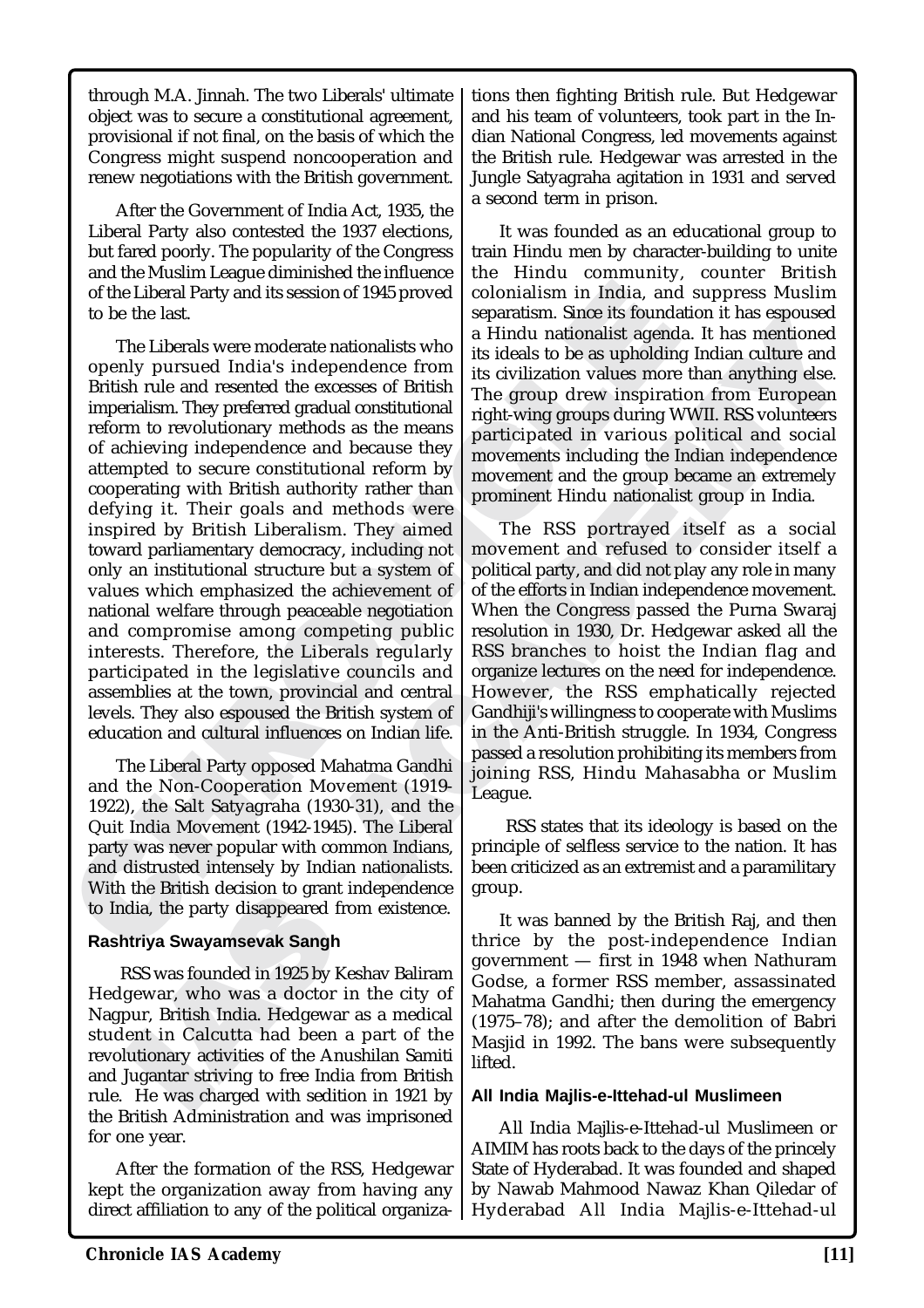Muslimeen or AIMIM has roots back to the days of the princely State of Hyderabad. It was founded and shaped by Nawab Mahmood Nawaz Khan Qiledar of Hyderabad State by the advice of Nawab Mir Osman Ali Khan, the Nizam of Hyderabad as a pro-Nizam party. Then it was only Majlis-e-Ittehad-ul Muslimeen (MIM) and the first meeting was held in the house of Nawab Mahmood Nawaz Khan on November 12, 1927. The MIM advocated the set up of a Muslim dominion rather than integration with India. In 1938, Bahadur Yar Jung was elected President of the MIM which had a cultural and religious manifesto. It soon acquired political complexion and became aligned with the Muslim League in British India.

nous of Nawond Pointinuotal Nawor Natural Channot Inc. Bazakars (volume) and Maybender 12, 1927. The MIM advocated the set paramilitary organization unto the MIM inclinion rather than integration perform that a local upto The Razakars (volunteers), a Muslim paramilitary organization aimed at resisting merger with India, was linked to the MIM. In total up to 150,000 Razakar soldiers were mobilized to fight against the Indian Union and for the independence of the Hyderabad State against Indian integration. After the integration of the Hyderabad state with India, the MIM was banned in 1948. The Razakar leader Qasim Rizvi was jailed from 1948 to 1957, and then he was released on the condition to go to Pakistan, where he was granted asylum.

Before leaving, Qasim Rizvi handed over the responsibility of whatever remained of the Ittehadul Muslimeen, to Abdul Wahid Owaisi, a lawyer. Abdul Wahed Owaisi restructured the Party and Organized it into All India Majlis-e-Ittehadul Muslimeen.

State by the advice of Nawab Mir Osman Ali Khan, the Nizam of Hyderabad as a pro-Nizam party. Then it was only Majlis-e-Ittehad-ul Muslimeen (MIM) and the first meeting was held in the house of Nawab Mahmood Nawaz Khan on November 12, 1927. The MIM advocated the set up of a Muslim dominion rather than integration with India. In 1938, Bahadur Yar Jung was elected President of the MIM which had a cultural and religious manifesto. It soon acquired political complexion and became aligned with the Muslim League in British India.

NOW THE RAZART (volum<br>
MMI advocated the set<br>
numeration<br>
ahadur Yar Jung was<br>
total upto 150,000 Razak<br>
mifesto. It soon acquired<br>
total upto 150,000 Razak<br>
mifesto. It soon acquired<br>
mifesto. It soon acquired<br>
for the in than integration  $\footnotesize$  Par Jung was member at resisting the magnet with Iraki, was linked to the MIM. In T which had a considered if to find a quotied of fight against the India Unit of the Hyderabad State aligned with a The Razakars (volunteers), a Muslim paramilitary organization aimed at resisting merger with India, was linked to the MIM. In total upto 150,000 Razakar soldiers were mobilized to fight against the Indian Union and for the independence of the Hyderabad State against Indian integration. After the integration of the Hyderabad state with India, the MIM was banned in 1948. The Razakar leader Qasim Rizvi was jailed from 1948 to 1957, and then he was released on the condition to go to Pakistan, where he was granted asylum.

Before leaving, Qasim Rizvi handed over the responsibility of whatever remained of the Ittehad-ul Muslimeen, to Abdul Wahid Owaisi, a lawyer. Abdul Wahed Owaisi restructured the Party and Organized it into All India Majlis-e-Ittehadul Muslimeen.

### **All Jammu and Kashmir Muslim Conference**

In October 1932, Sheikh Abdullah founded the All Jammu and Kashmir Muslim Conference. On 11 June, 1939, it was renamed as the All Jammu and Kashmir National Conference. The National Conference was affiliated to the All India States Peoples Conference. Sheikh Abdullah was elected its president in 1947. In 1946, the National Conference launched an intensive agitation against the state government. It was directed against the Maharaja. The slogan of the agitation was "Quit Kashmir".

# **OTHER IMPORTANT ORGANIZATIONS**

**Federation of Indian Chambers of Commerce and Industry (FICCI)**

Then it was only Majlis-e-1<br>meen (MIM) and the first meetin<br>**OTHER IMI**<br>ration of Indian Chambers of C<br>ndustry (FICCI)<br>ne Federation of Indian Chamerce and Industry (FICC<br>iation of business organization: Then It was only Majlis-e-Immeen (MIM) and the first meeting<br> **OTHER IMF**<br> **OTHER IMF**<br> **ACCOMENTA CONSERVANTER ASSEMS AND NOTIFIER IMF**<br> **OTHER IMF**<br> **ACCOMENTA CONSERVANTER CONSERVANTER CONSERVANTER CONSERVANTER CONSERVA** The Federation of Indian Chambers of Commerce and Industry (FICCI) is an association of business organizations in India. Established in 1927, on the advice of Mahatma Gandhi by GD Birla and Purushottam Das Thakurdas, it is the largest, oldest and the apex business organisation in India. It is a nongovernment, not-for-profit organisation. FICCI draws its membership from the corporate sector,

both private and public, including SMEs and MNCs. The chamber has an indirect membership of over 2,50,000 companies from various regional chambers of commerce. It is involved in sector specific business policy consensus building, and business promotion and networking. It is headquartered in the national capital New Delhi and has presence in 11 states in India and 8 countries across the world.

# **All India Trade Union Congress (AITUC)**

The All India Trade Union Congress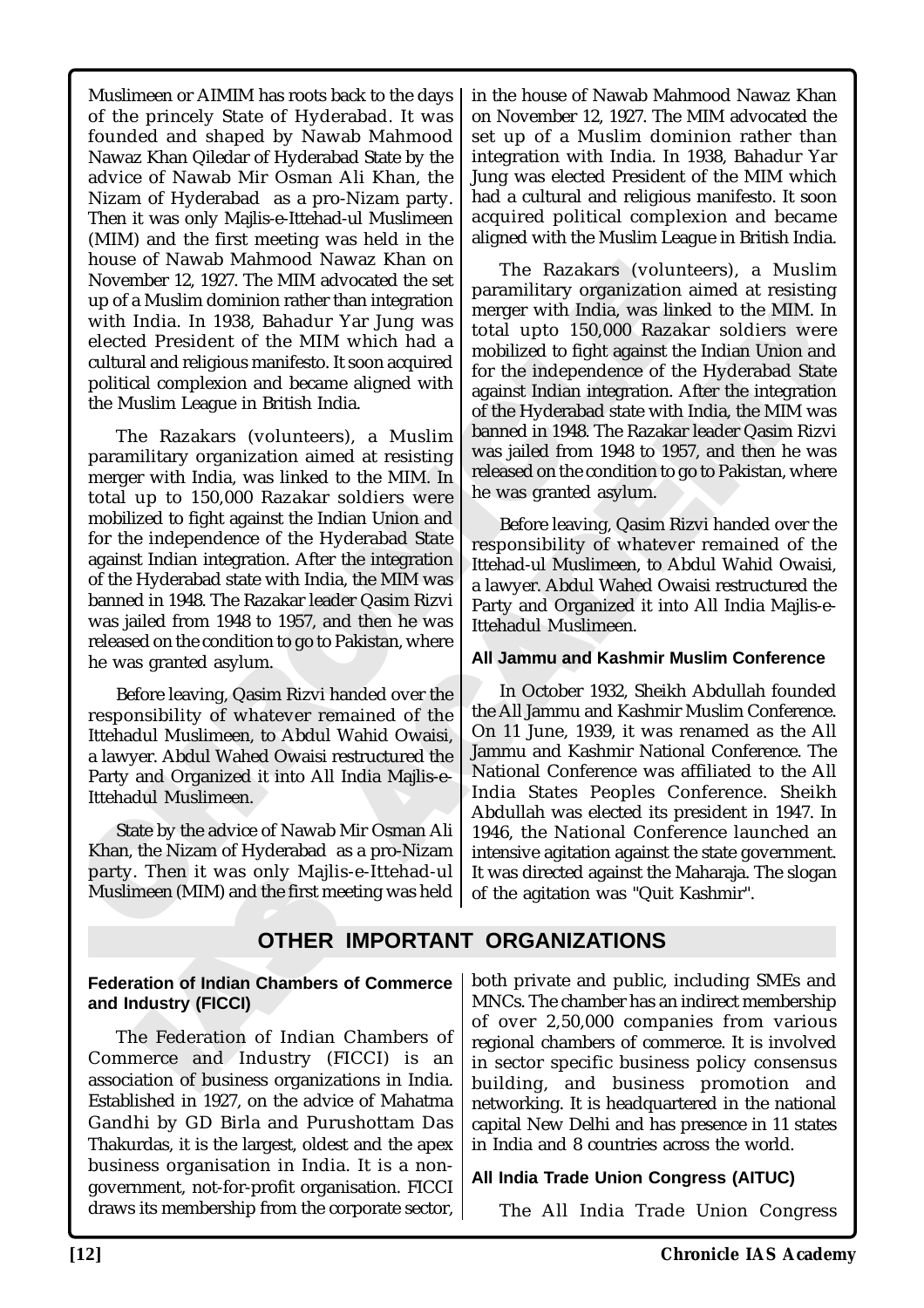(AITUC) is the oldest trade union federations in India and at present one of the five largest. It was founded on 31 October, 1920 in Bombay by N.M. Joshi, Lala Lajpat Rai and a few others and, until 1945 when unions became organised on party lines, it was the primary trade union organization in India. Since then it has been associated with the Communist Party of India. AITUC is a founder member of the World Federation of Trade Unions.

### **Confederation of Indian Industry (CII)**

reateration of Irade Unions,<br>
Confederation of Irade Unions,<br>
Confederation of Iradia Industry (CII)<br>
The Conceleration of Iradia Industry (CII)<br>
The Conceleration of Iradia Industry (CII)<br>
In April 1974, the two ass<br>
tor The Confederation of Indian Industry (CII) is an association of Indian businesses which works to create an environment conducive to the growth of industry in the country. CII is a nongovernment, not-for-profit, industry-led and industry-managed organization, playing a proactive role in India's development process. The organization was founded in 1895 when 5 engineering firms, all members of the Bengal Chamber of Commerce and Industry, joined hands to form the Engineering and Iron Trades Association (EITA).

#### *1895 - Engineering and Iron Trades Association (EITA)*

EITA established at the end of 1895 with the aspiration of pressurizing the provincial government to place orders for iron, steel and engineering goods with companies stationed in India. The practice back then was to place all government orders with enterprises based in UK.

### *1912 - Indian Engineering Association (IEA)*

The revision from EITA to IEA in 1912 echoed the association's decision to rule out traders from the membership and fixate fully on promoting the motive of manufacturers.

# *1942 - Engineering Association of India (EAI)*

- **Engineering Association of** if<br>
Till 1942, IEA was the sole<br>
ciation of engineering indi<br>
acterized mainly big engineering<br>
cially the British firms. This<br>
tion where the concern of t<br>
prises (mainly medium and smal<br>
ad - **Engineering Association of I**<br>ill 1942, IEA was the sole<br>ciation of engineering indu<br>cterized mainly big engineering of<br>cially the British firms. This c<br>tion where the concern of t<br>prises (mainly medium and small<br>adequa Till 1942, IEA was the sole all-India association of engineering industry and characterized mainly big engineering companies, especially the British firms. This drove to a situation where the concern of the Indian enterprises (mainly medium and small scale) was not adequately represented. Hence the Engineering Association of India (EAI) was established in 1942 as a branch of the Indian Chamber of Commerce. EAI represented small and medium engineering firms mostly bought and encouraged by Indians, and had different sources and management approaches from the IEA.

### *1974 - Association of Indian Engineering Industry (AIEI)*

After India's Independence in 1947, the public sector feigned the advantageous role in industrial development. By 1970s, an advanced foundation of heavy industries had been built, but private companies faced constrictions through licensing demands for fresh units and /or expansion. Keeping in perspective the greater importance of the Engineering industry, in April 1974, the two associations - IEA and EAI - incorporated to form the Association of Indian Engineering Industry (AIEI). For the engineering industry the association meant a stronger affiliation capable of utilizing larger resources and providing a broader range of benefits.[5]

### *1986 - Confederation of Engineering Industry (CEI)*

notative (CII)<br>
In April 1974, the two ass<br>
of Indian Industry (CII)<br>
Indian Expirement of the EXI - incorporated to form<br>
dian businesses which<br>
equinering industry the incorporated to form<br>
onment conducive to the strong EAT incorporated to form the Association of<br>
EAT - incorporated to form the Association of<br>
inflaintering industry (AIEI). For the<br>
inconductive to the signincering industry the association meant a<br>
conductive to the signi Foreseeing the upcoming challenges in the future, the leadership at AIEI felt the need for greater consolidation and solidarity that would put the industry on a stronger footing and would help it meet the challenges of competition and globalization. Thus in 1986 there was a change in name from AIEI to the Confederation of Engineering Industry (CEI), reflecting the growth and expansion of the organization since 1974. CEI now became an apex body for manufacturing industries at the national level.

# *1992 - Confederation of Indian Industry (CII)*

In 1991, industrial licensing was abolished and economic reforms on a wide scale started taking shape. With effect from 1 January, 1992, in keeping with the government's decision to opt for the liberalisation of the Indian economy, the name of CEI was changed to Confederation of Indian Industry (CII). In a new policy environment, it was natural that there would be inter-sectoral integration through a process of diversification and expansion, where the engineering units would diversify into nonengineering units and vice-versa. Since 1992, through rapid expansion and consolidation, CII has grown to be the most visible business association in India.

Founded in 1895, CII has over 7300 members, from the private as well as public sectors, including SMEs and MNCs, and an indirect membership of over 90,000 enterprises from around 257 national and regional sectoral industry bodies.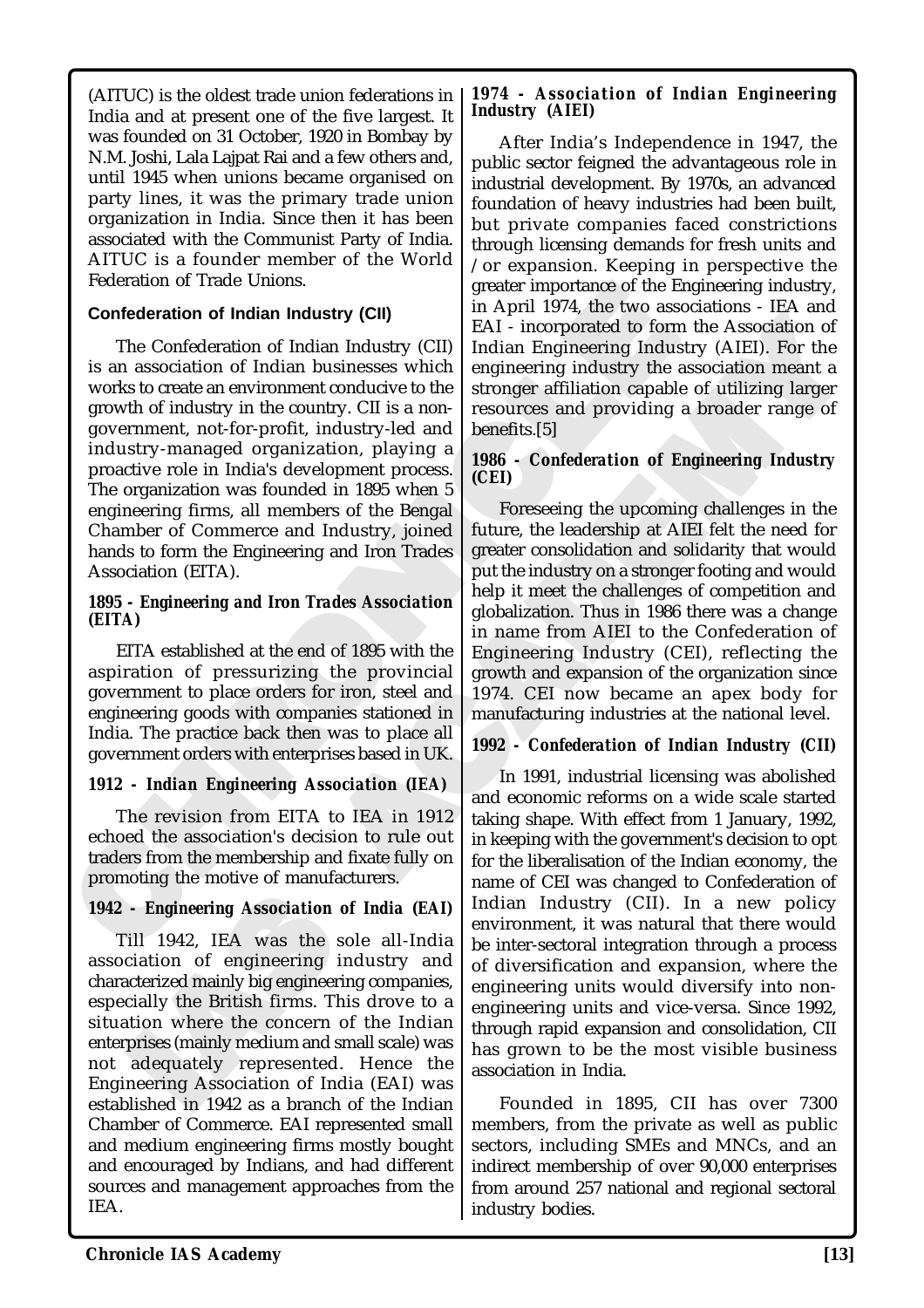CII works closely with Government on policy issues, interfacing with thought leaders, and enhancing efficiency, competitiveness and linkages.

business opportunities for industry through a range of specialized services and strategic global

# **SOCIO – RELIGIOUS MOVEMENTS (ORGANIZATIONS AND PERSONALITIES)**

### **Brahmo Sabha**

In 1815, Raja Rammohan Roy established the Henry Vivian Derozio w<br>Amimo Sabha .<br>Later, it was developed into the Young Bengal Movement<br>Brahmo Sabha in August 1828. Brahmo Samaj, Calcutta in 1809 and tau<br>Brahmo also spelle han Roy established the Henry Vivian Derozio was developed into the Young Bengal Movement st 1828. Brahmo Samaj, Calcutta in 1809 and tau thma, (Sanskrit: "Society College, Calcutta. He died stant, theistic movement His fo In 1815, Raja Rammohan Roy established the Atmiya Sabha. Later, it was developed into the Brahmo Sabha in August 1828. Brahmo Samaj, Brahmo also spelled Brahma, (Sanskrit: "Society of Brahma"), quasi-Protestant, theistic movement within Hinduism. The Brahmo Samaj does not accept the authority of the Vedas, has no faith in avatars (incarnations), and does not insist on belief in karma (causal effects of past deeds) or rebirth. It discards Hindu rituals and adopts some Christian practices in its worship. Influenced by Islam and Christianity, it denounces polytheism, idol worship, and the caste system. The society has had considerable success with its programs of social reform but has never had a significant popular following.

pointan and was also most infidence populari and was also most infidence society, enducation of women, and campa-<br>marriage of widows and for leg<br>marriage of widows and for leg<br>met child marriages. When Keshal<br>s daughter to ruggle for social reform. It sponds find was also most infiduo<br>of Hope temperance society, en<br>lucation of women, and campa<br>marriage of widows and for leg<br>nt child marriages. When Keshab<br>s daughter to marry the Prince<br>both Whereas Ram Mohun Roy wanted to reform Hinduism from within, his successor, Debendranath Tagore, broke away in 1850 by repudiating Vedic authority and making reason and intuition the basis of Brahmanism. He tried, however, to retain some of the traditional Hindu customs, and a radical group led by Keshab Chunder Sen seceded and organized the Brahmo Samaj of India in 1866 (the older group became known as the Adi—i.e., original—Brahmo Samaj). The new branch became eclectic and cosmopolitan and was also most influential in the struggle for social reform. It sponsored the Band of Hope temperance society, encouraged the education of women, and campaigned for the remarriage of widows and for legislation to prevent child marriages. When Keshab arranged for his daughter to marry the Prince of Cooch Bihar, both parties were well under age. He was thus violating his own reformist principles, and many of his followers rebelled, forming a third samaj, or "association," the Sadharan (i.e., common) Brahmo Samaj in 1878. The Sadharan Samaj gradually reverted to the teaching of the Upanishads and carried on the work of social reform. Although the movement lost force in the 20th century, its fundamental social tenets were accepted, at least in theory, by Hindu society.

# **The Young Bengal Movement**

Henry Vivian Derozio was the founder of the Young Bengal Movement. He was born in Calcutta in 1809 and taught in the Hindu College, Calcutta. He died of cholera in 1833. His followers were known as the Derozians and their movement the Young Bengal Movement. They attacked old traditions and decadent customs. They also advocated women's rights and their education. They founded associations and organized debates against idol worship, casteism and superstitions.

# **The Arya Samaj**

Explored into the antion Samal Calcutta in 1899 and taught in the Hindu Brahmo Samal College, Calcutta He died of cholera in 1833.<br>
Saman does not heli They attacked old traditions and decade their movement the Young Benga The Arya Samaj was founded by Swami Dayanand Saraswati. The Arya Samaj movement was an outcome of reaction to Western influences. It was revivalist in form though not in content. The founder, Swami Dayanand, rejected Western ideas and sought to revive the ancient religion of the Aryans. Swami Dayanand (1824-83) believed the Vedas were the source of true knowledge. His motto was "Back to the Vedas". He was against idol worship, child marriage and caste system based on birth. He encouraged inter-caste marriages and widow remarriage. He started the Suddhi movement to bring back those Hindus who had converted to other religions to its fold. The most phenomena achievement of the Arya Samaj has been in the field of social reform and spread of education. The Samaj based its social programme entirely on the authority of the Vedas, of course conditioned by rationalism and utilitarianism. The Arya Samaj's social ideals comprise, among others, the Fatherhood of God and the brotherhood. The Arya Samaj's social ideals comprise, among others, the Fatherhood of God and the brotherhood of man, the equality of sexes, absolute justices and fairplay between man and man and nation and nation and love and charity towards all. The Arya Samaj lays great emphasis on education and enjoins on all Arya Samajists to endeavours to diffuse knowledge and dispel ignorance. The Arya Samaj movement gave proud self–confidence and self-reliance to the Hindus and undermined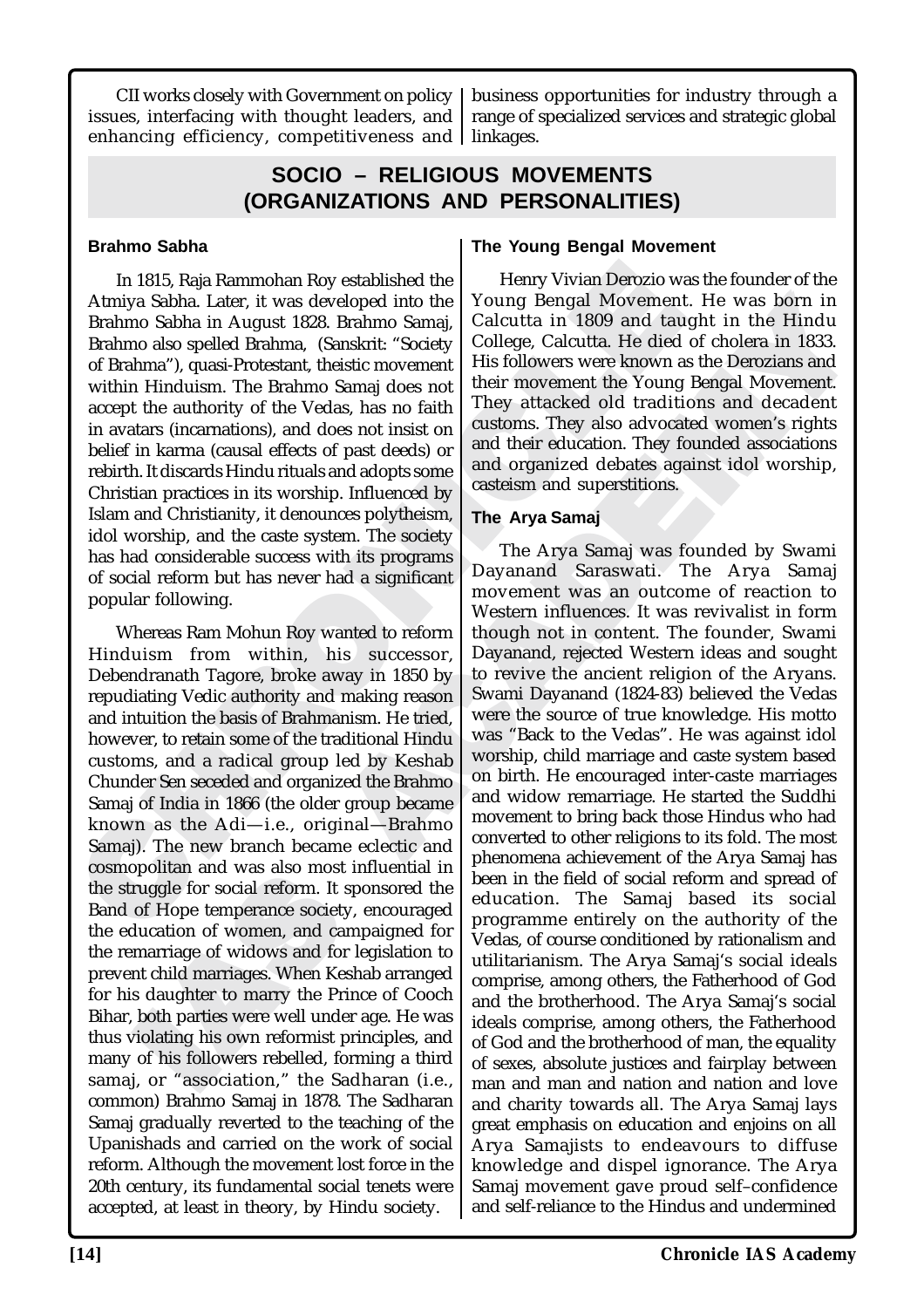the belief in the superiority of the White Race and western culture. As a disciplined Hindu organization, it is succeeded in protecting Hindu society from the onslaught of Islam and Christianity. Rather, the Samaj started the shudhi movement to convert non-Hindu to Hinduism Further; it infused a spirit of intense patriotism. The Samaj always remained in the forefront of political movement and produced leaders of the eminence of Lal Hans Raj, pandit Guru Dutt and Lala Lajpat Rai. Dayanand's political slogan was India for the Indians'.

The Arya Samaj, though founded in Bombay, became very powerful in Punjab and spread its influence to other parts of India. It has contributed very much to the spread of education. The first Dayanand Anglo-Vedic (DAV) School was founded in 1886 at Lahore. Many more schools came up in other parts of India in later years.

#### **Prarthana Samaj**

The Prarthana Samaj was founded in 1867 in Bombay by Dr. Atmaram Pandurang. It was an off-shoot of Brahmo Samaj. It was a reform movement within Hinduism and concentrated on social reforms like inter-dining, intermarriage, widow remarriage and uplift of women and depressed classes. Justice M.G. Ranade and R.G. Bhandarkar joined it in 1870 and infused new strength to it. Justice Ranade promoted the Deccan Education Society.

### **Ramakrishna Mission**

ilanthropic, volunteer organisation<br>amakrishna's chief disciple Vively, 1897. It is a social service and<br>ty. The objectives of this Mission<br>and ty. The objectives of this Mission<br>algh the establishment of school<br>itals and lanthropic, volunteer organisatio<br>
smakrishna's chief disciple Vivek<br>
y, 1897. It is a social service and<br>
ty. The objectives of this Missio<br>
ng humanitarian relief and so<br>
ugh the establishment of schools<br>
tals and orphan Ramakrishna Mission is an organisation which forms the core of a worldwide spiritual movement known as the Ramakrishna Movement or the Vedanta Movement. The mission is a philanthropic, volunteer organisation founded by Ramakrishna's chief disciple Vivekananda on 1 May, 1897. It is a social service and charitable society. The objectives of this Mission are providing humanitarian relief and social work through the establishment of schools, colleges, hospitals and orphanages. It uses the combined efforts of hundreds of ordered monks and thousands of householder disciples. The mission bases its work on the principles of karma yoga. The mission subscribes to the ancient Hindu philosophy of Vedanta.

### **Theosophical Society**

The Theosophical Society was founded by westerners who drew inspiration from Indian

thought and culture. Madame H.P. Blavatsky (1831-1891) of Russo–German birth laid the foundation of the movement in the United States in 1875. Later Colonel M.S. Olcott (1832-1907) of the U.S. Army joined her. In 1882, they shifted their headquarters to India at Adyar, an outskirt of Madras. The members of that his society believe that a special relationship can be established between a person's soul and God by con templation, prayer, revelations, etc. The Society accepts the Hindu beliefs in reincarnationtion. Karma and draws inspiration from the philosophy of the Upanishads and Samkhya, Yoga and Vedanta school of thought. It aims to work for universal Brotherhood of Humanity without distinction of race, creed, sex, caste or colour. The Society also seeks to investigate the unexplained laws of nature and the powers latent in man. The Theosophical Movement came to be allied with Hindu Renaissance.

Funding the contained and Bangham Gaund Caution and the equalistical slag and and the same and data and the same and the same and the same of the party overful in Punjab and spend is wedant as those influence to other par d is political slogan was accepts the Hindu beliefs in the Upanishads and<br>tugh founded in Bombay, accepts the Hindu beliefs is<br>karma and draws inspiration<br>to the spread of Society also seeks to investigated in 1886 at Laho Karma and draws inspiration from the philoso-<br>
hotel in Bombay. phy of the Upanishads and Samkhya, Yoga and<br>
bond of thought. It aims to work for<br>
1 India. It has tintrices<br>
1 India at the street of scee, reed, sex, caste In India the movement became somewhat popular with the election of Mrs. Annie Besant (1847-1933) as its President after the death of Olcott in 1907. In (1889), she formally joined Theosophical Society. After the death of Madame Blavatsky in 1891, Mrs. Besant felt lonely and decided to come to India. Mrs. Besant was well acquinted with Indian thought and culture and her approach was Vedantic as is very evident from her remarkable translation of the Bhagvat Gita. Madame Blavatsky's main emphasis had been on the occult than spiritualism. Mrs. Besant found a bridge between matter and mind. In India, under the guidance, Theosophy became a movement of Hindu Revival. Talking of the Indian problem, Besant laid the foundation of the Central Hindu College in Benares in 1898 where both the Hindu religion and western scientific subjects were taught. The College became the nucleus for the formation of Benares Hindu University in 1916. Mrs. Besant also did much for the cause of female education. She also formed the home Rule League on the patterns of the Irish Home Rule movement. The Theosophical Society provided a common denominator for the various sects and fulfilled the urge of educated hindus. However to the average Indian the philosophy of Theosophical Movement seemed rather vague and positive programmed and as such its impact was limited to a small segment of the westernized class.

#### **Aligarh Movement**

The Aligarh Movement was started by Sir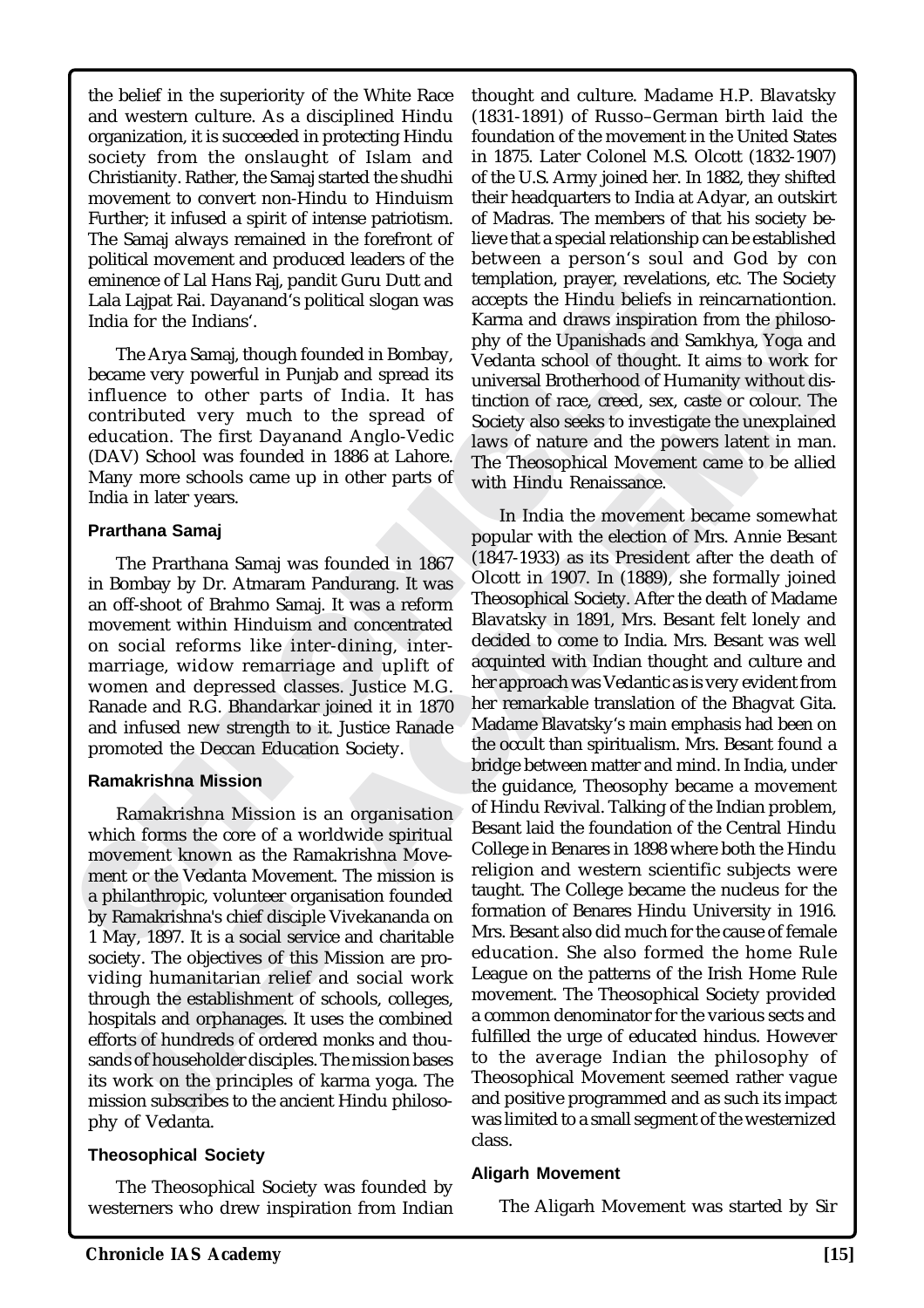Syed Ahmad Khan (1817-98) for the social and educational advancement of the Muslims in India. He fought against the medieval backwardness and advocated a rational approach towards religion. In 1866, he started the Mohammadan Educational Conference as a general forum for spreading liberal ideas among the Muslims. In 1875, he founded a modern school at Aligarh to promote English education among the Muslims. This had later grown into the Mohammadan Anglo Oriental College and then into the Aligarh Muslim University.

### **The Deoband School**

The orthodox section among the Muslim ulema organised the Deoband Movement. It was a revivalist movement whose twin objectives were:

- (i) To propagate among the Muslims the pure teachings of the Koran and the Hadis.
- (ii) To keep alive the spirit of jihad against the foreign rulers.

The new Deoband leader Mahmud-ul-Hasan (1851-1920) sought to impart a political and intellectual content to the religious ideas of the school. The liberal interpretation of Islam created a political awakening among its followers.

### **Sikh Reform Movement**

stonod at Augarn to promote Engins education<br>
and the Muslims. This had later grown into<br>
the Mohammadan Anglo Oriental Gollege and<br>
the minot the Aligarh Muslim University.<br>
The Deoband School<br>
The Deoband School<br>
The De White clotnes and gave up meat  $\alpha$ <br>Sabhas started in Lahore and A<br>were aimed at reforming the Sil<br>helped to set up the Khalsa (<br>tsar in 1892. They also en<br>uukhi and Punjabi literature. In<br>s started a movement to remove t<br> while cloties and gave up filed the Sabhas started in Lahore and A<br>were aimed at reforming the Sik<br>helped to set up the Khalsa C<br>tsar in 1892. They also enought and Punjabi literature. In<br>started a movement to remove the<br>s Punjab also came under the spell of reforms. Baba Dayal Das founded the Nirankari Movement. He insisted the worship of God as nirankar (formless). The Namdhari Movement was founded by Baba Ram Singh. His followers wore white clothes and gave up meat eating. The Singh Sabhas started in Lahore and Amritsar in 1870 were aimed at reforming the Sikh society. They helped to set up the Khalsa College at Amritsar in 1892. They also encouraged Gurmukhi and Punjabi literature. In 1920, the Akalis started a movement to remove the corrupt Mahants (priests) from the Sikh gurudwaras. The British government was forced to make laws on this matter. Later, the Akalis organized themselves into a political party.

### **Parsi Reform Movement**

The Parsi Religious Reform Association was founded at Bombay by Furdunji Naoroji and S.S. Bengalee in 1851. They advocated the spread of women's education. They also wanted to reform their marriage customs. Naoroji published a monthly journal, Jagat Mithra. The momentum gathered through these reform movements and went a long way in uplifting the entire community. By the middle of the twentieth century most of them were highly placed in various capacities and have made a significant contribution to India's development.

### **Raja Rammohan Roy**

move English education<br>
is had later grown into<br>
lo Oriental College and<br>
metal College and<br>
metal College and<br>
metal College and<br>
metal College and<br>
metal Raja Rammohan Roy<br>
is first 'modern man of India'.<br>
India. Born in Raja Rammohan Roy is considered as the first 'modern man of India'. He was a pioneer of socio-religious reform movements in modern India. Born in 1772 in the Hooghly district of Bengal, he inculcated a brilliant freedom of thought and rationality. He studied the Bible as well as Hindu and Muslim religious texts. He had excellent command over many languages including English, Sanskrit, Persian, Arabic, French, Latin, Greek and Hebrew.

tal College and Raja Rammohan Roy is considered as the first 'modern man of India'. He was a pioneer of socio-religious reform movements in modern of Didia. Born in 1772 in the Hooghly district of bovement. It was thought In 1815, he established the Atmiya Sabha. Later, it was developed into the Brahmo Sabha in August 1828. Through this organization, he preached that there is only one God. He combined the teachings of the Upanishads, the Bible and the Koran in developing unity among the people of different religions. The work of the Atmiya Sabha was carried on by Maharishi Debendranath Tagore (father of Rabindranath Tagore), who renamed it as Brahmo Samaj. He turned the Brahmo Samaj into a leading social organization of India.

Raj Rammohan Roy is most remembered for helping Lord William Bentinck to declare the practice of Sati, a punishable offence in 1829. He also protested against the child marriage and female infanticide. He favored the remarriage of widows, female education and women's right to property. He felt that the caste system was the greatest hurdle to Indian unity. He believed in the equality of mankind. He did not believe in the supremacy of the Brahmin priests. He favoured inter-caste marriages. He himself adopted a Muslim boy.

In 1817, he founded the Hindu College (now Presidency College, Calcutta) along with David Hare, a missionary. He also set up schools for girls. Rammohan Roy started the first Bengali weekly Samvad.

Kaumudi and edited a Persian weekly Miratul-akhbar. He stood for the freedom of the press. Rammohan died in Bristol in England in 1833.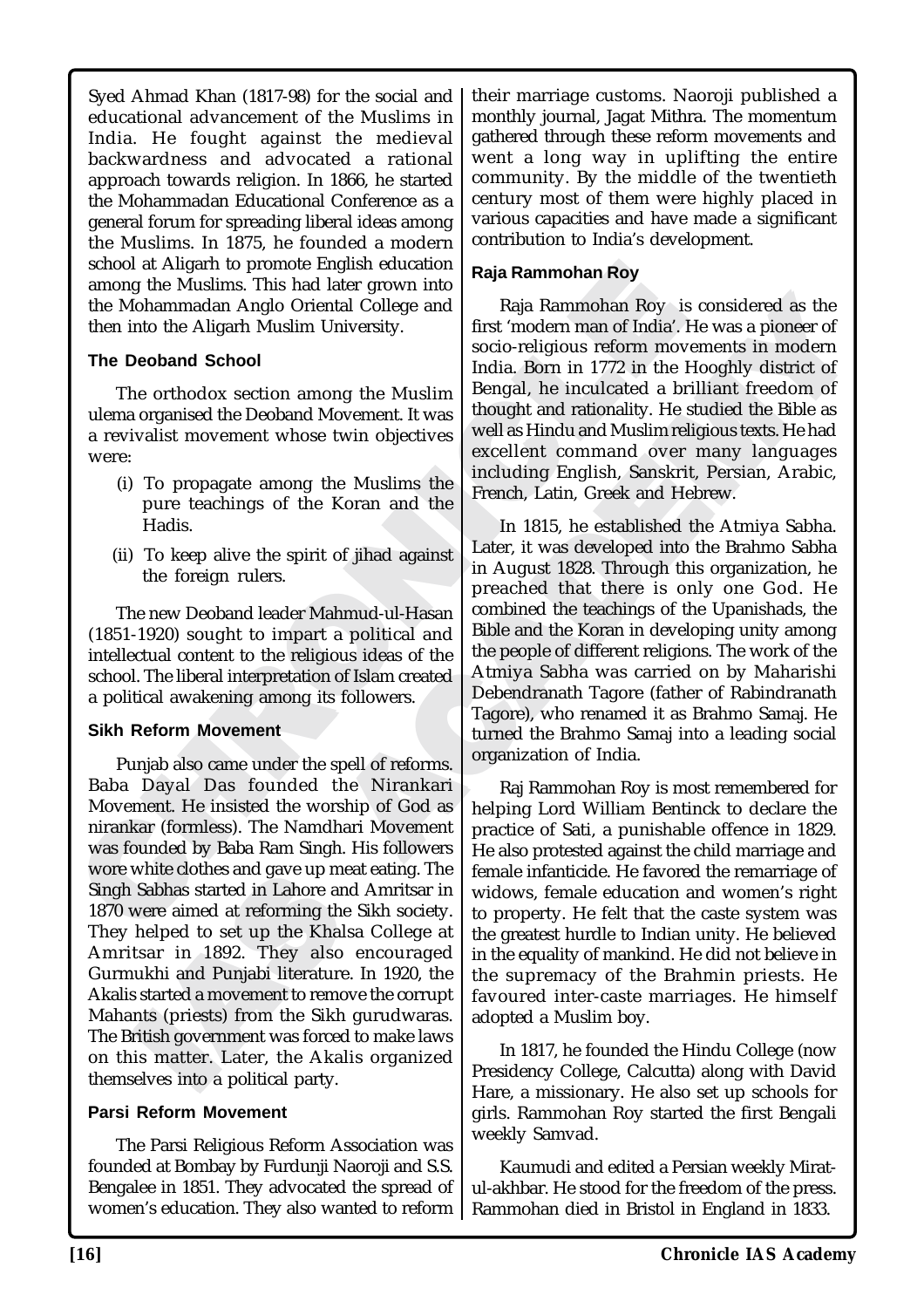#### **Swami Dayanand Saraswati**

1875 he formally organised the first Arya Samaje and for the rest of his life, Dayaanad and the state of the Propagation of the measure of this life, Dayaand's lifed was to unite India and problems. This ideas. Dayaand's ised the first Arya Samajum and notion was not the same of this life, Dayanand<br>
a for the Propagation of all, a<br>
ordernity and displayed<br>
and nationally-Aryan<br>
mmon religion of all, a<br>
ooked on the Vedas. He<br>
ooked on the recting monism, Dayanand a<br>e blow at the popular beli<br>rmination. The swami conte<br>an beings were not playthings<br>ch no one could avoid responsib<br>nns on the plea that human d<br>etermined. Dayanand accepted t<br>arma, but rejected blow at the popular belief the blow at the popular belief mination. The swami content<br>an beings were not playthings of no one could avoid responsibing<br>ach no one could avoid responsibing<br>ins on the plea that human determin Mulshanker (1824-83) popularly known as Dayanand was born in a Brahmin family living in the old Morvi state in Gujarat. Dayanand's quest for the truth goaded him to yogabhyas (contemplation or communion) and to learn Yoga it was necessary to leave home. For fifteen years (1845-60) Dayanand wandered as an ascetic in the whole of India studying Yoga. In 1875 he formally organised the first Arya Samaj unit at Bombay. For the rest of his life, Dayanand extensively toured India for the Propagation of his ideas. Dayanand's ideal was to unite India religiously, socially and nationally-Aryan religions to be the common religion of all, a classless and casteless society, and an Indian free from foreign rule. He looked on the Vedas. He gave his own interpretation of the Vedas. He disregarded the authority of the later Hindu scriptures like the puranas and described them as the work of lesser men a responsible for the evil practices of idol worship and other superstitious beliefs in Hindu religion. Dayanand condemned idol worship and preached unity of Godhead. His views were published in his famous work Satyarthaa Prakash (The True Exposition). Dayanand launched a frontal attack on the numerous abuses (like idolatry, polytheism, belief in magic, charms, animal sacrifie, feeding the dead through shradhs, etc.) that had crept into Hindu religion in the 19th century. He rejected the popular Hindu philosophy which held that the physical world where evil existed and to seek union with God. Against this belief, Dayanand held that God, soul and matter (prakriti) were distict and eternal entities and every individual had to work out his own salvation in the light of the eternal principles governing human conduct. In rejecting monism, Dayanand also dealt a serve blow at the popular belief in predetermination. The swami contended that human beings were not playthings of fate and as such no one could avoid responsibility for his actions on the plea that human deeds were predetermined. Dayanand accepted the doctrine of karma, but rejected the theory of niyati (destiny).

Dayanand challenged the dominant position of the Brahmin priestly class in the spiritual and social life of the Hindus. The swami asserted every Hindu's right to read and interpret the Vedas. He strongly condemned the caste system based on birth, thought he subscribed to the Vedic notion of the four-Varna system in which a person was not born in any Varna (caste). The swami was also a strong advocate of equal status between man and woman; he pleaded for widow remarriage and condemned child marriages. In sarcastic languages he described the Hindu race as by the children of children?. It should be clearly understood that Dayanand's slogan of Back to the Vedic was a call for revival of Vedic learning and Vedic purity of religion and not revival of Vedic times. He accepted modernity and displayed patriotic attitude to national problems.

#### **Swami Vivekananda**

The original name of Swami Vivekananda was Narendranath Dutta (1863-1902) and he became the most famous disciple of Shri Ramkrishna Paramahamsa. He was born in a prosperous Bengali family of Calcutta and educated in Scottish Church College. In 1886, Narendranath took the vow of Sanyasa and was given the name, Vivekananda. He preached Vedantic Philosophy. He condemned the caste system and the current Hindu emphasis on rituals and ceremonies.

Is Inc. Dayanand<br>
ally - Aryan<br>
elegation of all, a<br>
elegation of swami Vivekananda<br>
idain Indian free was Narendranath Dutta (1863-1902) and he<br>
and an Indian free was Narendranath Dutta (1863-1902) and he<br>
idea. He beca Swami Vivekananda is known for his inspiring speech at the Parliament of the World's Religions at Chicago on 11 September, 1893, where he introduced Hindu philosophy to the west. But this was not the only contribution of the saint. He revealed the true foundations of India's unity as a nation. He taught how a nation with such a vast diversity can be bound together by a feeling of humanity and brotherhood. Vivekananda emphasized the points of drawbacks of western culture and the contribution of India to overcome those. Freedom fighter Netaji Subhash Chandra Bose once said: "Swamiji harmonized the East and the West, religion and science, past and present. And that is why he is great. Our countrymen have gained unprecedented self-respect, self-reliance and selfassertion from his teachings." Vivekananda was successful in constructing a virtual bridge between the culture of East and the West. He interpreted the Hindu scriptures, philosophy and the way of life to the Western people. He made them realize that inspite of poverty and backwardness, India had a great contribution to make to world culture. He played a key role in ending India's cultural isolation from the rest of the world. Vivekanand never gave any political message. All the same, through his speeches and writings he infused into the new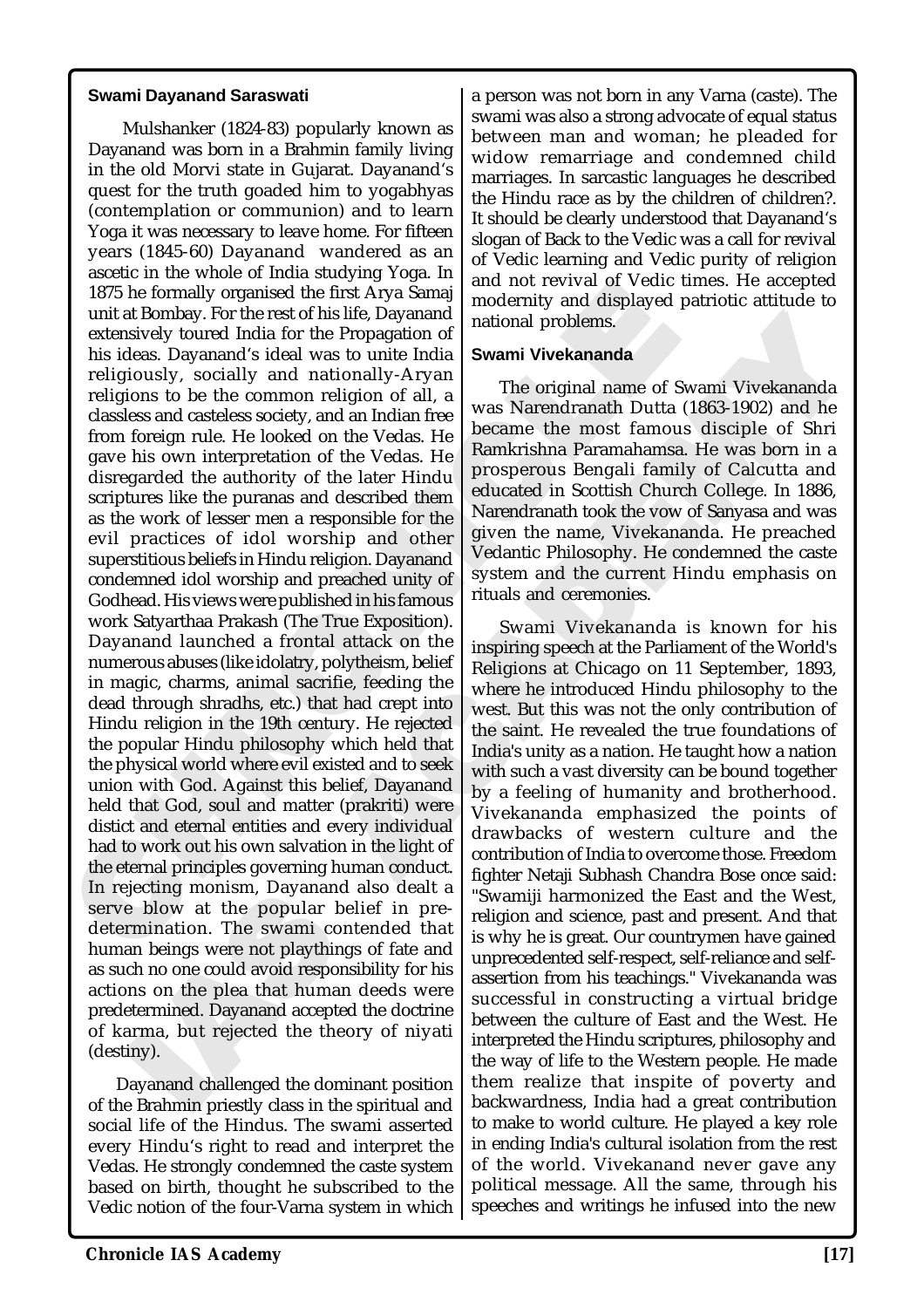generation a sence of pride in India's past, a new faith in India's culture and a rare sense of selfconfidence in India's future. He was a patriot and worked for the upliftment of the people. 'So far as Bengal is concerned writes Subhash Bose? Vivekanand may be regarded as the spiritual father of the modern nationalist movement.

### **Pandit Ishwar Chandra Vidyasagar**

Pandit Ishwar Chandra was a great spot<br>decoted the open and the protect hose vidows seducator, humanist and social reformer. He was Jyotiba Phule established and<br>morn in 1820 in a village in Midnapur, Bengali Satya Shodhak nandra was a great to protect those widows a<br>social reformer. He was<br>to protect those widows a<br>e in Midnapur, Bengal.<br>I Pandit of the Bengali<br>I Satya Shodhak Samaj<br>iam College. He firmly<br>aliam College. He firmly<br>domination Pandit Ishwar Chandra was a great educator, humanist and social reformer. He was born in 1820 in a village in Midnapur, Bengal. He rose to be the Head Pandit of the Bengali Department of Fort William College. He firmly believed that reform in Indian society could only come about through education. He is considered as one of the pillars of Bengal renaissance. In other words, he managed to continue the reforms movement that was started by Raja Rammohan Roy. Vidyasagar was a well-known writer, intellectual and above all a staunch follower of humanity. He brought a revolution in the education system of Bengal. In his book, "Barno-Porichoy" (Introduction to the letter), Vidyasagar refined the Bengali language and made it accessible to the common strata of the society. Poet Michael Madhusudan Dutta while writing about Ishwar Chandra said: "The genius and wisdom of an ancient sage, the energy of an Englishman and the heart of a Bengali mother". Vidyasagar founded many schools for girls. He helped J.D. Bethune to establish the Bethune School. He founded the Metropolitan Institution in Calcutta. He protested against child marriage and favoured widow remarriage which was legalised by the Widow Remarriage Act (1856). It was due to his great support for the spread of education that he was given the title of Vidyasagar.

# **Jyotiba Phule**

or Vidyasagar.<br> **Sa Phule**<br>
otiba Phule was one of the prominers of the nineteenth century<br>
ie movement against the prevaic<br>
ctions in India. He revolted a<br>
nation of the Brahmins and for<br>
asants and other low-caste feed t **Solution**<br>**Solution**<br>**Solution**<br>**Solution**<br>**Solution**<br>**Solutions in India. He revolted agency and for<br>asants and other low-caste felled that enlightenment of the wear<br>caste people was the only so** Jyotiba Phule was one of the prominent social reformers of the nineteenth century India. He led the movement against the prevailing casterestrictions in India. He revolted against the domination of the Brahmins and for the rights of peasants and other low-caste fellow. He believed that enlightenment of the women and lower caste people was the only solution to combat the social evils. Therefore, in 1848, he along with his wife started a school for the girls. Jyotirao attacked the orthodox Brahmins and other upper castes and termed them as "hypocrites". He campaigned against the authoritarianism of the upper caste people. He

urged the "peasants" and "proletariat" to defy the restrictions imposed upon them. In 1851, Jyotiba established a girls' school and asked his wife to teach the girls in the school. Jyotirao, later, opened two more schools for the girls and an indigenous school for the lower castes, especially the Mahars and Mangs. Viewing the pathetic condition of widows and unfortunate children Jyotirao decided the open an orphanage. In order to protect those widows and their children, Jyotiba Phule established an orphanage in 1854.

# **Satya Shodhak Samaj**

Former. He was<br>
I Jyotiba Phule established an orphanage in 1854.<br>
Inapur, Bengal.<br>
Inspired and Satya Shodhak Samaj<br>
Lege. He firmly<br>
Elege. He firmly<br>
After tracing the history of the Brahmin<br>
Elege. He firmly<br>
After tra After tracing the history of the Brahmin domination in India, Jyotirao blamed the Brahmins for framing the weird and inhuman laws. He concluded that the laws were made to suppress the "shudras" and rule over them. In 1873, Jyotiba Phule formed the Satya Shodhak Samaj (Society of Seekers of Truth). The purpose of the organization was to liberate the people of lower-castes from the suppression of the Brahmins. The membership was open to all and the available evidence proves that some Jews were admitted as members. In 1876, there were 316 members of the 'Satya Shodhak Samaj'. In 1868, in order to give the lower-caste people more powers Jyotirao decided to construct a common bathing tank outside his house. He also wished to dine with all, regardless of their caste.

Jyotiba Phule devoted his entire life for the liberation of untouchables from the exploitation of Brahmins. He revolted against the tyranny of the upper castes. On 28 November, 1890, the great reformer of India, Mahatma Jyotirao Phule, passed away.

# **Saint Ramalinga**

Saint Ramalinga was one of the foremost saints of Tamil Nadu in the nineteenth century. He was born on October 5, 1823 at Marudhur, near Chidambaram. He was the last son of his father, Ramayya Pillai and mother, Chinnammayar. Developing a deep interest in spiritual life, Ramalinga moved to Karunguli in 1858, a place near Vadalur where the Saint later settled down. His divine powers came to be recognized at the early age of eleven. In 1865, he founded the Samarasa Suddha Sanmargha Sangha for the promotion of his ideals of establishing a casteless society. He preached love and compassion to the people. He composed Tiru Arutpa. His other literay works include Manu Murai Kanda Vasagam and Jeeva Karunyam. His language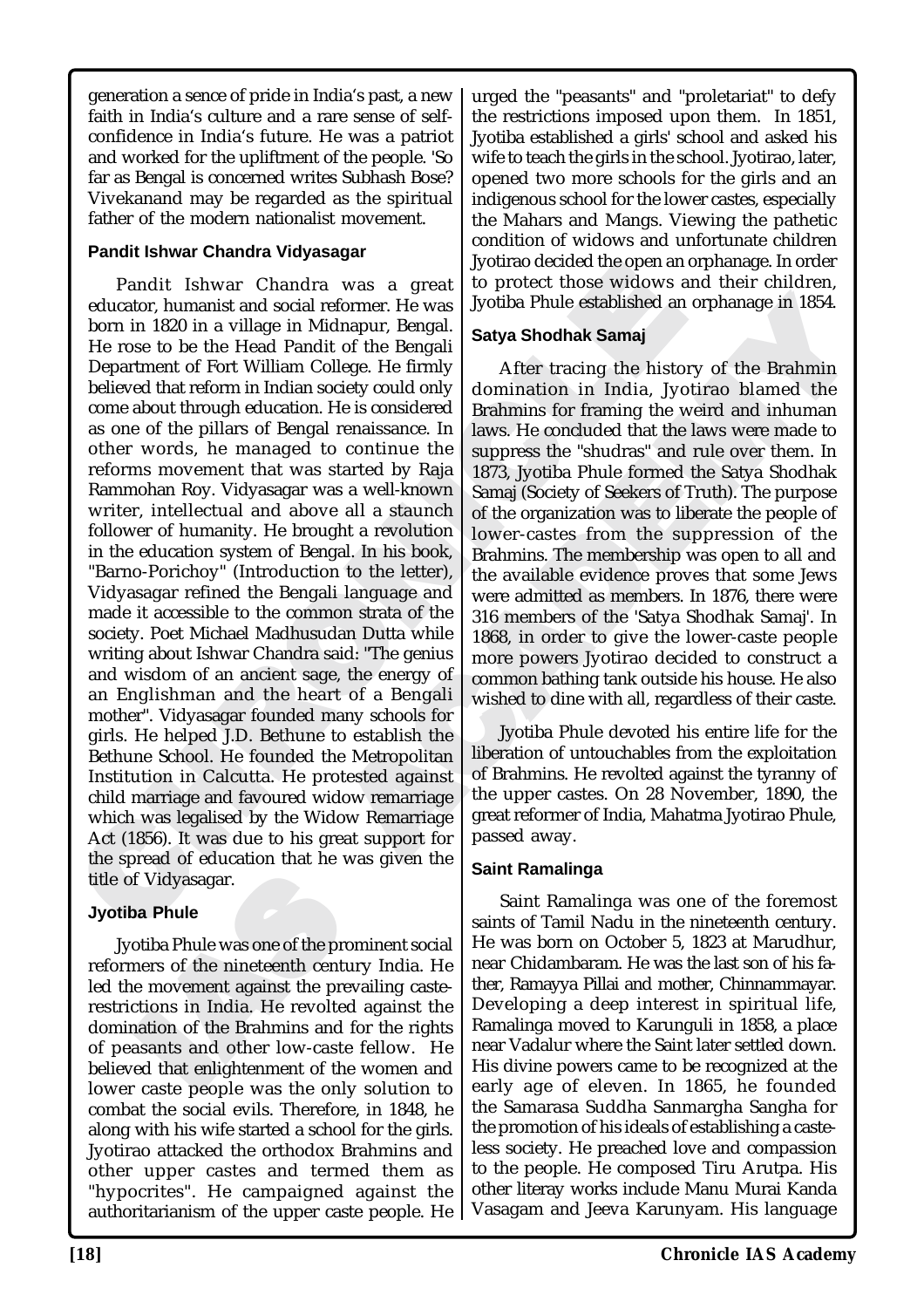was so simple as to enable the illiterate people to understand his teachings. In 1870, he moved to Mettukuppam, a place three miles away from Vadalur. There he started constructing the Satya Gnana Sabai in 1872. He introduced the principle that God could be worshipped in the form of Light.

# **Sri Vaikunda Swamigal**

STV Vaikunda Swamigal was born in 1809 at<br>
From Library and the Kanyakumari district of Tamil Founded the Radha Soami<br>
Nadu. His original name was Mudichoodum<br>
Precumal bot the was called Muthakkity. He amonohesistic doct ne was Mudchoodum<br>
me was Muchand sect, in 1861 at Agra, with the caste system and<br>
alled Muthukkutty. He a monotheistic doctrine. A<br>
alled Muthukkutty. He a monotheistic doctrine. A<br>
ne caste system and only means of salv Sri Vaikunda Swamigal was born in 1809 at Swamithoppu in the Kanyakumari district of Tamil Nadu. His original name was Mudichoodum Perumal but he was called Muthukkutty. He preached against the caste system and untouchability. He also condemned religious ceremonies. Many came to his place to worship him and slowly his teachings came to be known as Ayyavazhi. By the midnineteenth century, Ayyavazhi came to be recognized as a separate religion and spread in the regions of South Travancore and South Tirunelveli. After his death, the religion was spread on the basis of his teachings and the religious books Akilattirattu Ammanai and Arul Nool. Hundreds of Nizhal Thangals (places of worship) were built across the country.

# **Periyar E.V.R. and Self-Respect Movement**

Periyar E.V. Ramaswamy was a great social reformer. In 1921, during the anti-liquor campaign he cut down 1000 coconut trees in his own farm. In 1924, he took an active part in the Vaikam Satyagraha. The objective of the Satyagraha was to secure for untouchables the right to use a road near a temple at Vaikom in Kerala. E.V.R. opposed the Varnashrama policy followed in the V.V.S. Iyer's Seranmadevi Gurugulam. During 1920-1925 being in the Congrees Party he stressed that Congress should accept communal representation.

of communal representation.<br>
ubsequently in 1925, he started<br>
ect Movement". The aims of the<br>
Extract Movement". The aims of the<br>
to expose the Brahminical tyra<br>
we methods by which they conducted many marriages with<br>
D. H Internation.<br>
ubsequently in 1925, he started<br>
ect Movement". The aims of th<br>
Movement' were to uplift the l<br>
to expose the Brahminical tyrar<br>
ve methods by which they con<br>
res of Hindu life. He denounced<br>
m, child marriag Subsequently in 1925, he started the "Self-Respect Movement". The aims of the 'Self-Respect Movement' were to uplift the Dravidians and to expose the Brahminical tyrany and deceptive methods by which they controlled all spheres of Hindu life. He denounced the caste system, child marriage and enforced widowhood. He encouraged inter-caste marriages. He himself conducted many marriages without any rituals. Such a marriage was known as "Self-Respect Marriage." He gave secular names to new born babies. He attacked the laws of Manu, which he called the basis of the entire Hindu social fabric of caste. He founded the Tamil journals Kudiarasu, Puratchi and Viduthalai to propagate his ideals. In 1938, at Tamil Nadu, Women's Conference appreciated the noble service rendered by E.V.R. He was given the title "Periyar". On 27th June, 1970, the UNESCO organisation praised and adorned with the title "Socrates of South Asia".

# **Tulsi Ram**

Popularly known as Shiva Dayal Saheb, he founded the Radha Soami Satsang, an esoteric sect, in 1861 at Agra, with the aim of propagating a monotheistic doctrine. According to him, the only means of salvation was the practice of surat sabdyoga (union of the human soul with the spirit-current or word) under the guidance of a Sant Satguru or sincere lover of the Supreme Being. His teachings were embodied in two books, each named Sarr Bachan (Essential Utterance). The sect recognizes no God of the Hindu pantheon, nor any temples or sacred places except those sanctified by the presence of the guru or his relics.

# **Shivanarayan Agnihotri**

Mudichoodum<br>
Mudichoodum<br>
Sect. in 1861 at Agra, with the aim of propagating<br>
uthukkutty. He<br>
e system and only means of salvation was the practice of surat<br>
mente deligious<br>
sabdyoga (union of the human soul with the<br>
pl Hailing from UP, he was educated in the Engineering College at Rurki and later became an active member of the Lahore branch of the Brahmo Samaj. But due to differences with the other leaders of the Samaj, he left it and founded the Deva Samaj in 1887 at Lahore with aims similar to those of the Brahmo Samaj but with an additional element, namely the predominance of the guru. The religious text of this Samaj was Deva Shastra and the teaching devadharma. The guru, claiming supernatural powers was practically regarded and worshipped as a god by his disciples.

# **N M Joshi**

Initially a member of Gokhale's Servants of India Society, he founded the Social Service League at Bombay in 1911 with the aim of securing for the masses better and reasonable conditions of life and work. He also founded the All India Trade Union Congress in 1920 at Bombay, but left it in 1929 when it showed leaning towards the Soviet Union, and started the Indian Trades Union Federation.

# **H N Kunzru**

He founded the Seva Samiti at Allahabad in 1914 with the objective of organizing social service during natural calamities, and promoting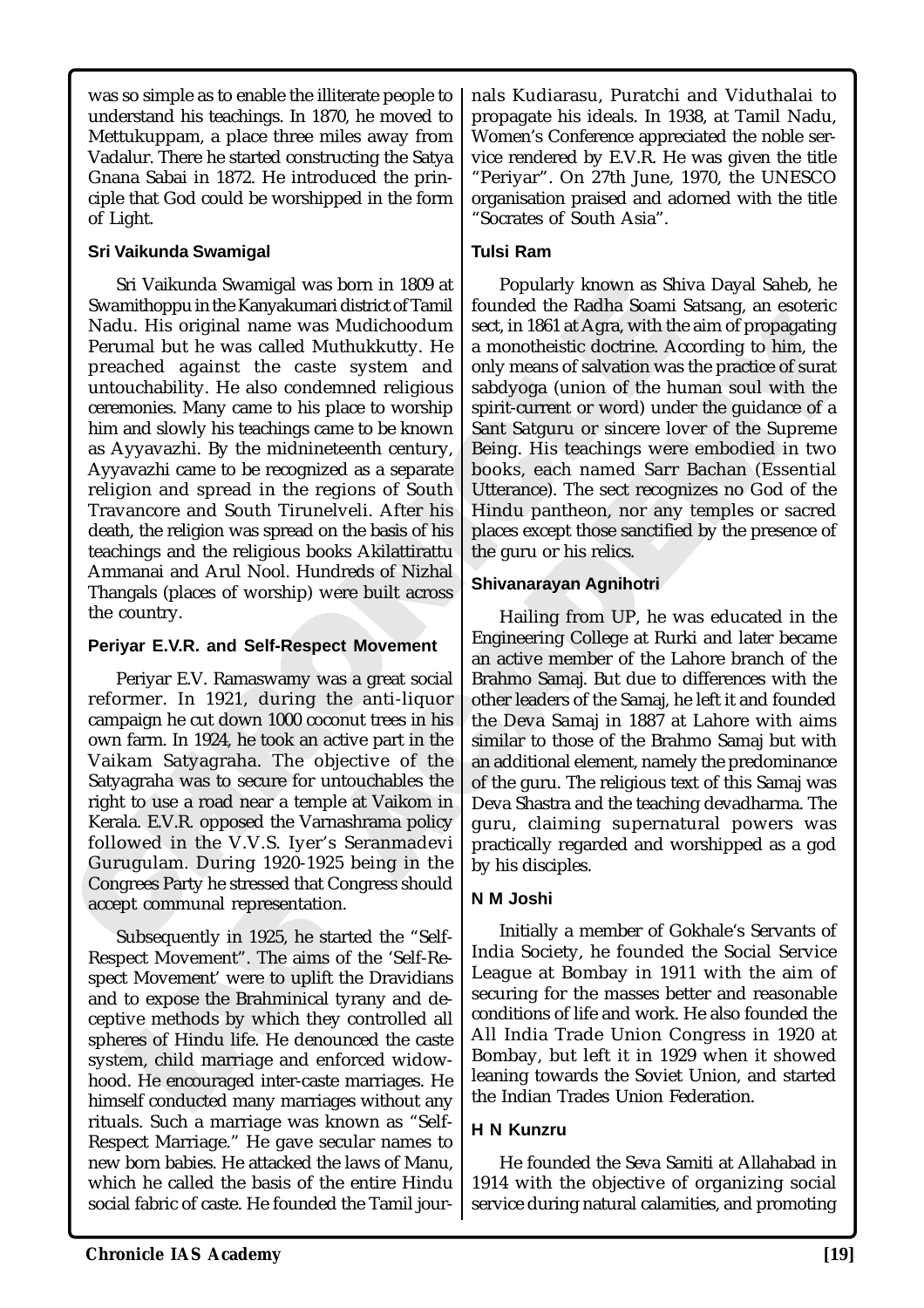education, sanitation, physical culture, etc. He was also a member of the Servants of India Society earlier.

# **Shri Ram Bajpai**

Another member of the Servants of India Society, he founded the Seva Samiti Boy Scouts Association in 1914 at Bombay on the lines of the worldwide Baden-Powell Organization, which at that time banned Indians from joining it. Though later Baden-Powell, after a private visit to India, lifted the colour bar, Bajpai's organization continued its separate existence, for it had the aim of bringing about the complete Indianisation of the Boy Scout movement in India.

### **Muhammad Iqbal (1873-1 938)**

He emphasized the need for a reconstruction of Muslim religious thought in the light of the problems posed by the modem world; criticized those ascetic elements of religious thought which made man parasistic and indolent, and preached a life of self-assertion, self-realization; influenced the contemporary Muslim religious attitude through his poetry.

# **Maulana Shibli Numani**

He founded the institution of Nadwah-ul-Ulama at Lucknow in 1894 with the objectives of recasting Muslim educational system, developing religious sciences, reforming Muslim morals and putting an end to theological controversies with in Islam.

### **Syed Nazir Husain**

The section of the British and the British and Solendard Contract Color and Solendard Control and Solendard Superintence, for it had the aim and putting and a section of the founded the sect of  $\mu$  and the sect of  $\mu$  an He founded the sect of Ahl-i-Hadis (People of the hadis) in Punjab in the second half of the 19th century. This group considered only the hadis (Sayings of the Prophet) and the Quran as the only and the ultimate authority on Islam, and refused to recognize none of the existing four schools of jurisprudence.

# **EMINENT PERSONALITIES**

### **Mahatma Gandhi**

working Baden-Powell Organization, when at or receasing Muslim ed<br>
that time banned Indians from joining it. Though developing religious science<br>
later Baden-Powell, after a private visit to India, morals and putting an ex Mahatma Gandhi was born as Mohandas Karamchand Gandhi on October 2, 1869 at Porbandar, located in the present day state of Gujarat. His father Karamchand Gandhi was the Diwan (Prime Minister) of Porbandar. Gandhi's mother Putlibai was a pious lady and under her tutelage Gandhi imbibed various principles of Hinduism at an early age.

went to boddn't find as a tegated dian firm in South Africa. Thi<br>danged the life of Gandhi, and<br>estiny of an entire nation. As he<br>uth Africa, Gandhi was left appa<br>ant racial discrimination again<br>lacks by the European white dian firm in South Africa. This<br>changed the life of Gandhi, and<br>stiny of an entire nation. As he c<br>tth Africa, Gandhi was left appal<br>ant racial discrimination agains<br>lacks by the European whites.<br>on Gandhi found himself at After completing his college education Gandhi left for England on September 4, 1888 to study law at University College, London. In 1893, went to South Africa as a legal advisor to an Indian firm in South Africa. This decision alone changed the life of Gandhi, and with that, the destiny of an entire nation. As he descended in South Africa, Gandhi was left appalled at the rampant racial discrimination against Indians and blacks by the European whites.

Soon Gandhi found himself at the receiving end of such abuse and he vowed to take up the cudgels on behalf of the Indian community. He organized the expatriate Indians and protested against the injustices meted out by the African government. After years of disobedience and non-violent protests, the South African government finally conceded to Gandhi's demands and an agreement to this effect was signed in 1914. A battle was won, but Gandhi realized the war that was to be waged against the British awaits his arrival in India. He returned to India the next year.

Evisit to India<br>
orals and putting an end to theological<br>
ortrownsis organization<br>
a.<br>
Action in Syed Nazir Husain<br>
a.<br>
Action in Syed Nazir Husain<br>
a.<br>
Action in Syed Nazir Husain<br>
a.<br>
Action in Syed Nazir Husain<br>
a.<br>
Act After reaching India, Gandhi travelled across the length and breadth of the country to witness the atrocities of the British regime. He soon founded the Satyagraha Ashram and successfully employed the principles of Satyagraha in uniting the peasants of Kheda and Champaran against the government. After this victory Gandhi was bestowed the title of Bapu and Mahatma and his fame spread far and wide.

In 1921, Mahatma Gandhi called for the noncooperation movement against the British Government with the sole object of attaining Swaraj or independence for India. Even though the movement achieved roaring success all over the country, the incident of mob violence in Chauri-Chaura, Uttar Pradesh forced Gandhi to call off the mass disobedience movement. Consequent to this, Mahatma Gandhi took a hiatus from active politics and instead indulged in social reforms.

The year 1930 saw Gandhi's return to the fore of Indian freedom movement and on March 12, 1930 he launched the historic Dandi March to protest against the tax on salt. The Dandi March soon metamorphosed into a huge Civil Disobedience Movement. The Second World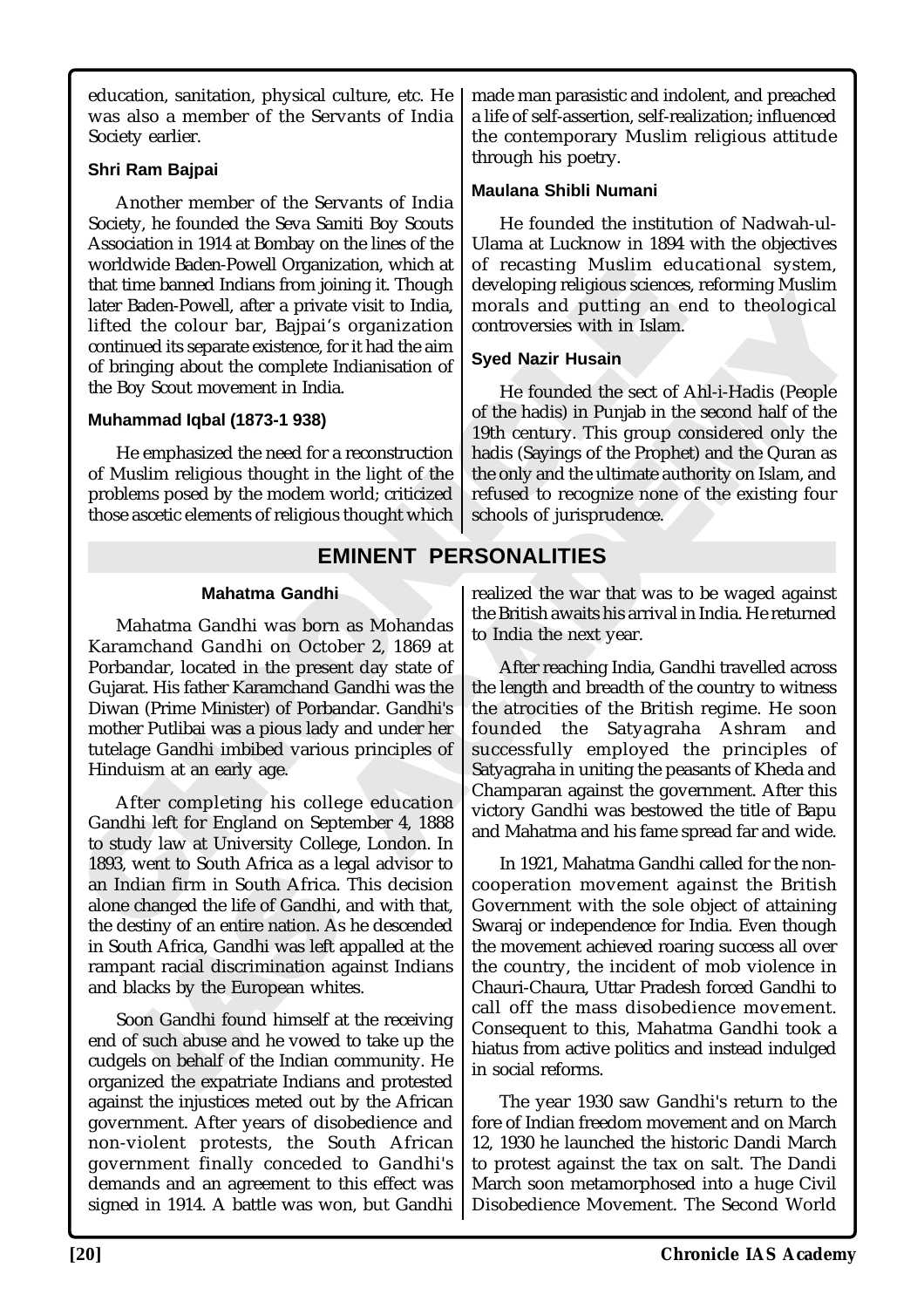War broke out in 1939 and as the British might began to wane, Gandhi called for the Quit India movement on August 8, 1942. Post World War, the Labour Party came to power in England and the new government assured the Indian leadership of imminent independence.

The Cabinet Mission sent by the British government proposed for the bifurcation of India along communal lines which Gandhi vehemently protested. But eventually he had to relent and on the eve of independence thousands lost their lives in communal riots. Gandhi urged for communal harmony and worked tirelessly to promote unity among the Hindus and Muslims. But Mahatma's act of benevolence angered Hindu fundamentalists and on January 13, 1948. He was assassinated by Hindu fanatic Nathuram Godse.

### *Philosophy of Mahatma Gandhi*

processed. But eventually be had to relent and<br>
on the vece of independence thousands lost their<br>
on the vece of independence thousands lost their<br>
communal harmony and worked trielessly to lead him to call off the<br>
commu The evolution of Mohandas Karamchand Gandhi into the 'Mahatma' of our times very much hinges on the principles that were the guiding light of his life. Till his last breath, Gandhiji unflinchingly adhered to these philosophies often referred by the collective term 'Gandhism'. Over the years the thoughts and the philosophy of Mahatma Gandhi have inspired generations across the world and they have often been the bedrock of civil rights movements waged against oppressive regimes.

### *Truth*

mistakes. Fittingly his autobioght<br>
IMy Experiments with Trut<br>
Ily maintained that the concept<br>
e and beyond of all other conside<br>
must unfailingly embrace truth<br>
ilife.<br> **agraha**<br>
Gandhiji pioneered the term S<br>
candhiji p mistakes. Fittingly his autobiog<br>I 'My Experiments with Truth<br>Iy maintained that the concept<br>e and beyond of all other consider<br>must unfailingly embrace truth t<br>life.<br>agraha<br>andhiji pioneered the term S<br>h literally transla Truth or 'Satya' was the sovereign principle of Mahatma Gandhi's life. The Mahatma's life was an eternal conquest to discover truth and his journey to that end was marked by experiments on himself and learning from his own mistakes. Fittingly his autobiography was titled 'My Experiments with Truth.' Gandhi strictly maintained that the concept of truth is above and beyond of all other considerations and one must unfailingly embrace truth throughout one's life.

# *Satyagraha*

Gandhiji pioneered the term Satyagraha which literally translates to 'an endeavor for truth.' In the context of Indian freedom movement, Satyagraha meant the resistance to the British oppression through mass civil disobedience. The tenets of Truth or Satya and nonviolence were pivotal to the Satyagraha movement and Gandhi ensured that the millions

### *Non-violence*

The principle of non-violence or Ahimsa has been integral to many Indian religions and Mahatma Gandhi espoused for total nonviolence in the Indian freedom struggle. He was determined to purge the Satyagraha movement of any violent elements and incidents of violence by Satyagrahis in Chauri-Chaura, Uttar Pradesh led him to call off the Civil Disobedience Movement.

# *Khadi*

Note thousands lost their<br>
are thousands lost their<br>
by Satyagrahis in Chauri-Cl<br>
ots. Gandhi urged for<br>
Industrial in to call off the C<br>
Movement.<br>
Findus and Muslims.<br>
Findus and Muslims.<br>
Findus and Muslims.<br>
Findus and usands lost their<br>
inditinged for<br>
the dominal times of the civil Disobedience<br>
and integed for lost through and Muslims.<br>
Maddi and hand a massuming piece of handspun<br>
and hand a hand hand woren toth, embodies the simplic Khadi, an unassuming piece of handspun and hand-woven cloth, embodies the simplicity synonymous with Mahatma Gandhi's persona. After renouncing the western attire of his advocacy days in South Africa, Gandhi embraced the practice of weaving his own clothes from thread he himself spun and encouraged others to follow suit. Mahatma used the adoption of Khadi as a subtle economic tool against the British industrial might and also as a means of generating rural employment in India.

### **Jawaharlal Nehru**

Jawaharlal Nehru was born on 14 November, 1889, to a wealthy Kashmiri Brahmin family in Allahabad, Uttar Pradesh. His father Motilal Nehru was a renowned advocate and also an influential politician. For higher education, young Nehru was sent to Harrow school and then later to Cambridge University in England. After spending two years at the Inner Temple, London, he qualified as a barrister. During his stay in London, Nehru was attracted by the ideas of liberalism, socialism and nationalism. In 1912, he had returned to India and joined the Allahabad High Court Bar.

In 1916, Nehru participated in the Lucknow Session of the Congress. There after a very long time, member of both the extremist and moderate factions of the Congress party had come. All the members equivocally agreed to the demand for "swaraj" (self rule). Although the means of the two sections were different, the motive was "common" - freedom. In 1921, Nehru was imprisoned for participating in the first civil disobedience campaign as general secretary of the United Provinces Congress Committee. The life in the jail helped him in understanding the philosophy followed by Gandhi and others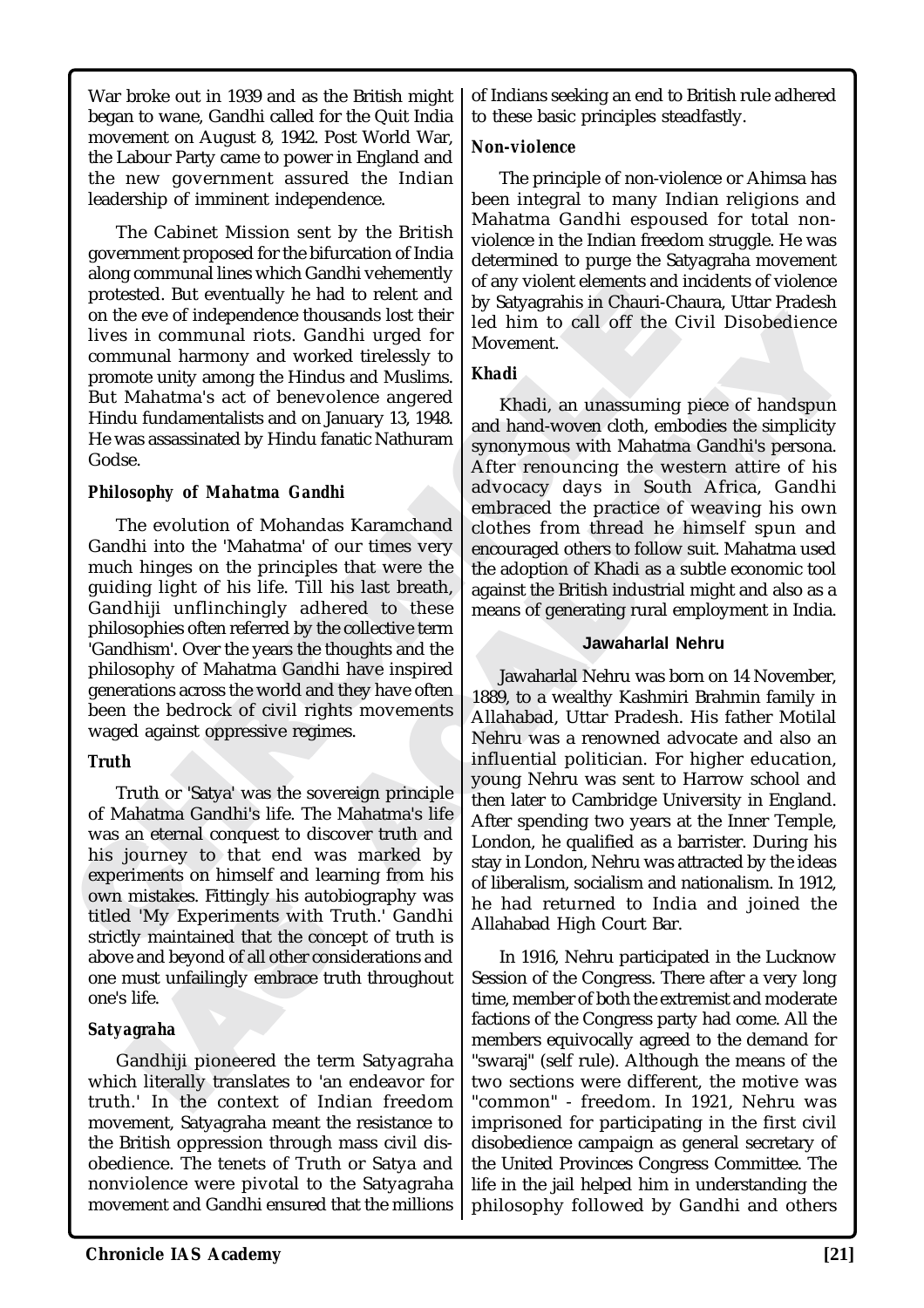ouver upset rawarial out in e rejecteu une relection in substantial being the consisting the Congress party. He was in the foundation of institutions and exhected as the president of the Allahabad surprised the then stalwe Fraction Congress party. He was<br>
Congress party. He was<br>
in the foundation of instituted in the state of the Allahabad<br>
1 in 1920. In 1926, he<br>
politics. He advocated the<br>
he Soviet Union. Here,<br>
unbeguently the computatio associated with the movement. He was moved by Gandhi's approach of dealing with caste and "untouchablity". With the passing of every minute, Nehru was emerging as a popular leader, particularly in Northern India. In 1922, some of the prominent members including his father Motilal Nehru had left the congress and launched the "Swaraj Party". The decision, no doubt upset Jawahar but he rejected the possibility of leaving the Congress party. He was also elected as the president of the Allahabad municipal corporation in 1920. In 1926, he traveled to the flourished European nations like Germany, France and the Soviet Union. Here, Nehru got an opportunity to meet various Communists, Socialists, and radical leaders from Asia and Africa. Nehru was also impressed with the economic system of the communist Soviet Union and wished to apply the same in his own country. In 1927, he became a member of the League against Imperialism created in Brussels, the capital city of Belgium.

During the Guwahati Session in 1928, Mahatma Gandhi announced that the Congress would launch a massive movement if the British authority did not grant dominion status of India within next two years. It was believed that under the pressure of Nehru and Subhash Chandra Bose, the deadline was reduced to one year. Jawaharlal Nehru criticized the famous "Nehru Report" prepared by his father Motilal Nehru in 1928 that favored the concept of a "dominion status for India within the British rule".

In 1930, Mahatma Gandhi advocated Nehru as the next president of the Congress. The decision was also an attempt to abate the intensity of "communism" in the Congress. The same year, Nehru was arrested for the violation of the Salt Law.

year, Nehru was arrested for the Salt Law.<br>
1936, Nehru was re-elected<br>
1936, Nehru was re-elected<br>
dent of the Indian National<br>
es suggest that a heated argument<br>
assical and young leaders had t<br>
Lucknow Session of the pa year, Nehru was arrested for the<br>Salt Law.<br>1936, Nehru was re-elected<br>dent of the Indian National C<br>es suggest that a heated argumen<br>assical and young leaders had ta<br>Lucknow Session of the party. T<br>'new-gen" leaders of the In 1936, Nehru was re-elected as the president of the Indian National Congress. Sources suggest that a heated argument between the classical and young leaders had taken place in the Lucknow Session of the party. The young and "new-gen" leaders of the party had advocated for an ideology, based on the concepts of Socialism.

Fifteen years after the Guwahati Session, on 15 August, 1947, the congress succeeded to overthrow the influential British Empire. Nehru was recognized as the first Prime Minister of independent India. In the year 1949, Jawaharlal Nehru made his first visit to the United States, seeking a solution to India's urgent food shortage. In 1951, Jawaharlal Nehru launched the country's "First Five-Year Plan" emphasizing on the increase in the agricultural output. He was also the chief framer of domestic and international policies between 1947 and 1964. It was under Nehru's supervision that India launched its first Five-Year Plan in 1951. Nehru's predominant roles in substantiating India's role in the foundation of institutions like NAM had surprised the then stalwarts of international politics. He advocated the policy of Non-Alignment during the cold war and India, subsequently, kept itself aloof from being in the process of "global bifurcation".

In 1964, Jawaharlal Nehru suffered a stroke and a heart attack. On 27 May, 1964, Nehru passed away. Nehru was cremated at the Shantivana on the banks of the Yamuna River, Delhi.

### **Vallabhbhai Patel**

The Allahabad scheme and the state of international on an 1926, he advocated the policy of Non-<br>
earn nations like politics. He advocated the policy of Non-<br>
terminons like and the subsequently, kept itself aloof town bein Vallabhbhai Patel was born on October 31, 1875 in Gujarat to Zaverbhai and Ladbai. He completed his law studies in 1913 and came back to India and started his law practice. For his Excellencies in Law, Vallabhbhai was offered many lucrative posts by the British Government but he rejected all. Later, inspired by Gandhi's work and philosophy Patel became a staunch follower of him.

In 1917, Sardar Vallabhbhai was elected as the Secretary of the Gujarat Sabha. The next year, when there was a flood in Kaira, the British insisted on collecting tax from the farmers. Sardar Vallabhbhai led a massive "No Tax campaign" that urged the farmers not to pay their land. The peaceful movement forced the British authority to return the then land taken away from the farmers. His effort to bring together the farmers of his area brought him the title of 'Sardar' to his name. In 1928, the farmers of Bardoli faced a similar problem of "tax-hike". After prolonged summons, when the farmers refused to pay the extra tax, the government in retaliation seized their lands. The agitation took on for more than six months and after a deal struck between the government and farmer's representatives, the lands were returned.

In 1930, Sardar Vallabhbhai Patel was imprisoned for participating in the famous Salt Satyagraha called by Mahatma Gandhi. His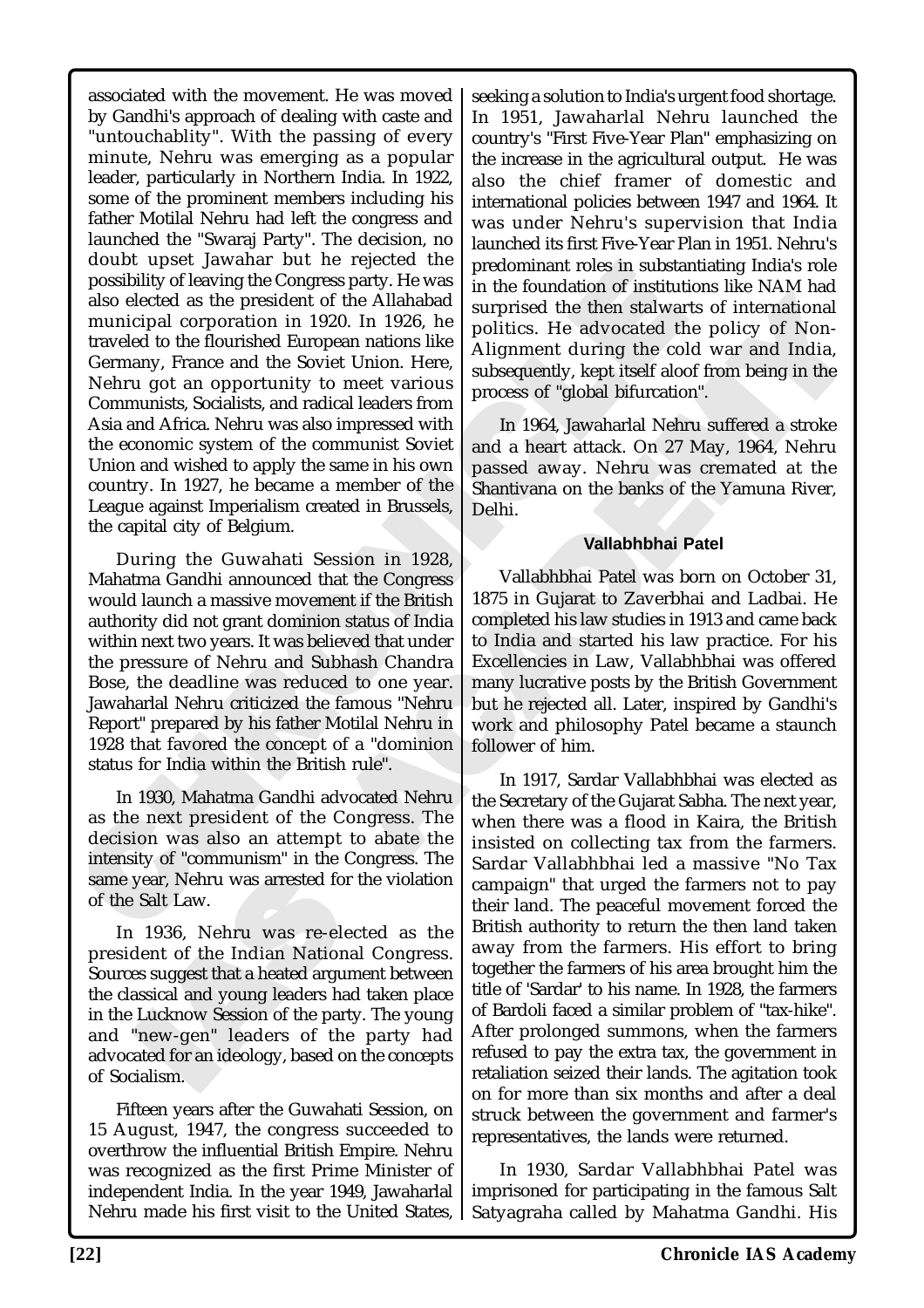inspiring speeches during the "Salt Movement" transformed the lives of numerous people, who later played a major role in making the movement successful.

Sardar Patel was freed in 1931 following an agreement signed between Mahatma Gandhi and Lord Irwin, the then Viceroy of India. The treaty was popularly known as the Gandhi-Irwin pact. The same year, Patel was elected as the president of Indian National Congress Party for its Karachi session.

In the Karachi session, the Indian National Congress Party committed itself to the defence of fundamental rights and human rights and a dream of a secular nation. An agreement regarding this was also sanctioned.

In 1934, Sardar Vallabhbhai Patel led the all-India election campaign for the Indian National Congress. Though he did not contest a seat for himself, Sardar Patel helped his fellow party mates during the election.

The Sarachi session.<br>
In the Karachi session, the Indis and Sarakhi session, the Indis Karachi session, the Indian National the principles of Swadeshi<br>
In the Karachi session, the Indian National the principles of Swadeshi At the time of independence, Indian territory was divided into three parts. First, the territories under the direct control of the British government, second were the territories over which the hereditary rulers had suzerainty. The regions, which had been colonized by France and Portugal, formed the last. India, without the integration of these different territories under one roof, could not be considered as a unified and total country. Vallabhbhai Patel played a crucial role during the freedom struggle of India and was instrumental in the integration of over 500 princely states into the Indian Union.

### **Bal Gangadhar Tilak**

al Gangadhar Thak was a social<br>freedom fighter. He was one of<br>itects of modern India and<br>cates of Swaraj (Self Rule). He were and throughout his life he e<br>e concepts of women education a<br>owerment. To inspire a sense c<br>duce ar Gangaunar Thak was a sociation<br>freedom fighter. He was one of<br>itects of modern India and<br>cates of Swaraj (Self Rule). He v<br>mer and throughout his life he ei<br>e concepts of women education a<br>werment. To inspire a sense of Bal Gangadhar Tilak was a social reformer and freedom fighter. He was one of the prime architects of modern India and strongest advocates of Swaraj (Self Rule). He was a great reformer and throughout his life he emphasized on the concepts of women education and women empowerment. To inspire a sense of unity, he introduced the festivals like 'Ganesh Chaturthi' and, 'Shivaji Jayanti'. Today, 'Ganesh Chaturthi' is considered as the prime festival of the Marathis.

Towards his goal, Bal Gangadhar Tilak launched two newspapers called 'Mahratta' (English) and 'Kesari' (Marathi). Both the newspaper stressed on making the Indians aware of the glorious past and empowered them

to be self-reliant. In other words, the newspaper actively propagated the cause of national freedom.

### *Extremism*

Bal Gangadhar Tilak joined the Indian National Congress Party in 1890. Realizing that the constitutional agitation in itself was futile against the British, Tilak opposed the moderate views of the party. This subsequently made him stand against the prominent leaders like Gopal Krishna Gokhale. His movement was based on the principles of Swadeshi (Indigenous), Boycott and Education. But his methods also raised bitter controversies within the Indian National Congress Party and the movement itself.

Franch Congress Party for the properties of Strandal and Schale. His movies of the properties of Swadeshi (tted itself to the defence and Education. But his method nation. An agreement congress Party and the movies and and As a result, Tilak formed the extremist wing of Indian National Congress Party. Tilak was well supported by fellow nationalists Bipin Chandra Pal in Bengal and Lala Lajpat Rai in Punjab. The trio was referred to as the Lal-Bal-Pal. A massive trouble broke out between the moderate and extremist factions of the Indian National Congress Party in the 1907 session of the Congress Party. As a result of which, the Congress split into two factions.

Frishna Cokhale. His movement was based on<br>
Indian National<br>
If to the defence<br>
and Education. But his methods also raised bitter<br>
In rights and a<br>
controwersies within the Indian National<br>
An agreement<br>
Congress Party and During 1908-1914, Bal Gangadhar Tilak spent six years rigorous imprisonment in Mandalay Jail, Burma. He was deported because of his alleged support to the Indian revolutionaries, who had killed some British people. Tilak returned to India in 1915 when the political situation was fast changing under the shadow of World War I. Tilak decided to re-unite with his fellow nationalists and founded the All India Home Rule League in 1916 with Joseph Baptista, Annie Besant and Muhammad Ali Jinnah. In mid-July 1920, his condition worsened and on August 1, he passed away.

# **Gopal Krishna Gokhale**

Gopal Krishna Gokhale was one of the pioneers of the Indian Independence Movement. Gokhale was a senior leader of the Indian National Congress. He was a leader of social and political reformists and one of the earliest and founding leaders of the Indian Independence Movement and was respected widely in the Indian intellectual community.

In 1884, after the completion of his graduation in arts at the Elphinstone College, Bombay, Gokhale joined as professor of history and political economy at the Fergusson College,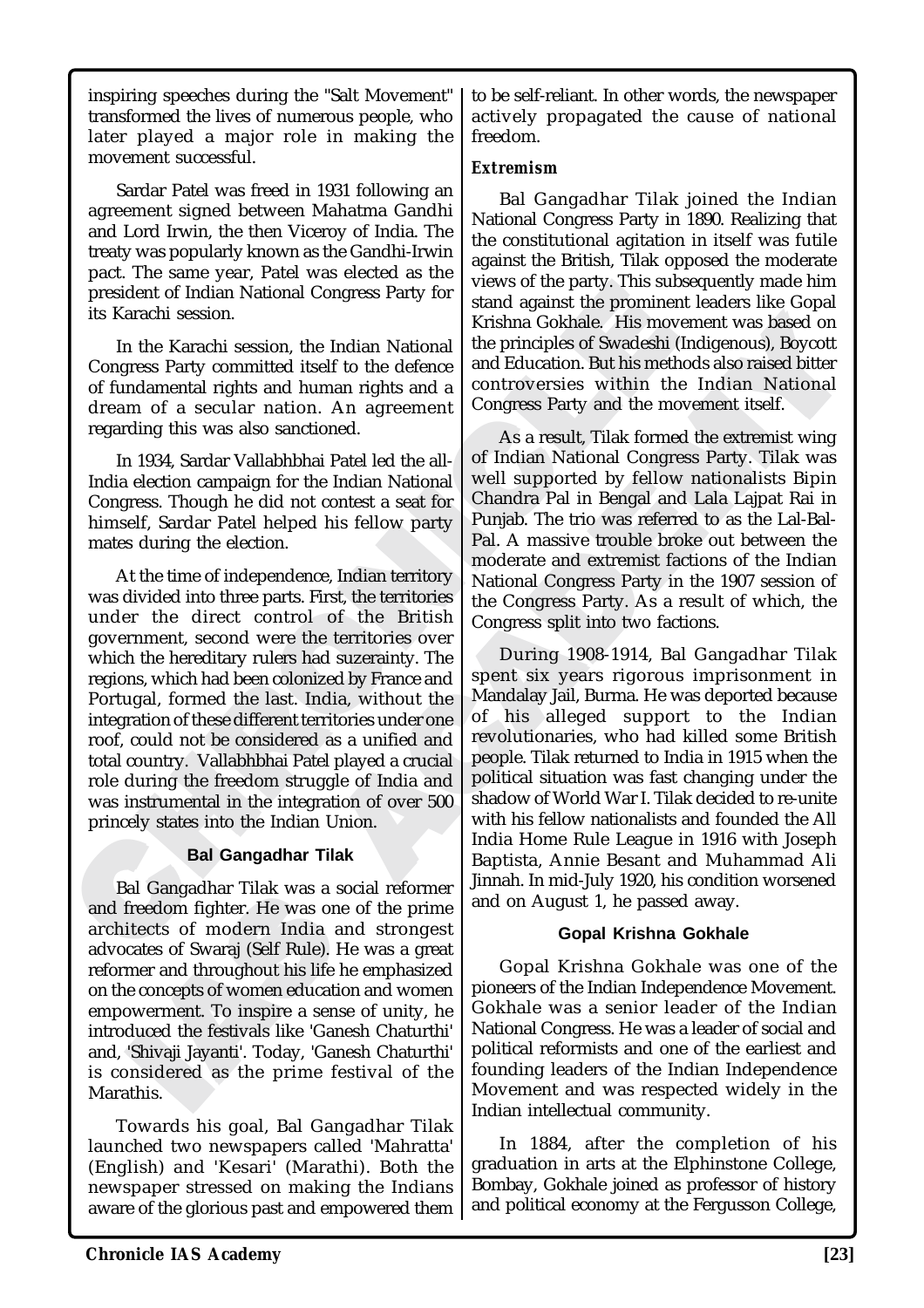Poona. He remained on the staff, finally as principal, until 1902. Becoming actively identified with the National Congress movement, he was for some years the joint secretary and in 1905 president at the Benares session. The higher education made Gokhale understand the importance of liberty, democracy and parliamentary system of the government.

In 1985-86, Gopal Krishna Gokhale met a Utilicaté, Orissa. During (Equal reformer Mahadev (Govind Ranade was a great leader, Gandhi, Bose resigned from Judge scholar and above all social reformer. He to to join his follow In 1985-86, Gopal Krishna Gokhale met a great scholar and a social reformer Mahadev Govind Ranade. Ranade was a great leader, judge, scholar and above all social reformer. He regarded Mahadev Govinda Ranade as his "Guru". Ranade helped Gokhale in establishing the "Servants of India Society" in 1905. The main objective of this society was to train Indians to raise their voices and serve their country. Gokhale also worked with Ranade in a quarterly Journal, called "Sarvajanik". The Journal wrote about the public questions of the day in frank and fearless manner.

Gokhale was the secretary of the "Reception Committee" of the 1895 Poona session of Indian National Congress. From this session, Gokhale became a prominent face of the Indian National Congress. For a while Gokhale was a member of the Bombay Legislative Council where he spoke strongly against the then Government.

Gokhale dedicated his life to the advancement of the nation's welfare. In 1905, Gokhale was sent by the Congress on a special mission to England to spread India's constitutional demands among the British leaders.

Profiled and eventually transformed<br>abled and eventually transformed<br>fortunately, the Reforms Act b<br>09 and it was disappointing t<br>te Gokhale's efforts, the people<br>a proper democratic system.<br>ale's efforts were clearly no<br>n Minto-Mortey Reforms of 150<br>bled and eventually transformed<br>fortunately, the Reforms Act be<br>99 and it was disappointing to<br>the Gokhale's efforts, the people<br>a proper democratic system. I<br>ale's efforts were clearly not<br>is n Gokhale was instrumental in the formation of the Minto-Morley Reforms of 1909, which was tabled and eventually transformed into law. But unfortunately, the Reforms Act became law in 1909 and it was disappointing to see that despite Gokhale's efforts, the people were not given a proper democratic system. However, Gokhale's efforts were clearly not in vain. Indians now had access to seats of the highest authority within the government, and their voices were more audible in matters of public interest.

Gokhale, during his visit to South Africa in 1912, met Mohandas Karamchand Gandhi, popularly known as Mahatma Gandhi. Gokhale made him aware of the issues confronting common people back in India. In his autobiography, Gandhi calls Gokhale his

"mentor and guide". Not only Gandhi, Gokhale also guides Muhammad Ali Jinnah, the founder of Pakistan. Jinnah later aspired to become the "Muslim Gokhale".

### **Subhash Chandra Bose**

Subhash Chandra Bose was born into an affluent Bengali family on January 23, 1897 in Cuttack, Orissa. During the period of Civil Disobedience Movement called by Mahatma Gandhi. Bose resigned from the ICS in April 1921 to join his fellow countrymen in the freedom struggle. He joined the youth wing of the Congress Party and soon rose up the party hierarchy by virtue of his eloquence and leadership skills. At an early stage of his life Subhash Bose accepted Deshbandhu Chittaranjan Das as his political guru.

Extristma Gokhale met a<br>
le Disobedience Movement c<br>
de was a great leader,<br>
byinda Ranade as his<br>
of Colonin Biselow country<br>
of the stablishing<br>
congress Party and soon<br>
Gokhale in establishing<br>
congress Party and soon<br> The Manadev and the states and the state of the state of the state of the state of the state) and reformer. He is translabing to point his fellow countrymen in the freedom and a reformer. He joins his fellow countrymen in Over a span of 20 years, Bose was imprisoned eleven times by the British, the first one being in 1921. In 1924, after a brief period of incarceration, Bose was exiled to Mandalay in Burma. Subhash Bose was imprisoned again in 1930 and deported to Europe. During his stay in Europe from 1933 to 1936, Subhash Bose zealously espoused the cause of Indian freedom while meeting a number of prominent European statesmen. In 1937, Bose married Emilie Schenkl who was his secretary.

Subhash Bose was twice elected president of the Indian National Congress (1938 and 1939) but following his disagreements with Mahatma Gandhi he relinquished his post and formed a progressive group known as the Forward Bloc. The principles and the philosophy of Netaji Subhash Chandra Bose were instrumental factors in his embracing of armed revolution in the later part of his political career. Initially Bose was a follower of the Gandhian way of freedom movement but years of travel in European countries during exile and the ripening of mental faculties with age made him disenchanted with the ways of the Indian National Congress.

Subhash Chandra's hatred for the British ran deep and he vehemently called for the immediate ouster of the colonial rulers from Indian soil. Disappointed with the leniency shown by some Congress leaders towards the British, Bose became increasingly convinced that the goal of achieving freedom would remain a pipedream as long as the British held sway over the land and peaceful protests would never be able to throw the British out.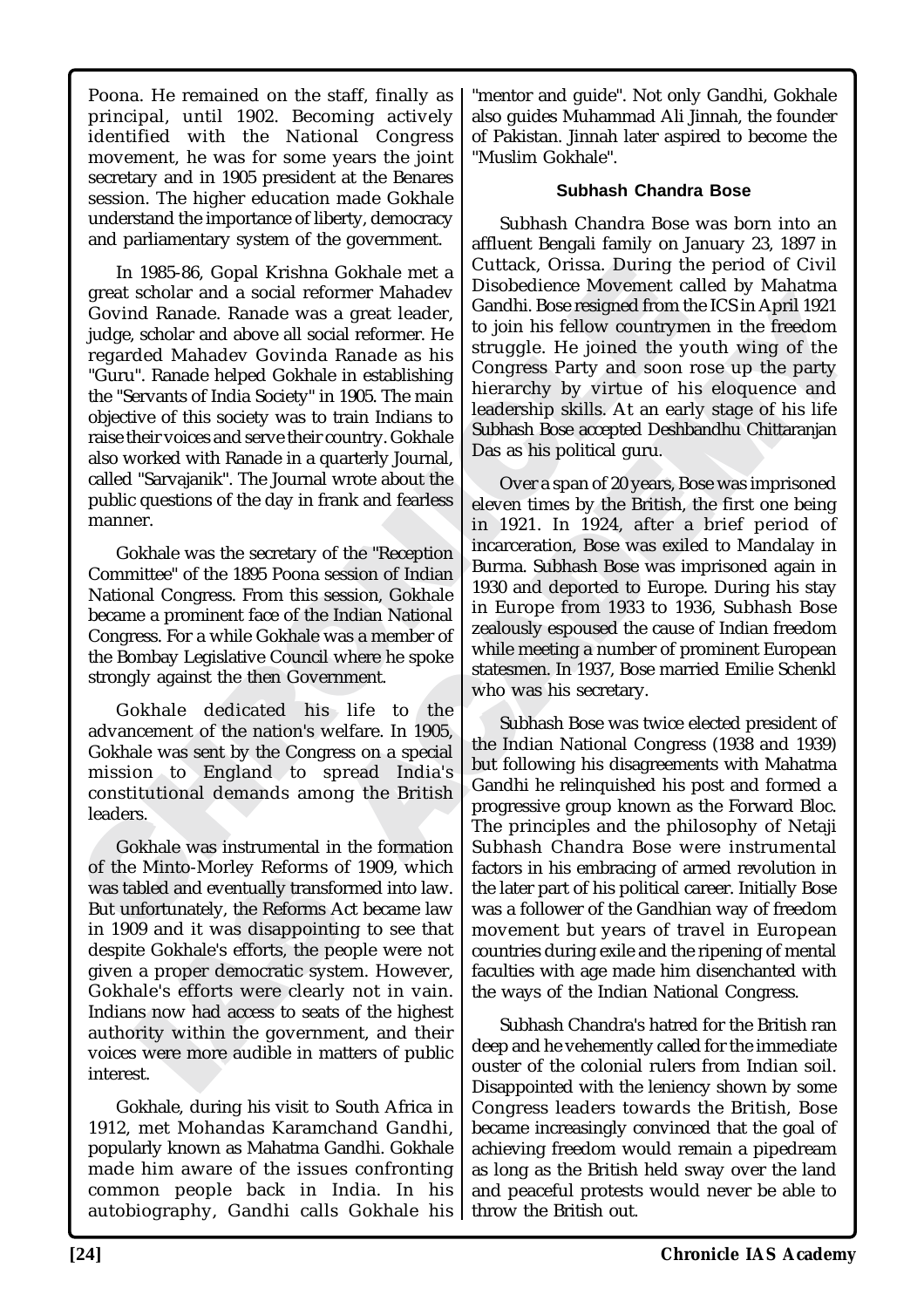While outlining his vision for a free India, Subhash Chandra Bose proclaimed that socialist authoritarianism would be required to eradicate poverty and social inequalities from a diverse country like India. He openly espoused for an authoritarian state on the lines of Soviet Russia and Kemal Atatürk's Turkey. Bose was also an exponent of socialism and opined that industrialization and Soviet-style five-year plans held the key to a vibrant Indian nation.

The Second World War broke out in 1939<br>
The Second Nord Mar broke out in 1939<br>
The Second Nord Mar broke and a campaign of mass civil<br>
and a study, History of the<br>
disobelednee to protest against the Vicenvy's and social c Experience out in 1939<br>
United States of America: A<br>
campaign of mass civil<br>
on India's behalf. Bose<br>
on India's behalf. Bose<br>
on India's behalf. Bose<br>
on India's behalf. Bose<br>
on India's behalf. Bose<br>
on India's behalf. B The Second World War broke out in 1939 and Bose launched a campaign of mass civil disobedience to protest against the Viceroy's decision to declare war on India's behalf. Bose was placed under house arrest. Taking advantage of the laxity of the house guards and aided by his cousin Sishir Bose, Subhash managed to escape and traversing through enemy territories he reached Moscow. Bose tried to garner the help Nazi Germany but due to the indifferent attitude of Hitler and other German leaders he left for Japan and soon assumed the leadership of Indian National Army (INA) founded by Rash Behari Bose.

Bolstered by material assistance from the Japanese forces, the INA attacked the British forces in Manipur and Nagaland in northeastern India and hosted the National Flag in the town in Moirang, in Manipur. But with the defeat of Japan, the invasion by the INA soon petered out and Netaji was forced to retreat to Malaya. Netaji Subhash Chandra Bose allegedly died in a plane crash over Taiwan, while flying to Tokyo on August 18, 1945.

### **Lala Lajpat Rai**

and to establish the nationalistic<br>do -Vedic School and became a<br>nand Saraswati. In 1888 and 1<br>egate to the annual sessions of the<br>ress. In 1895, Rai helped found<br>onal Bank, demonstrating his onelp and enterprise. In 1897, Interpendence and individual to establish the nationalistic<br>o-Vedic School and became a f<br>nand Saraswati. In 1888 and 18<br>egate to the annual sessions of th<br>ress. In 1895, Rai helped found<br>onal Bank, demonstrating his compa Lala Lajpat Rai immensely contributed in attaining independence the nation. Lajpat Rai helped to establish the nationalistic Dayanand Anglo-Vedic School and became a follower of Dayanand Saraswati. In 1888 and 1889 he was a delegate to the annual sessions of the National Congress. In 1895, Rai helped found the Punjab National Bank, demonstrating his concern for self-help and enterprise. In 1897, he founded the Hindu Orphan Relief Movement to keep the Christian missions from securing custody of these children. In the National Congress in 1900, he stressed the importance of constructive, nationbuilding activity and programs for self-reliance. In October 1917, he founded the Indian Home Rule League of America in New York.

In 1920, after his return from America, Lajpat | increase the revolutionary recruits amongst the

Rai was invited to preside over the special session of the Congress in Calcutta, (now Kolkata). He plunged into the non-cooperation movement, which was being launched in response to the Rowlatt Act, in principle. The movement was led by Lajpat Rai's in Punjab and he soon came to be known as "Punjab Kesri" (The Lion of Punjab).

Besides, a great freedom fighter and leader, Lala Lajpat Rai was also a noted writer. The United States of America: A Hindu's impressions and a study, History of the Arya Samaj, Swaraj and social change, England's Debt to India: India, The Problems Of National Education In India were among the books, he had written.

On October 30, 1928, he died after the police lathi-charged on the activists, protesting the arrival of Simon Commission.

### **Maulana Abul Kalam Azad**

Maulana Abul Kalam Azad was one of the foremost leaders of Indian freedom struggle. He was also a renowned scholar, and poet.

ONE OUT IT PAPY United States of America: A Hindus imperessions<br>
In of mass civil and a study, History of the Arya Samaj Swaraj<br>
st the Viceroy's and social change, England's Debt to India. India,<br>
ia's behalf. Bose Tuba a Imbued with the pan-Islamic spirit, he visited Afghanistan, Iraq, Egypt, Syria and Turkey. In Iraq he met the exiled revolutionaries who were fighting to establish a constitutional government in Iran. In Egypt, he met Shaikh Muhammad Abdullah and Saeed Pasha and other revolutionary activists of the Arab world. He had a first hand knowledge of the ideals and spirit of the young Turks in Constantinople. All these contacts metamorphosed him into a nationalist revolutionary.

On his return from abroad; Azad met two leading revolutionaries of Bengal-Aurobindo Ghosh and Sri Shyam Sundar Chakravarty,-and joined the revolutionary movement against British rule. Azad found that the revolutionary activities were restricted to Bengal and Bihar. Within two years, Maulana Abul Kalam Azad helped set up secret revolutionary centers all over north India and Bombay. During that time most of his revolutionaries were anti-Muslim because they felt that the British government was using the Muslim community against India's freedom struggle. Maulana Abul Kalam Azad tried to convince his colleagues to shed their hostility towards Muslims.

In 1912, Maulana Abul Kalam Azad started a weekly journal in Urdu called Al-Hilal to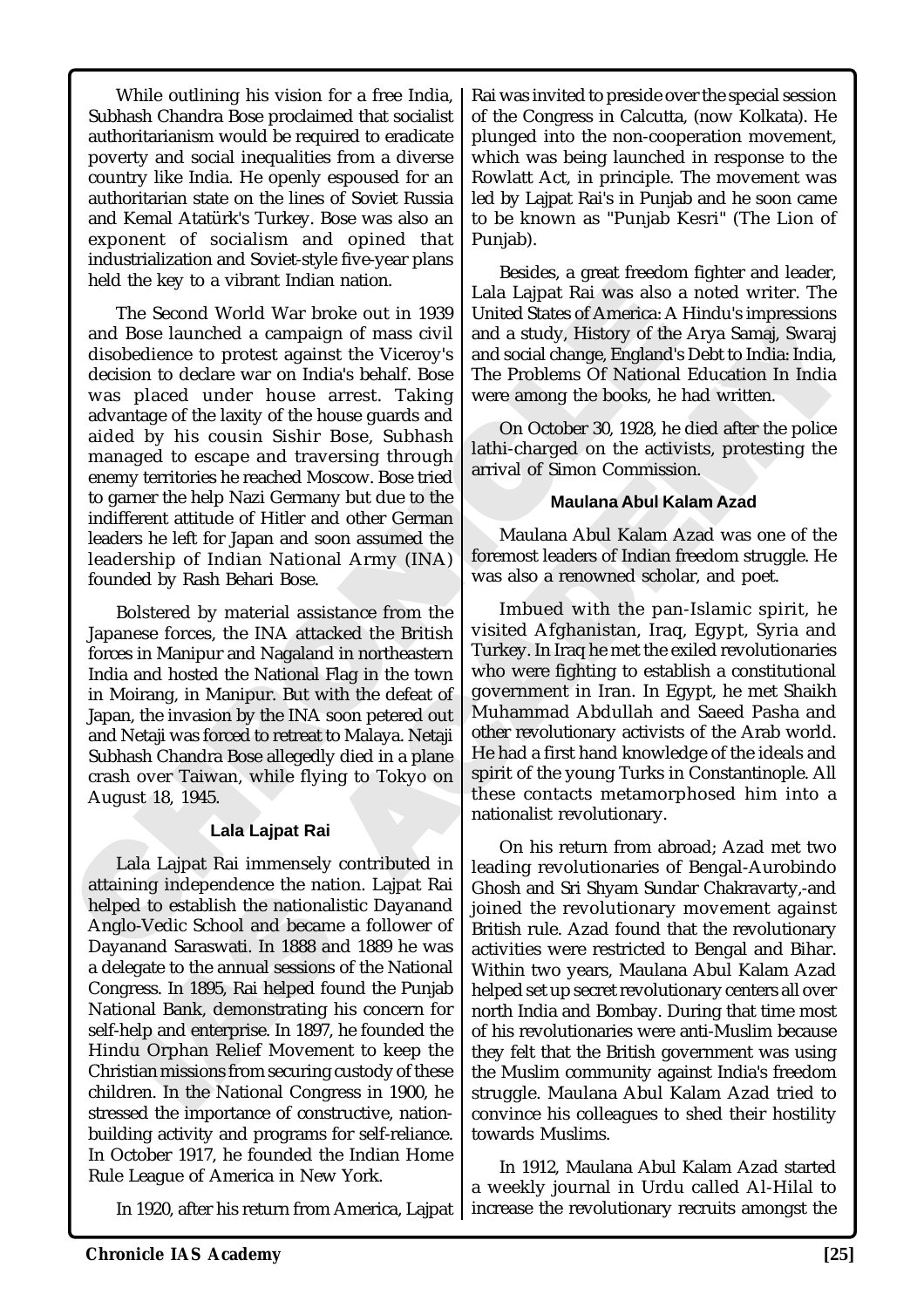Muslims. Al-Hilal played an important role in forging Hindu-Muslim unity after the bad blood created between the two communities in the aftermath of Morley-Minto reforms. Al-Hilal became a revolutionary mouthpiece ventilating extremist views. 'The government regarded Al-Hilal as propagator of secessionist views and banned it in 1914. Maulana Abul Kalam Azad then started another weekly called Al-Balagh with the same mission of propagating Indian nationalism and revolutionary ideas based on Hindu-Muslim unity. In 1916, the government banned this paper too and expelled Maulana Abul Kalam Azad from Calcutta and internet him at Ranchi from where he was released after the First World War, 1920.

ment started and<br>nonline ment started and the main Rational contains and revolutionally and revolutionally and revolutionally in 1916, the government assets<br>parally elected to rationally unity. In 1916, the government ass Example the multimage of propagating Indian<br>
of propagating Indian<br>
1916, the government<br>
1916, the government<br>
1916, the government<br>
1916, the government<br>
1916, the government<br>
1916, the government<br>
1916, the government<br> After his release, Azad roused the Muslim community through the Khilafat Movement. The aim of the movement was to re-instate the Khalifa as the head of British captured Turkey. Maulana Abul Kalam Azad supporded Non-Cooperation Movement started by Gandhiji and entered Indian National Congress in 1920. He was elected as the president of the special session of the Congress in Delhi (1923). Maulana Azad was again arrested in 1930 for violation of the salt laws as part of Gandhiji's Salt Satyagraha. He was put in Meerut jail for a year and a half. Maulana Abul Kalam Azad became the president of Congress in 1940 (Ramgarh) and remained in the post till 1946. He was a staunch opponent of partition and supported a confederation of autonomous provinces with their own constitutions but common defense and economy. Partition hurt him greatly and shattered his dream of an unified nation where Hindus and Muslims can co-exist and prosper together.

Maulana Abul Kalam Azad served as the Minister of Education (the first Education Minister in independent India) in Pandit Jawaharlal Nehru's cabinet from 1947 to 1958.

aulana Abul Kalam Azad servater of Education (the first I<br>ster in independent India)<br>iarlal Nehru's cabinet from 194<br>e was appointed as India's first N<br>ation and inducted in the Co<br>mbly to draft India's constitution<br>ana Az aulana Abul Kalam Azad serv<br>ter of Education (the first E<br>ter in independent India) i<br>arlal Nehru's cabinet from 1947<br>e was appointed as India's first M<br>ation and inducted in the Co<br>nbly to draft India's constitution<br>and A He was appointed as India's first Minister for Education and inducted in the Constituent Assembly to draft India's constitution. Under Maulana Azad's tenure, a number of measures were undertaken to promote primary and secondary education, scientific education, establishment of universities and promotion of avenues of research and higher studies. For his invaluable contribution to the nation, Maulana Abul Kalam Azad was posthumously awarded India's highest civilian honor, Bharat Ratna in 1992.

### **Rajendra Prasad**

Rajendra Prasad was a great leader of the Indian Nationalist Movement and also one of the architects of the Indian Constitution. He was elected as the first President of Republic of India.

In 1911, during his stay in Calcutta (now Kolkata) as a legal practitioner, Rajendra Prasad joined the Indian National Congress Party and was subsequently elected to the AICC. During the Champaran movement, Mahatma Gandhi asked Rajendra Prasad to visit Champaran alongwith the other volunteers and partisans of the Indian National Congress. Initially Rajendra Prasad was not impressed with Gandhiji's appearance and conversation but deeply moved by the dedication, conviction and courage of Gandhi.

ideas based on the Champaran movement, Mahatma Gandhi he government asked Rajendra Prasad to visit Champaran divided Rajendra shelled Maulana alongwith the other volunters and partisans of the Muslim are relaxed after Pras Rajendra Prasad also responded to the call of Mahatma Gandhi to boycott Western education. He asked his son Mrityunjaya Prasad, a brilliant student to leave the University and enroll himself in Bihar Vidyapeeth. He would write articles for magazines like "Searchlight" and "Desh". Nationalist India expressed its admiration by electing Rajendra Prasad as the President of the Bombay session of the Indian National Congress Party in October 1934.

In July 1946, when the Constituent Assembly was established to frame the Constitution of India, Dr. Rajendra Prasad was elected its President. And, eventually he was also elected as the first President of Republic of India. He was also awarded with Bharat Ratna, India's highest civilian award. On 28 February, 1963, following a brief illness, the great soul passed away.

#### **Sarojini Naidu**

Sarojini Naidu was truly known by the sobriquet "The Nightingale of India" and her contribution was not confined to the fields of politics only but she was also a renowned poet. Sarojini Naidu was moved by the partition of Bengal in 1905 and decided to join the Indian freedom struggle. She met regularly with Gopal Krishna Gokhale, who later introduced her to the stalwarts of the Indian freedom movement. She met Mahatma Gandhi, Pandit Jawaharlal Nehru, C.P. Ramaswami Iyer and Muhammad Ali Jinnah. With such an encouraging environment, Sarojini later moved on to become leader of the Indian National Congress Party. She travelled extensively to the United States of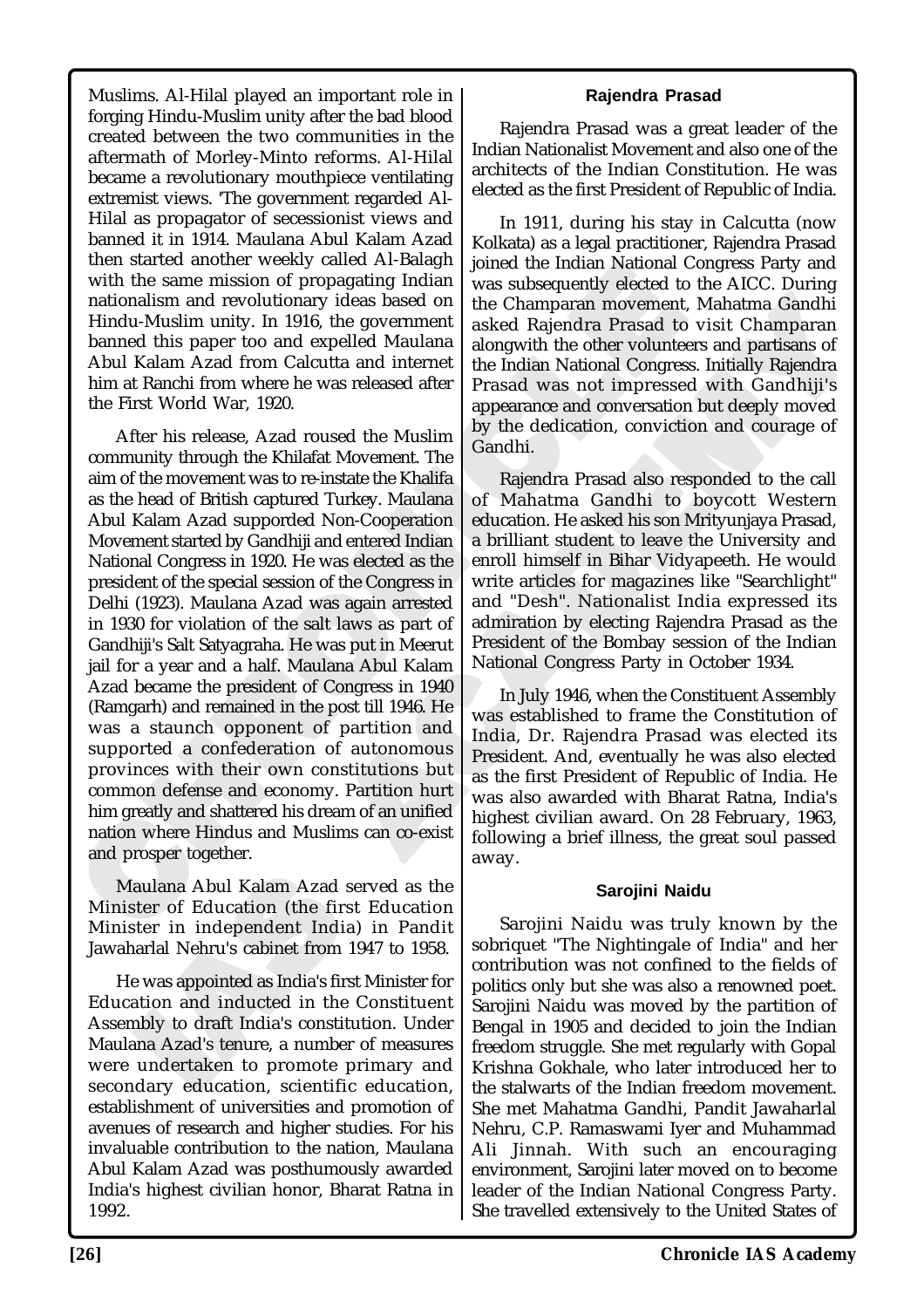America and many European countries as the flag-bearer of the Indian Nationalist struggle.

During 1915, Sarojini Naidu traveled all over India and delivered speeches on welfare of youth, dignity of labor, women's emancipation and nationalism. In 1916, she took up the cause of the indigo workers of Champaran in the western district of Bihar.

In March 1919, the British government passed the Rowlatt Act by which the possession of seditious documents was deemed illegal. Mahatma Gandhi organized the Non-Cooperation Movement to protest and Naidu was the first to join the movement. Besides, Sarojini Naidu also actively campaigned for the Montague-Chelmsford Reforms, the Khilafat issue, the Sabarmati Pact, the Satyagraha Pledge and the Civil Disobedience Movement.

In 1919, she went to England as a member of the all-India Home Rule Deputation. In January 1924, she was one of the two delegates of the Indian National Congress Party to attend the East African Indian Congress. In 1925, she was elected as the President of the Indian National Congress Party.

Besides her role and sacrifices in the Indian Nationalist Movement, Sarojini Naidu is also commended for her contribution in the field of poetry. Her works were so beautiful that many were transformed into songs. In 1905, her collection of poems was published under the title "Golden Threshold". Later, she also published two other collections called "The Bird of Time", and "The Broken Wings".

Sarojini Naidu was the first woman Governor of Uttar Pradesh. Her chairmanship of the Asian Relations Conference in 1947 was highlyappraised. Two years later, on 02 March, 1949, Sarojini Naidu died at Lucknow, Uttar Pradesh.

### **Lal Bahadur Shastri**

tions Conference in 1947 w<br>aised. Two years later, on 02 M<br>ini Naidu died at Lucknow, Utt<br>**Lal Bahadur Shastri**<br>.al Bahadur Shastri (2 Octobe<br>ary, 1966) was the third Prime<br>Republic of India and a leader of<br>onal Congress p ions Conference in 1947 wa<br>aised. Two years later, on 02 Mi<br>ini Naidu died at Lucknow, Utta<br>**Lal Bahadur Shastri**<br>al Bahadur Shastri (2 Octobe<br>ary, 1966) was the third Prime N<br>epublic of India and a leader of<br>onal Congress Lal Bahadur Shastri (2 October, 1904-11 January, 1966) was the third Prime Minister of the Republic of India and a leader of the Indian National Congress party. Shastri joined the Indian independence movement in the 1920s. Deeply impressed and influenced by Mahatma Gandhi, he became a loyal follower, first of Gandhi, and then of Jawaharlal Nehru.

In 1930, Lal Bahadur Shastri became the secretary of the Congress party and later the president of the Allahabad Congress Committee. He played a crucial role during the "Salt Movement". Lal Bahadur lead a door-to-door campaign, urging people not to pay land revenue and taxes to the British authority. He was one of the leading and prominent faces that continued the Quit India movement, called by Mahatma Gandhi. Lal Bahadur, in 1937, was elected to the UP Legislative Assembly.

In March 1919, the British government<br>
and The Rowsell (La Bahadur Shastri ha passes di Re Rowlat Act by which the possession of seditious documents was deemed illegal. Mahatma Gandhi organized the Non-<br>
Mahatma Gandhi or Exittish movement and light to the movement and the same of an all the movement. Besides, and the movement. Besides, and the movement and Naidu term of police in the Ministry the movement. Besides, the satyagraha Pledge in  $\begin{tabular}{ll} \textbf{deemel} & \textbf{p} & \textbf{p} \\ \hline \textbf{deemel} & \textbf{R} & \textbf{M} \\ \hline \textbf{d} & \textbf{M} \\ \textbf{d} & \textbf{S} & \textbf{R} \\ \textbf{d} & \textbf{S} & \textbf{S} \\ \textbf{d} & \textbf{S} & \textbf{S} \\ \textbf{d} & \textbf{S} & \textbf{S} \\ \textbf{d} & \textbf{S} & \textbf{S} \\ \textbf{d} & \textbf{S} & \textbf{S} \\ \textbf{d} & \textbf{S} & \textbf{S}$ Lal Bahadur Shastri had served in various positions before being elected as the Prime Minister. After Independence, he became the Minister of police in the Ministry of Govind Vallabh Panth in Uttar Pradesh. His recommendations included the introduction of "water-jets" instead of sticks to disperse the unruly mob. Impressed with his efforts in reforming the state police department, Jawaharlal Nehru, invited Shastri to join the Union cabinet as a Minister for railways. He was a responsible man and known for his ethics and morality. In 1956, Lal Bahadur Shastri resigned from his post, following a train accident that killed around 150 passengers near Ariyalur in Tamil Nadu. Nehru, had once said, "No one could wish for a better comrade than Lal Bahadur, a man of the highest integrity and devoted to ideas". In 1961, he became Minister for Home and formed the "Committee on Prevention of Corruption" headed by of K. Santhanam.

Jawaharlal Nehru was succeeded by a mildmannered and soft-spoken Lal Bahadur Shastri on 9 June, 1964. He was a follower of Nehruvian socialism. Shastri tackled many elementary problems like food shortage, unemployment and poverty. To overcome the acute food shortage, Shastri asked the experts to devise a long-term strategy. This was the beginning of famous "Green Revolution". Apart from the Green Revolution, he was also instrumental in promoting the White Revolution. The National Dairy Development Board was formed in 1965 during Shastri as Prime Minister. The major cross-border-problems Shastri faced was caused by Pakistan. It sent her forces across the eastern border into the Rann of Kutch in Gujarat. Shastri showing his mettle, made it very clear that India would not sit and watch. While granting liberty to the Security Forces to retaliate He said, "Force will be met with force".

The Indo-Pak war ended on 23 September, 1965 after the United Nations passed a resolution demanding a ceasefire. The Russian Prime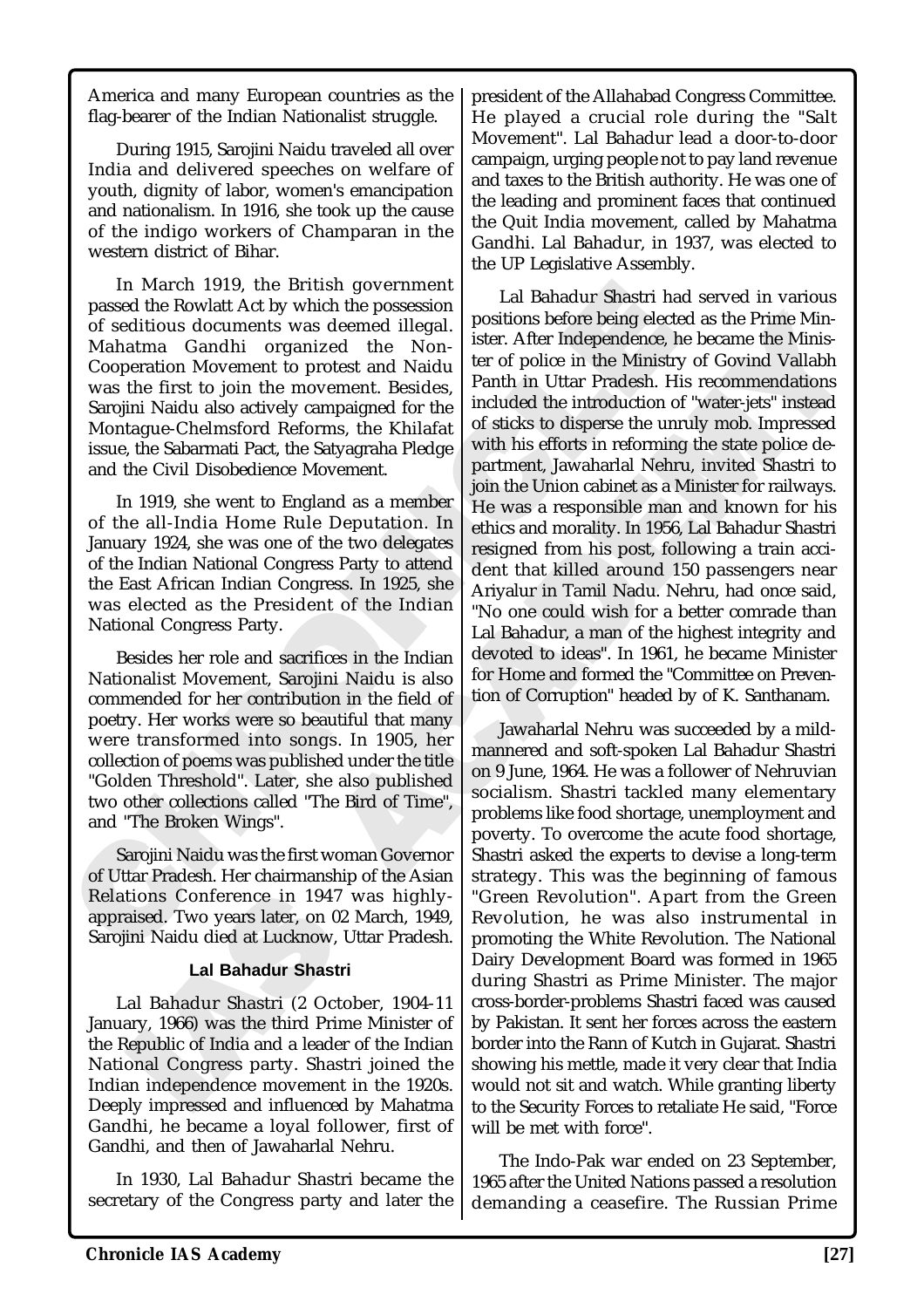Minister, Kosygin, offered to mediate and on 10 January, 1966, Lal Bahadur Shastri and his Pakistan counterpart Ayub Khan signed the Tashkent Declaration.

Lal Bahadur Shastri, who had earlier suffered two heart attacks, died of the third cardiac arrest on 11 January, 1966. He is the only Indian Prime Minister, to have died in office, overseas. Lal Bahadur Shastri was the first person to be posthumously awarded the Bharat Ratna, (India's highest civilian award).

### **Chandrashekhar Azad**

namento care use in case is considered to the contributing regularly to posthumously awarded the Bharat Ratna, Thit". In March 1926, the Unidia's highest civilian award).<br>
Chandrashekhar Azad Contemporary of Bhagat Singh, A contemporary of Bhagat Singh, Chandrasehkhar Azad too lived for a short span but during the 25 years that he lived, Azad waged a valiant battle against the British and inspired the youth of the nation with his heroics. Chandrashekhar was deeply troubled by the Jalianwalabagh massacre in Amritsar in 1919. Azad, at an age of 15, got involved in the revolutionary activities. He was caught by the British police while participating in the noncooperation movement and sentenced to whiplashes as punishment. When the magistrate asked him his name, he said "Azad" (independence). From that point onwards, Chandrashekhar assumed the title of Azad and came to be known as Chandrashekhar Azad.

attracted by the aggressive and<br>utionary ideals and means. Tow<br>they formed the Hindustan<br>blican Association and tra<br>utionaries like Bhagat Singh,<br>keshwar Dutt, and Rajguru.<br>1.<br>mental in carrying out numero<br>note. This inclu attracted by the aggressive an<br>utionary ideals and means. Tow<br>they formed the Hindustan<br>blican Association and trai<br>utionaries like Bhagat Singh, <br>teshwar Dutt, and Rajguru. A<br>mental in carrying out numero<br>ce. This include Following the Chauri-Chaura incident, in which police stations were vandalized and burnt by the activists, Mahatma Gandhi called for the suspension of the non-cooperation movement. Azad, alongwith Bhagat Singh distanced themselves from the paths of Gandhi. They were more attracted by the aggressive and violent revolutionary ideals and means. Towards this end, they formed the Hindustan Socialist Republican Association and trained the revolutionaries like Bhagat Singh, Sukhdev, Batukeshwar Dutt, and Rajguru. Azad was instrumental in carrying out numerous acts of violence. This includes the Kakori Train Robbery in 1926, assassination of John Poyantz Saunders in 1928 at Lahore to avenge the killing of Lala Lajpat Rai.

On that fateful day of February 27, 1931, surrounded by police in the Alfred Park, Allahabad and all escape routes sealed, Azad fought and ultimately took his life with the last bullet of his pistol.

# **Bhagat Singh**

 Bhagat Singh was among the prominent revolutionaries who shaped the base of a grand national movement. Singh joined the Hindustan Republican Association, a radical group, later known as the Hindustan Socialist Republican Association. He established contact with the members of the Kirti Kisan Party and started contributing regularly to its magazine, the "Kirti". In March 1926, the Naujawan Bharat Sabha was formed with Bhagat Singh, as its secretary.

the first person to be<br>
ed the Bharat Ratna,<br>
"Kirti". In March 1926, the<br>
saward).<br>
Sabha was formed with Bl<br>
secretary.<br>
On 30 October, 192<br>
of Bhagat Singh,<br>
procession, led by Lala La<br>
no lived for a short span<br>
toward Bharat Ratna, "Kirti". In March 1926, the Naujawan Bharat Sabha was formed with Bhagat Singh, as its<br>secretary.<br>
(on 30 October, 1928, an all-parties<br>
hagat Singh, correspondent to procession, led by Lala Lajpat Rai, march On 30 October, 1928, an all-parties procession, led by Lala Lajpat Rai, marched towards the Lahore railway station to protest against the arrival of the Simon Commission. Stopping the procession, police made a lathi charge at the activists. The confrontation left Lala Lajpat Rai with severe injuries and also led to his death. As an avenge to the death of Lala Lajpat Rai, Bhagat Singh and his associates plotted the assassination of Scott, the Superintendent of Police, believed to have ordered the lathi charge. The revolutionaries, mistaking J.P. Saunders, an Assistant Superintendent of Police, as Scott, killed him instead. Bhagat Singh quickly left Lahore to escape his arrest.

In response to the formulation of Defence of India Act, the Hindustan Socialist Republican Association planned to explode a bomb inside the assembly premises, where the ordinance was going to be passed. On April 8, 1929, Bhagat Singh and Batukeshwar Dutt threw a bomb onto the corridors of the assembly and shouted 'Inquilab Zindabad!' The bomb was not meant to kill or injure anyone and therefore it was thrown away from the crowded place. Following the blasts both Bhagat Singh and Batukeshwar Dutt courted arrest.

Bhagat Singh alongwith other revolutionaries found responsible for the Assembly bombing and murder of Saunders. On March 23, 1931, Bhagat Singh was hanged in Lahore with his fellow comrades Rajguru and Sukhdev.

### **Annie Besant**

Annie Besant (1 October, 1847-20 September, 1933) was a prominent British socialist, theosophist, women's rights activist, writer and orator and supporter of Irish and Indian self-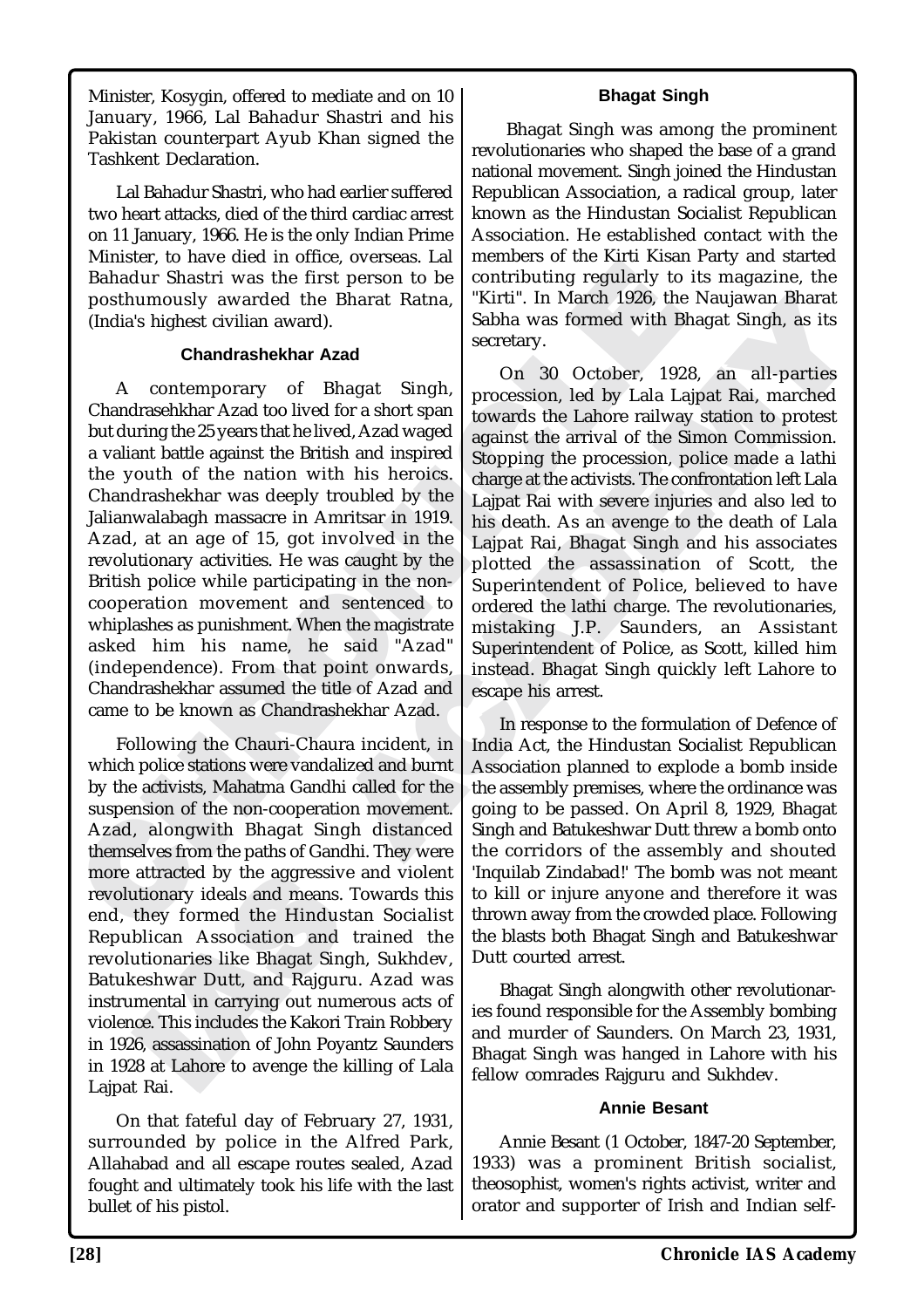rule. In 1890, Besant met Helena Blavatsky and became a member of the Theosophical Society and a prominent lecturer on the subject. As part of her theosophy-related work, she travelled to India. In 1898, she helped establish the Central Hindu College and in 1922 she helped establish the Hyderabad (Sind) National Collegiate Board in Mumbai, India. In 1907, she became president of the Theosophical Society, whose international headquarters were in Adyar, Madras, (Chennai).

She also became involved in politics in India, joining the Indian National Congress. When World War I broke out in 1914, she helped launch the Home Rule League to campaign for democracy in India and dominion status within the Empire. This led to her election as president of the India National Congress in late 1917. After the war, she continued to campaign for Indian independence and for the causes of theosophy, until her death in 1933.

meadquates were in Adyar, Madnas, (Chemia).<br>
Sine algo became involved in politics in India, a<br>
sine space. She continued to compare the molecular politics in India, a<br>
year. She continued to the She in 1914, she helped s Noted in politics in India, a specident of the Indian Noted in politics in India, a year. She continued to compaign for the independence, not only in the needton as president league to campaign for the dependence, not only Along with her theosophical activities, Besant continued to actively participate in political matters. She had joined the Indian National Congress. As the name suggested, this was originally a debating body, which met each year to consider resolutions on political issues. Mostly it demanded more of a say for middleclass Indians in British Indian government. It had not yet developed into a permanent mass movement with local organization. About this time her co-worker Leadbeater moved to Sydney.

In 1914, World War I broke out, and Britain asked for the support of its Empire in the fight against Germany. Echoing an Irish nationalist slogan, Besant declared, "England's need is India's opportunity". As editor of the New India newspaper, she attacked the colonial government of India and called for clear and decisive moves towards self-rule. As with Ireland, the government refused to discuss any changes while the war lasted.

t of India and called for clear at<br>es towards self-rule. As with I<br>rnment refused to discuss any charakted.<br>n 1916, Besant launched the H<br>ue along with Lokmanya Tilak,<br>elling demands for India on Irish<br>ices. This was the f of India and called for clear an<br>es towards self-rule. As with Ir<br>rnment refused to discuss any cha<br>var lasted.<br>1916, Besant launched the H<br>ue along with Lokmanya Tilak,<br>elling demands for India on Irish<br>ices. This was the In 1916, Besant launched the Home Rule League along with Lokmanya Tilak, once again modelling demands for India on Irish nationalist practices. This was the first political party in India to have regime change as its main goal. Unlike the Congress itself, the League worked all year round. It built a structure of local branches, enabling it to mobilise demonstrations, public meetings and agitations. In June 1917, Besant was arrested and interned at a hill station, where she defiantly flew a red and green flag. The Congress and the Muslim League together threatened to launch protests if she were not set free; Besant's arrest had created a focus for protest.

The government was forced to give way and to make vague but significant concessions. It was announced that the ultimate aim of British rule was Indian self-government, and moves in that direction were promised. Besant was freed in September 1917, and in December she took over as president of the Indian National Congress for a year. She continued to campaign for India's independence, not only in India but also on speaking tours of Britain.

### **Bhimrao Ramji Ambedkar**

points in mia. 4 spear. Since continue to campagn for mia.<br>
Congress. When independence, not only in India but also on<br>
2.0 compaign for speaking tours of Britain.<br>
to campaign for Halan speaking tours of Britain.<br>
to camp Bhimrao Ramji Ambedkar (14 April, 1891- 6 December, 1956), popularly known as Babasaheb, was an Indian lawyer, politician and academic who inspired the Dalit Buddhist movement and campaigned against social discrimination in India, striving for equal rights for the Dalit. As independent India's first law minister, he was principal architect of the Constitution of India.

Ambedkar opined that there should be separate electoral system for the Untouchables and lower caste people. He also favored the concept of providing reservations for Dalits and other religious communities.

Ambedkar began to find ways to reach to the people and make them understand the drawbacks of the prevailing social evils. He launched a newspaper called "Mooknayaka" (leader of the silent). In 1936, Ambedkar founded the Independent Labor Party. In the 1937, elections to the Central Legislative Assembly his party won 15 seats. Ambedkar oversaw the transformation of his political party into the All India Scheduled Castes Federation, although it performed poorly in the elections held in 1946 for the Constituent Assembly of India. Ambedkar was appointed on the Defence Advisory Committee and the Viceroy's Executive Council as Minister for Labor. His reputation as a scholar led to his appointment as free India's first, Law Minister and chairman of the committee responsible to draft a constitution.

Bhimrao Ambedkar was appointed as the chairman of the constitution drafting committee. He was also a noted scholar and eminent jurist. Ambedkar emphasized on the construction of a virtual bridge between the classes of the society. According to him, it would be difficult to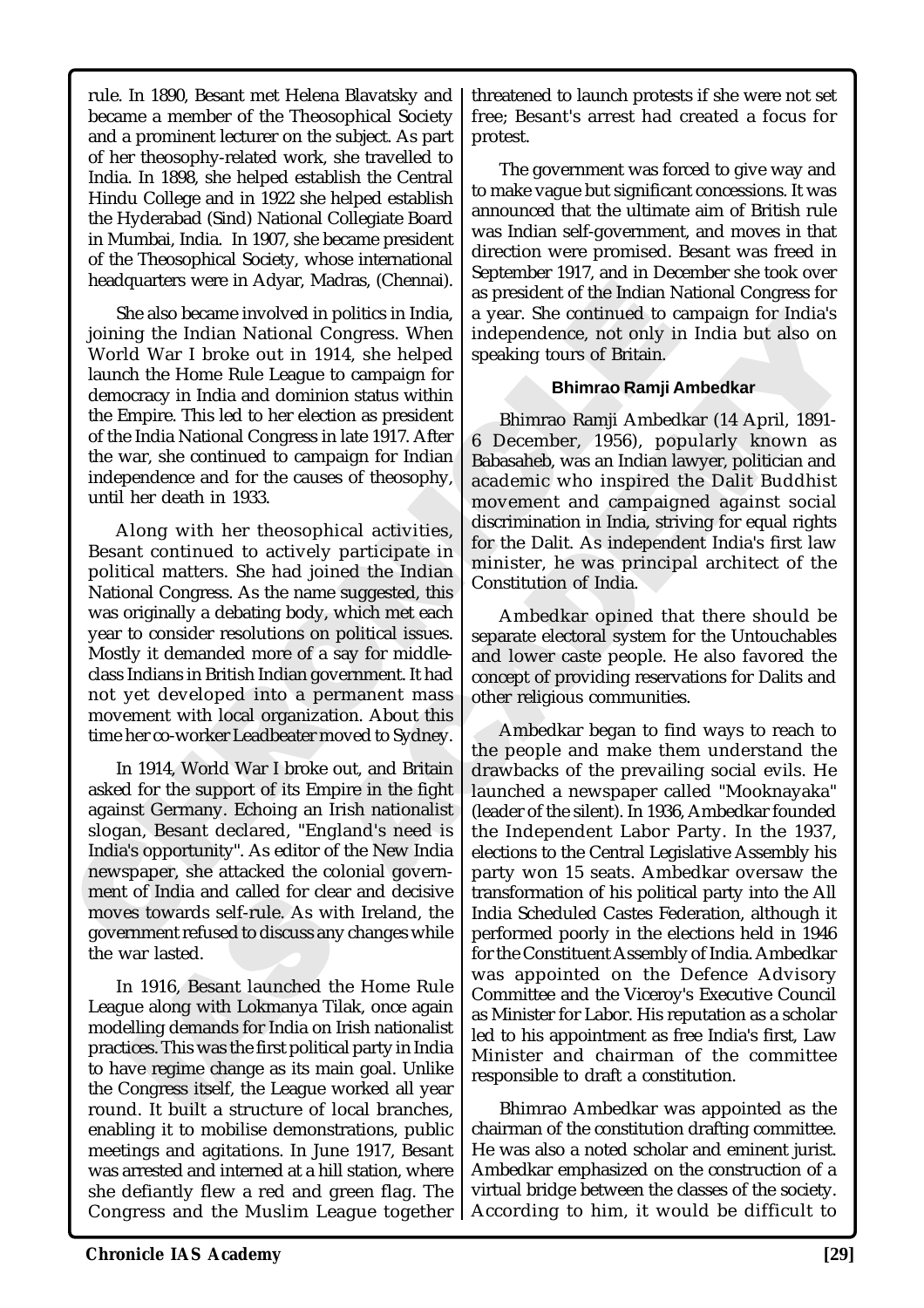maintain the unity of the country if the difference among the classes were not met.

In 1950, Ambedkar travelled to Sri Lanka to attend a convention of Buddhist scholars and monks. After his return from Sri Lanka after attending a convention of Buddhist scholars and monks converted himself to Buddhism. In his speeches, Ambedkar lambasted the Hindu rituals and caste division. Ambedkar founded the Bharatiya Bauddha Mahasabha in 1955. His book "The Buddha and His Dhamma" was published posthumously. Ambedkar was posthumously awarded the Bharat Ratna, India's highest civilian award, in 1990.

### **Acharya Vinoba Bhave**

and caste division. Ambedkar founded the sugge units of the sugge of the spiritual path, which he term<br>book "The Buddha Andhasabha in 1955. His sir [1 was during this time the book "The Buddha and His Dhamma" was a formed Acharya Vinoba Bhave was a freedom fighter and a spiritual teacher. He is best known as the founder of the 'Bhoodan Movement' (Gift of the Land). The reformer had an intense concern for the deprived masses. Vinoba Bhave had once said, "All revolutions are spiritual at the source. All my activities have the sole purpose of achieving a union of hearts." In 1958, Vinoba was the first recipient of the international Ramon Magsaysay Award for Community Leadership. He was also conferred with the Bharat Ratna (India's highest civilian awards) posthumously in 1983.

#### **Bhoodan Movement**

me forward and save the Handord, responded to the call and ced amount of land. This incident<br>red amount of land. This incident<br>hapter in the history of sacrifice<br>nce. It was the beginning of the<br>of the Land) movement. Foll me forward and save the Ha<br>ord, responded to the call and o<br>ed amount of land. This inciden<br>hapter in the history of sacrifices<br>ce. It was the beginning of the<br>of the Land) movement. Follov<br>a Bhave traveled all across the<br> In 1951, Vinoba Bhave started his peace-trek on foot through the violence-torn region of Telangana. On April 18, 1951, the Harijans of the Pochampalli village requested him to provide them with around 80 acres of land to make a living. Vinoba asked the landlords of the village to come forward and save the Harijans. A landlord, responded to the call and offered the required amount of land. This incident added a new chapter in the history of sacrifices and nonviolence. It was the beginning of the Bhoodan (Gift of the Land) movement. Following this, Vinoba Bhave traveled all across the country asking landlords to consider him as one of their sons and so give him a portion of their land. He then distributed those portions of land to the landless poor. Not a single people around him ever saw him getting angry and violent. He always followed the path of truth and Nonviolence, as shown by Mahatma Gandhi.

### **Sri Aurobindo**

revolutionary, poet, philosopher, writer, and spiritual master, during the course of his life. He became one of the primary leaders fighting for Indian independence, from British rule. With time, Aurobindo drifted from his political career and found a new motive in life - bringing a new spiritual consciousness amongst people. Yoga and meditation became his primary concerns in life and thus, emerged the development of a new spiritual path, which he termed as Integral Yoga. It was during this time that Sri Aurobindo Ashram, also known as The Mother, was formed. Started as a small unit, the organization soon grew is size as well as reach and is operational till date.

mediate thanks and a model the and an intensity. Ambed in 1955. His specified the shamma" was left this Dhamma" was left thanks above also known as sly. Ambedkar was formed. Started as a small under the Bharat Ratna, soon The method and the states are the Harily and the Harily and the Harily and the Harily and the Harily and the method of the method is the Mother, was a freedom at a formed. Started as a small unit, the organization Bharat R In 1906, that Sri Aurobindo joined the Indian Nationalist Movement in Calcutta. Working as an editor in the newspaper 'Bande Mataram, he brought forward the idea of independence from British. Though Aurobindo was arrested three times, for sedition or treason, he did not let this obstruct his vision for free India. He was also one of the founders of the Jugantar party, an underground revolutionary group. During a convention of Indian nationalists, held in the year 1907, Aurobindo was viewed as a new leader. However, though he had leadership qualities, he preferred to work from the background. Apart from being a fundamental person in India's independence movement, Sri Aurobindo also exploited the spiritual disciplines of Yoga and meditation.

Sri Aurobindo's spiritual mission commenced when he became a prominent figure in the world of politics. It was, thence, that he came across Lele Maharaj, a teacher of meditation, who taught him the art of controlling his thoughts and beliefs. Aurobindo was arrested for the possession of weapons in 1908 and was held in jail for a year. It was during this time only that he became conscious about his inner self. He practiced meditation in his cell, read about the ancient principles of yoga and realized the omnipresence of God.

Sri Aurobindo donned the cap of a himself completely towards spiritual disciplines. Becoming aware of a divine inner guidance, Sri Aurobindo listened to his inner command, which instructed him to leave politics and work for the renewal of sanatana dharma, 'the eternal religion'. After coming out of the jail, he came in contact with Sister Nivedita, a disciple of Swami Vivekananda. Thereafter, he changed his abode, from Calcutta, to Pondicherry and devoted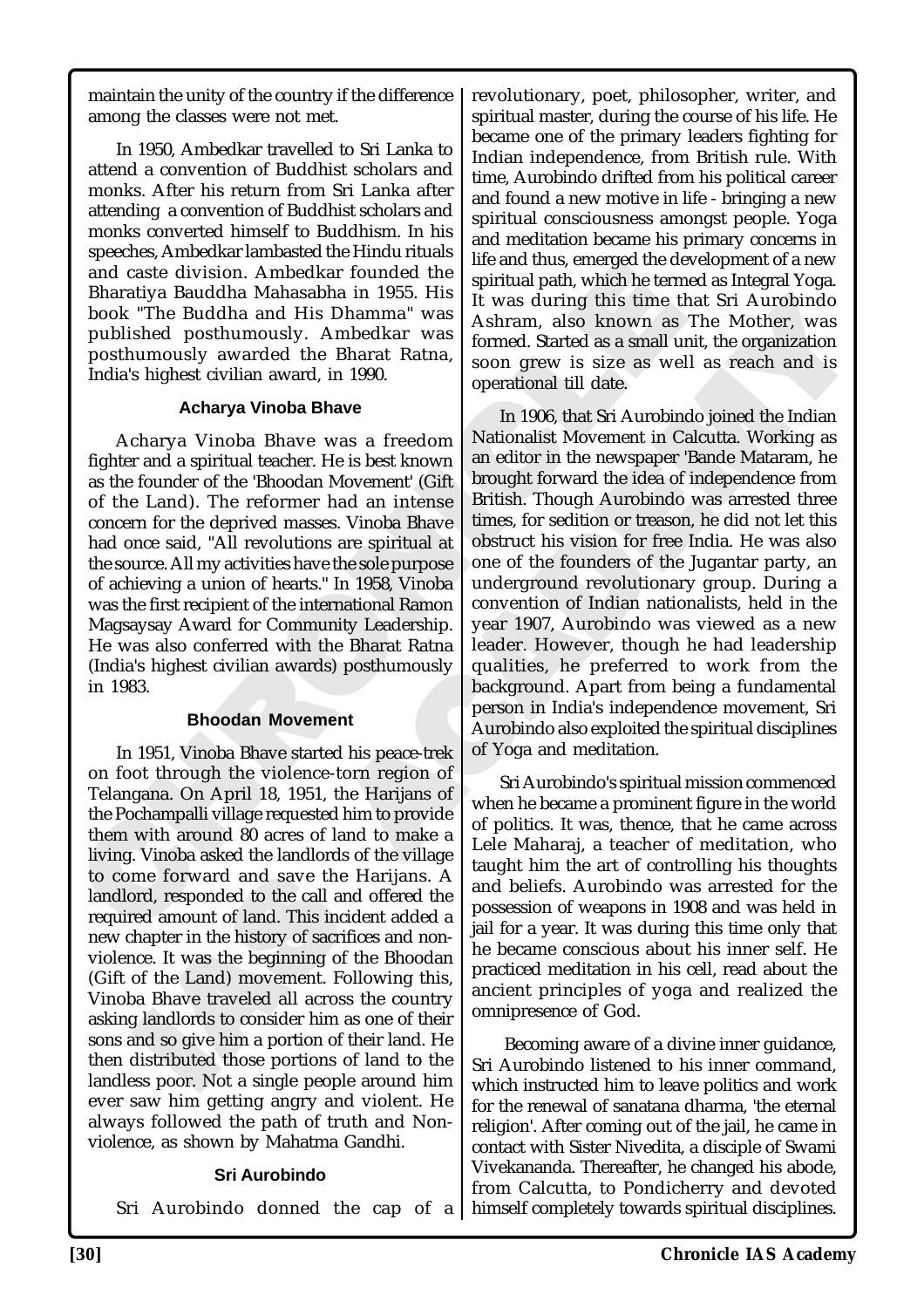Sri Aurobindo also became a prolific writer, producing many articles, writings and poetry. Eventually, Pondicherry became a mecca for spiritual seekers.

Sri Aurobindo believed that every religion was right in its own way. A poet, philosopher, writer and spiritual master, he offered a new vision of yoga and a spiritual path that could be followed by his disciples. Out of his many works, one of the most praiseworthy is 'The Life Divine', a comprehensive explanation of his integral yoga.

# **Rabindranath Tagore**

Rabindranath Tagore, the brilliant poet and eminent educationist was born on 6th may, 1861 in Calcutta. At the time of his birth the country was passing through the revolutionary currents of religious, social, moral, political and literary movements. In 1878, he went to London and studied law for two years, but returned to India without a degree. On the way over to England he began translating, for the first time, his latest selections of poems, Gitanjali, into English.

one of the most praise<br>worthy is The Life Divine". The Dadabhai Naoroji (4 a comprehensive explanation of his integral<br>prosecular transmit and the system and the system and the most include the redictional Rajor<br>and Hall ramous and began world reception<br>moting inter-cultural harm<br>rstanding. In 1915, he was knigs<br>sh King George V. In 1919, folitsar massacre of 400 Indian der<br>ritish troops, Sir Tagore reno<br>shiftbood. Although a good<br>andas Ka ramous and began world rection<br>
noting inter-cultural harm<br>
rstanding. In 1915, he was knigh<br>
th King George V. In 1919, foll<br>
tsar massacre of 400 Indian den<br>
ritish troops, Sir Tagore reno<br>
hthood. Although a good<br>
andas According to him the prevailing schooling system is defective and cannot favourable influence on his life. So he founded an educational institution based on his own philosophy of life and education at Shantiniketan near Bolepur in West Bengal. He participated in the movement on Bengal division in 1905. His literary excellence, outstanding Educational philosophy and broad cultural outlook made him popular and famous In 1913, he was awarded with the prestigious Nobel Prize for his great literary work "Gitanjali". He was the first non-westerner to be so honored. Overnight he was famous and began world lecture tours promoting inter-cultural harmony and understanding. In 1915, he was knighted by the British King George V. In 1919, following the Amritsar massacre of 400 Indian demonstrators by British troops, Sir Tagore renounced his Knighthood. Although a good friend of Mohandas Karamchand Gandhi, most of the time Tagore stayed out of politics. He was opposed to nationalism and militarism as a matter of principle, and instead promoted spiritual values and the creation of a new world culture founded in multi-culturalism, diversity and tolerance.

Although Tagore is a superb representative of his country - India - the man who wrote its national anthem - his life and works go far beyond his country. He is truly a man of the whole Earth, a product of the best of both traditional Indian, and modern Western cultures. The School of Wisdom is proud to have him as part of its heritage. He exemplifies the ideals important to us of Goodness, Meaningful Work, and World Culture.

# **Dadabhai Naoroji**

Dadabhai Naoroji (4 September, 1825-30 June, 1917), known as the Grand Old Man of India, was a Parsi intellectual, educator, cotton trader, and an early Indian political and social leader. He was a Member of Parliament (MP) in the United Kingdom House of Commons between 1892 and 1895, and the first Asian to be a British MP.

orthy is 'The Life Divine',<br>
anation of his integral<br>
Imag. 1917), known as the<br>
Imag. was a Parsi intellect<br>
rader, and an early Indian<br>
as born on 6th may, 1861<br>
leader. He was a Member of<br>
the United Kingdom Host of his Fractrick and a mean and political and solid Man of<br>
The state of the state of the state of the state of the state of the state of the state of the United State and a state of Commons<br>
in 6th may, 1861<br>
The United Kingdom Naoroji is also credited with the founding of the Indian National Congress, alongwith A.O. Hume and Dinshaw Edulji Wacha. His book Poverty and Un-British Rule in India brought attention to the draining of India's wealth into Britain. He was also member of Second International alongwith Kautsky and Plekhanov. Dadabhai Naoroji is regarded as one of the most important Indians during the independence movement. He viewed that the intervention of into India by foreigners were clearly not favorable for the country.

R.C. Dutta and Dadabhai Naoroji first cited the drain of wealth theory. Naoroji brought it to light in his book titled "Poverty and Unbritish Rule in India". R.C. Dutta blamed the British policies for economic ills in his book "Economic History of India". Drain of wealth refers to the portion of national product of India, which was not available for consumption of Indians. Drain of wealth began in 1757 after the Battle of Plassey when the Company's servants began to extort fortunes from Indian rulers, zamindars, merchants and common people and send home. In 1765, the Company acquired the Diwani of Bengal and began to purchase the Indian goods out of the revenue of Bengal and exported them. These purchases were known as Company's investments. Duty free inland trade provided British merchants a competitive edge over their Indian counterparts. The actual drain, as a part of the salaries and other incomes of the English officials and the trading fortunes of English merchants, was even more. The drain of wealth stunted the growth of Indian enterprise and checked and retarded capital formation in India.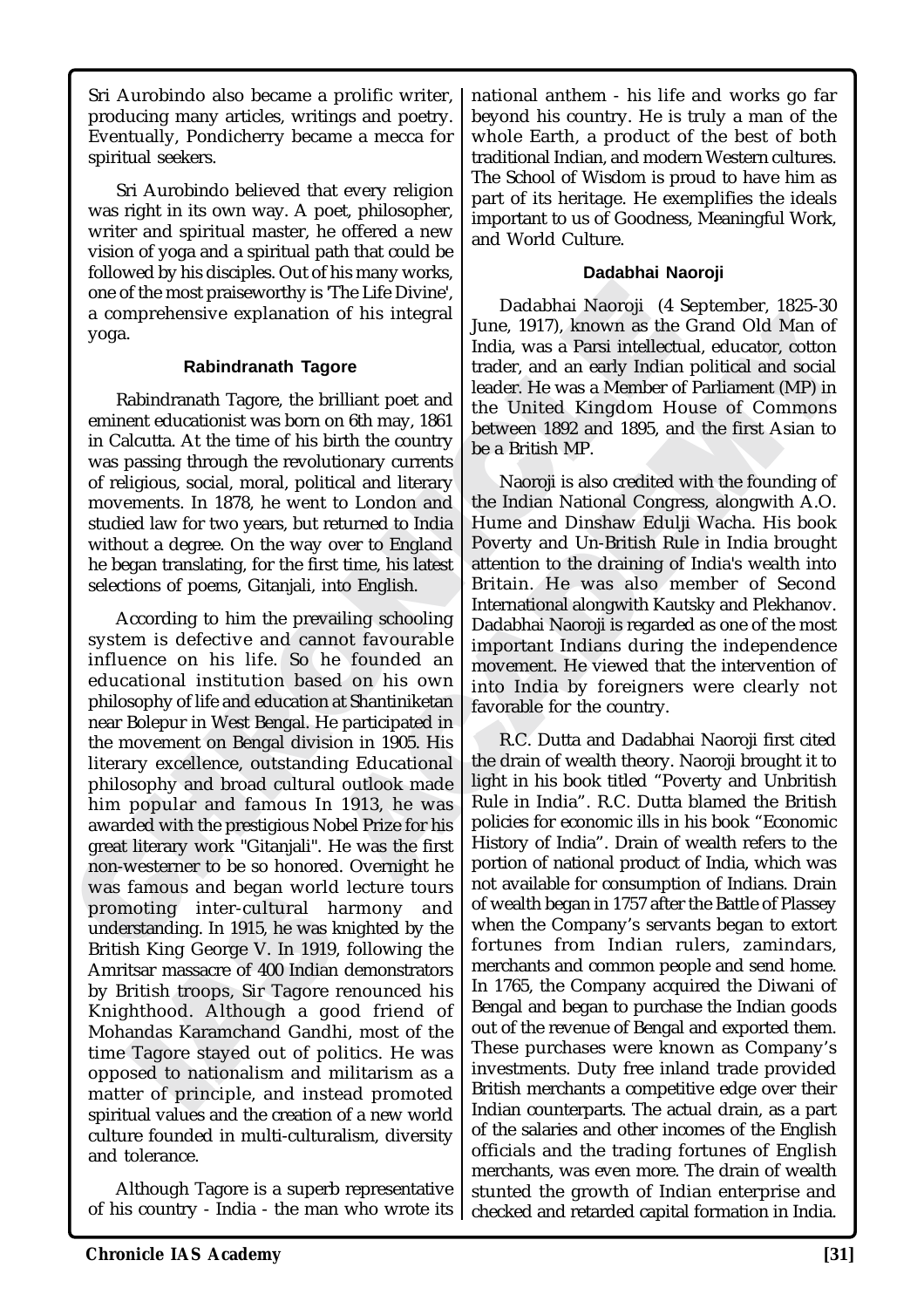#### **Muhammad Ali Jinnah**

Muhammad Ali Jinnah (25 December, 1876- 11 September, 1948) was a lawyer, politician, and eminent leader during national movement. Jinnah began political life by attending the Congress's twentieth annual meeting in Bombay in December 1904. He was a member of the moderate group in the Congress, favouring Hindu–Muslim unity in achieving selfgovernment, and following such leaders as Mehta, Naoroji, and Gopal Krishna Gokhale. They were opposed by leaders such as Tilak and Lala Lajpat Rai, who sought quick action towards freedom. Jinnah served as leader of the All-India Muslim League from 1913 until and as Pakistan's first Governor-General from independence until his death.

Hindu-Muslim unity in achieving self-<br>
Hindu-Muslim unity in achieving self-<br>
solined the freedom movem<br>
Nehta, Naoroji, and Goloral Krishna Gokhale. authorities banned bis most<br>
Nehta, Naoroji, and Gooral Krishna Gokhale Born in Karachi and trained as a barrister at Lincoln's Inn in London, Jinnah rose to prominence in the Indian National Congress in the first two decades of the 20th century. In these early years of his political career, Jinnah advocated Hindu–Muslim unity, helping to shape the 1916 Lucknow Pact between the Congress and the All-India Muslim League, a party in which Jinnah had also become prominent. Jinnah became a key leader in the All India Home Rule League, and proposed a fourteen-point constitutional reform plan to safeguard the political rights of Muslims from a united British India to become independent. In 1920, however, Jinnah resigned from the Congress when it agreed to follow a campaign of satyagraha, or non-violent resistance, advocated by the influential leader, Mohandas Gandhi.

*y* 1940, Jinnah had come to be<br>a Muslims should have their ow<br>*year*, the Muslim League, led l<br>d the Lahore Resolution, den<br>ate nation. During the Second W<br>eague gained strength while lea<br>ress were imprisoned, and in th<br>s The Union of the Muslim Should have their ownear, the Muslim League, led b<br>d the Lahore Resolution, dem<br>te nation. During the Second W<br>ague gained strength while lead<br>ress were imprisoned, and in the<br>shortly after the war, By 1940, Jinnah had come to believe that Indian Muslims should have their own state. In that year, the Muslim League, led by Jinnah, passed the Lahore Resolution, demanding a separate nation. During the Second World War, the League gained strength while leaders of the Congress were imprisoned, and in the elections held shortly after the war, it won most of the seats reserved for Muslims. Ultimately, the Congress and the Muslim League could not reach a power-sharing formula for a united India, leading all parties to agree to separate independence for a secular India, and for a Muslim-majority state, to be called Pakistan.

### **Khan Abdul Ghaffar Khan**

Khan Abdul Ghaffar Khan (6 February, 1890

From a chieving self-<br>
signal signal for the freedom movem of<br>
point and forecast as Turangzai. However in<br>
popal Krishna Gokhale.<br>
authorities banned his moss<br>
adders such as Tilak and<br>
sought quick action<br>
served as lead Leader of the British<br>
Sishna Gokhale<br>
ishna Gokhale<br>
ishna Gokhale<br>
ishna Gokhale<br>
internetties banned his mosque school. Having<br>
ishna Gokhale<br>
internetties banned his mosque school. Having<br>
1913 until and reform would – 20 January, 1988) was an independence activist of Pashtun descent. He was a political and spiritual Gandhian, leader known for his nonviolent opposition to the British Rule in the Subcontinent, and a lifelong pacifist and devout Muslim. A close friend of Mahatma Gandhi, Khan Abdul Ghaffar Khan has been nicknamed Frontier Gandhi. In 1910, he opened a mosque school at his hometown Utmanzai, and in 1911 joined the freedom movement of Haji Sahib of Turangzai. However in 1915, the British authorities banned his mosque school. Having witnessed the repeated failure of revolts against the British Raj, he decided that social activism and reform would be more beneficial for the Pashtuns. This led to the formation of Anjumane Islah al-Afghan ("Afghan Reform Society") in 1921, and the youth movement Pashtun Jirga ("Pashtun Assembly") in 1927. After he returned from the Hajj in May 1928, he founded the Pashto language monthly political journal Pashtun. Finally, in November 1929, Khan founded the Khudai Khidmatgar ("Servants of God") movement, whose success triggered a harsh crackdown by the British Empire against him and his supporters and they suffered some of the most severe repression of the Indian independence movement. In 1962, he was named the Amnesty International Prisoner of Conscience of the Year. In 1987, he became the first non-Indian to be awarded Bharat Ratna, India's highest civilian award. Khan is a Pashtun national hero and a key figure of Pashtun nationalism.

Khan strongly opposed the All-India Muslim League's demand for the partition of India. After partition, Bacha Khan pledged allegiance to Pakistan and demanded an autonomous "Pashtunistan" administrative unit within the country.

#### **Vinayak Damodar Savarkar**

Vinayak Damodar Savarkar (28 May, 1883- 26 February, 1966) was an Indian proindependence activist, politician as well as a poet, writer and playwright. He advocated dismantling the system of caste in Hindu culture, and reconversion of the converted Hindus back to Hindu religion. Savarkar created the term Hindutva, and emphasised its distinctiveness from Hinduism which he associated with social and political communalism. The stated aim of Savarkar's Hindutva was to create a divisive collective identity. The five elements of his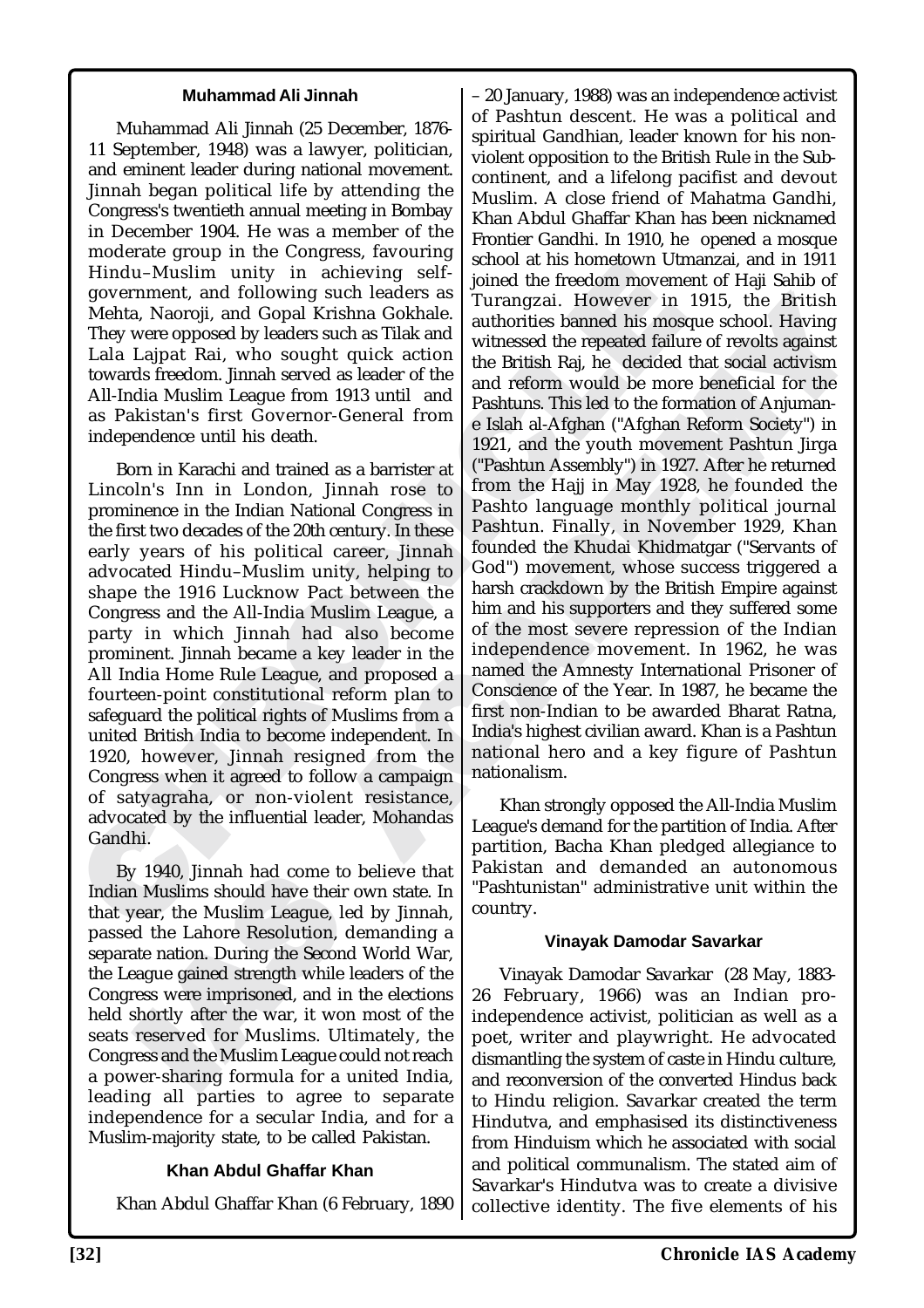philosophy were Utilitarianism Rationalism and Positivism, Humanism and Universalism, Pragmatism and Realism. Later commentators have said that Savarkar's philosophy, despite its claims to furthering unity, was divisive in nature as it tried to shape Indian nationalism as uniquely Hindu, to the exclusion of other religions.

while studying in India and England, where he measure in the measure of was associated with the India House and 1947 to 1948, and Governor-<br>Bhara Society and the Bindi Bruse and 1947 to 1948, and Governor-<br>Bhara Society a and England, where he and marker in the India House and<br>
the India House and<br>
ind then as the Governor-<br>
ties including Abhinav<br>
ing the cause of complete<br>
y revolutionary means.<br>
In the Indian War of Istate. Rajagopalacha Savarkar's revolutionary activities began while studying in India and England, where he was associated with the India House and founded student societies including Abhinav Bharat Society and the Free India Society, as well as publications espousing the cause of complete Indian independence by revolutionary means. Savarkar published The Indian War of Independence about the Indian rebellion of 1857 that was banned by British authorities. He was arrested in 1910 for his connections with the revolutionary group India House. Following a failed attempt to escape while being transported from Marseilles, Savarkar was sentenced to two life terms of imprisonment totalling fifty years and was moved to the Cellular Jail in the Andaman and Nicobar Islands.

While in jail, Savarkar wrote the work describing Hindutva, openly espousing Hindu nationalism. He was released in 1921 under restrictions after signing a plea for clemency in which he renounced revolutionary activities. Travelling widely, Savarkar became a forceful orator and writer, advocating Hindu political and social unity. Serving as the president of the Hindu Mahasabha, Savarkar endorsed the ideal of India as a Hindu Rashtra and opposed the Quit India struggle in 1942, calling it a "Quit India but keep your army" movement. He became a fierce critic of the Indian National Congress and its acceptance of India's partition.

### **Chakravarti Rajagopalachari**

gress and its acceptance of India<br> **Chakravarti Rajagopalach**<br>
Chakravarti Rajagopalac<br>
ember, 1878-25 December, 19<br>
er, independence activist, politi<br>
statesman. Rajagopalachari w<br>
ernor-General of India. He joined<br>
onal ress and its acceptance of India':<br> **Chakravarti Rajagopalacha**<br>
Chakravarti Rajagopalach<br>
mber, 1878-25 December, 19<br>
er, independence activist, politic<br>
statesman. Rajagopalachari wa<br>
rmor-General of India. He joined<br>
on Chakravarti Rajagopalachari (10 December, 1878-25 December, 1972) was a lawyer, independence activist, politician, writer and statesman. Rajagopalachari was the last Governor-General of India. He joined the Indian National Congress and participated in the agitations against the Rowlatt Act, joining the Non-Cooperation movement, the Vaikom Satyagraha, and the Civil Disobedience movement. In 1930, Rajagopalachari risked imprisonment when he led the Vedaranyam Salt Satyagraha in response to the Dandi March. In 1937, Rajagopalachari was elected Premier of the Madras Presidency and served until 1940, when he resigned due to Britain's declaration of war on Germany. He later advocated co-operation over Britain's war effort and opposed the Quit India Movement. He favoured talks with both Muhammad Ali Jinnah and the Muslim League and proposed what later came to be known as the C.R. Formula. In 1946, Rajagopalachari was appointed Minister of Industry, Supply, Education and Finance in the Interim Government of India, and then as the Governor of West Bengal from 1947 to 1948, and Governor-General of India from 1948 to 1950.

21 House and<br>
a Society, as well<br>
luding Abhinav<br>
a Society, as well<br>
1948 to 1950.<br>
House of complete<br>
the also served as Minister for Home Affairs<br>
and Society, as well<br>  $\frac{1948 \text{ to 1950}}{194 \text{ to 1857}}$ <br>  $\frac{1948 \text{ to 19$  He also served as Minister for Home Affairs of the Indian Union and Chief Minister of Madras state. Rajagopalachari founded the Swatantra Party and was one of the first recipients of India's highest civilian award, the Bharat Ratna. He vehemently opposed the use of nuclear weapons and was a proponent of world peace and disarmament.

### **Pandit Madan Mohan Malaviya**

Pandit Madan Mohan Malaviya (1861–1946) was an Indian educationist and politician notable for his role in the Indian independence movement and his espousal of Hindu nationalism (being one of the initial leaders of the far-right party Hindu Mahasabha). Later in life, he was also addressed as 'Mahamana'.

He was the President of the Indian National Congress on four occasions and is most remembered as the founder of the largest residential university in Asia and one of the largest in the world, Banaras Hindu University (BHU) at Varanasi in 1916, of which he also remained the Vice Chancellor, 1919–1938. Pandit Malviya was one of the founders of Scouting in India. He also founded a highly influential, English-newspaper, The Leader published from Allahabad in 1909.

### **Ram Manohar Lohia**

Ram Manohar Lohia, a socialist political leader as well as a noted freedom fighter of India was born in the village of Akbarpur, Uttar Pradesh on 23rd March, 1910. "Rammanohar was highly influenced by Mahatma Gandhi ideas which instigated the feeling of Swaraj (freedom) into him. 'Salt Satyagraha' was his subject in the Ph.D. thesis paper. Though he had a good affinity with Jawaharlal Nehru but dissented with him on many political issues. His first contribution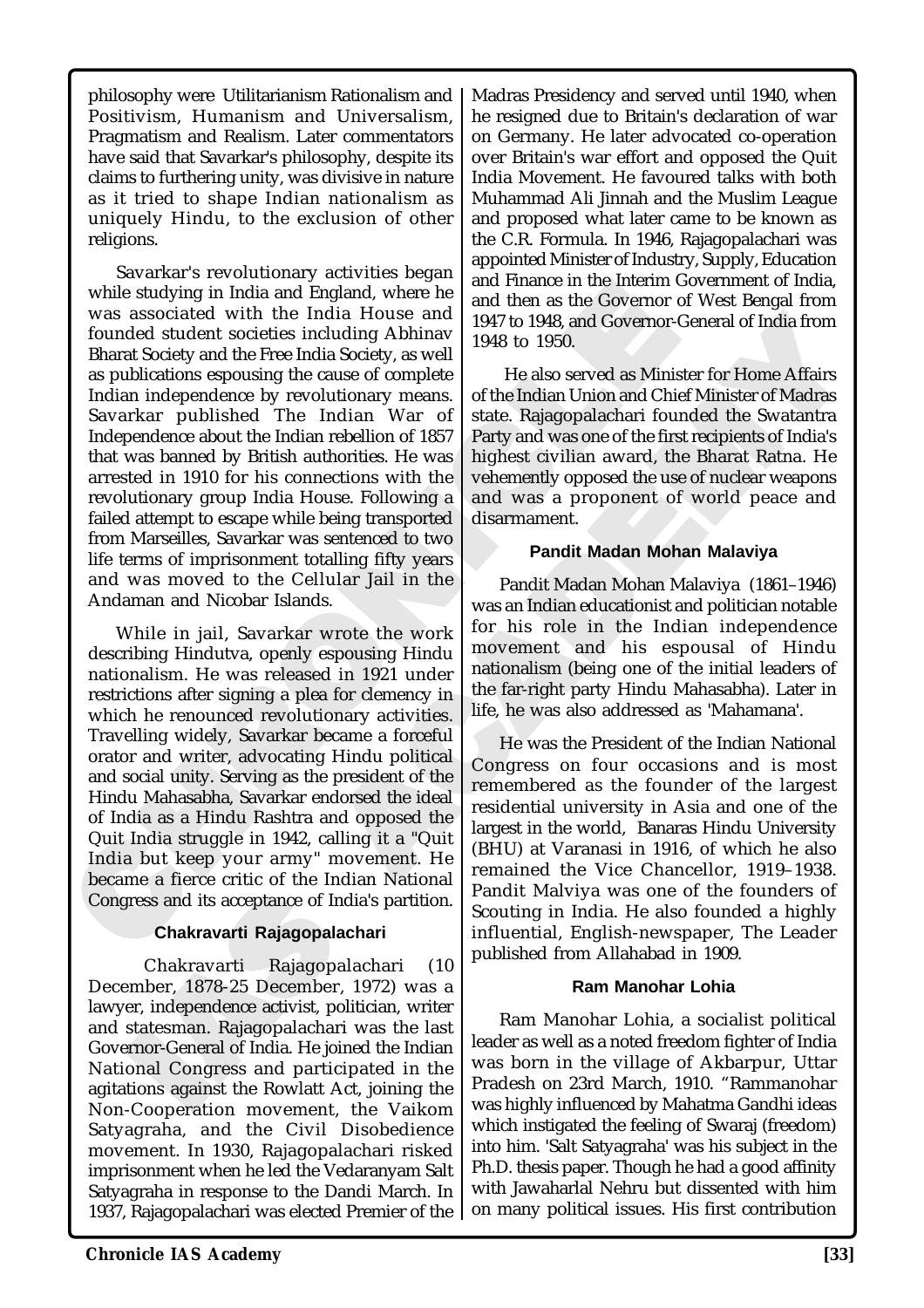as a nationalist leader was organizing a 'hartal' on Bal Gangadhar Tilak's death. In 1928, he joined protests against the Simon Commission.

### **Achievements and notable incidents:**

- In Europe he organized 'Association of European Indians' .
- Joined Indian National Congress and established Congress Socialist Party, 1934.
- He was elected the Secretary of All India Congress Committee (1936).
- He was arrested on 7th June, 1940 and sentenced to two years imprisonment for writing an article 'Satyagraha Now' in Gandhiji's newspaper Harijan.
- He published and circulated posters and pamphlets on 'Do or Die' during the 'Quit India Movement', 1942. He alongwith Aruna Asaf Ali edited a Congress Party monthly newspaper called 'Inquilab'.

# **"Post-independence period'':**

- Lohia took the leadership of building a dam on river Paniyari called 'Lohia Sagar Dam'.
- Founded 'Hind Kisan Panchayat' to provide solution to the farmers.
- Set up World Development Council and World Government to retain peace.

### **Aruna Asaf Ali**

Aruna Asaf Ali played a leading role during Quit India Movement; elected as Delhi's first Mayor; awarded the Lenin Prize for peace in 1975 and the Jawaharlal Nehru award for International understanding for 1991; honored with Bharat Ratna in 1998. Her moment of reckoning came in 1942 during Quit India Movement and she rose to the occasion.

Bharat Ratna in 1998. Her m<br>ning came in 1942 during  $\zeta$ <br>ment and she rose to the occasi<br>s Asaf Ali was deeply invol<br>om struggle, after marriage Arur<br>unged into it. Her first major poli<br>luring the Salt Satyagraha in 1<br>ad Bharat Ratna in 1998. Her m<br>ning came in 1942 during Q<br>ment and she rose to the occasion<br>is Asaf Ali was deeply involum struggle, after marriage Aruna<br>unged into it. Her first major polit<br>luring the Salt Satyagraha in 19<br>i As Asaf Ali was deeply involved with freedom struggle, after marriage Aruna Asaf Ali too plunged into it. Her first major political action was during the Salt Satyagraha in 1930 when she addressed public meetings and led processions. In 1942, she attended the Bombay Congress Session, where the historic Quit India resolution was passed on 8th August. When the Congress leaders were arrested on the day after this resolution was passed, Aruna presided over the flag-hoisting ceremony at Gowalia Tank Maidan in Bombay. She provided the spark that ignited the movement. She became a full-time activist in the Quit India movement.

# **Mahadev Govind Ranade**

Mahadev Govind Ranade, (18 Jan, 1842-16 Jan, 1901), a Citpavan Brahmans of Maharashtra who was a judge of the High Court of Bombay, a noted historian, and an active participant in social and economic reform movements.

During his seven years as a judge in Bombay, Ranade worked for social reform in the areas of child marriage, widow remarriage, and women's rights. After his appointment as instructor of history at Elphinstone College, Bombay (1866), he became interested in the history of the Marathas, a militaristic Hindu ethnic group that established the independent kingdom of Maharashtra (1674–1818). The publication of his Rise of the Maratha Power followed in 1900.

established Congress Socialist Party, 1934. Kanade worked tor social registary of All India conditions are the Secret of two years. Committee (1938).<br>
Congress Committee (1938).<br>
Even as arrested on 7th June, 1940 and he b Socialist Party, 1934. Ranade worked for social re-<br>
Secretary of All India rights. After his appointment<br>
e (1936).<br>
In Story at Elphinstone Colle history at Elphinstone Colle history at Elphinstone Colle hears imprisonme From a languary of All India<br>
11 rights. After his appointment as instructor of<br>
the became interested in the history of the<br>
perisonment for beaten interested in the history of the<br>
perisonment for the alternative intere Ranade has been called the father of Indian economics for urging (unsuccessfully) the British government to initiate industrialization and state welfare programs. He was an early member of the Prarthana Samaj ("Prayer Society"), which sought to reform the social customs of orthodox Hinduism. He regularly voiced views on social and economic reform at the annual sessions of the Indian National Social Conference, which he founded in 1887. Ranade inspired many other Indian social reformers, most notably the educator and legislator Gopal Krishna Gokhale, who carried on Ranade's reform work after his death.

### **Chittaranjan Das**

Chittaranjan Das (5 November, 1870-16 June 1925) was a politician and leader of the Swaraj (Independence) Party in Bengal under British rule. He was a leading figure in Bengal during the Non-Cooperation Movement of 1919- 1922, and initiated the ban on British clothes, setting an example by burning his own European clothes and wearing Khadi clothes.

He brought out a newspaper called Forward and later changed its name to Liberty to fight the British Raj. When the Calcutta Corporation was formed, he became its first Mayor. He resigned his presidency of the Indian National Congress at the Gaya session after losing a motion on "No Council Entry" to Gandhi's faction. He then founded the Swaraj Party, with veteran Motilal Nehru and young Huseyn Shaheed Suhrawardy, to express his immoderate opinions.

He was a believer of non-violence and constitutional methods for the realisation of